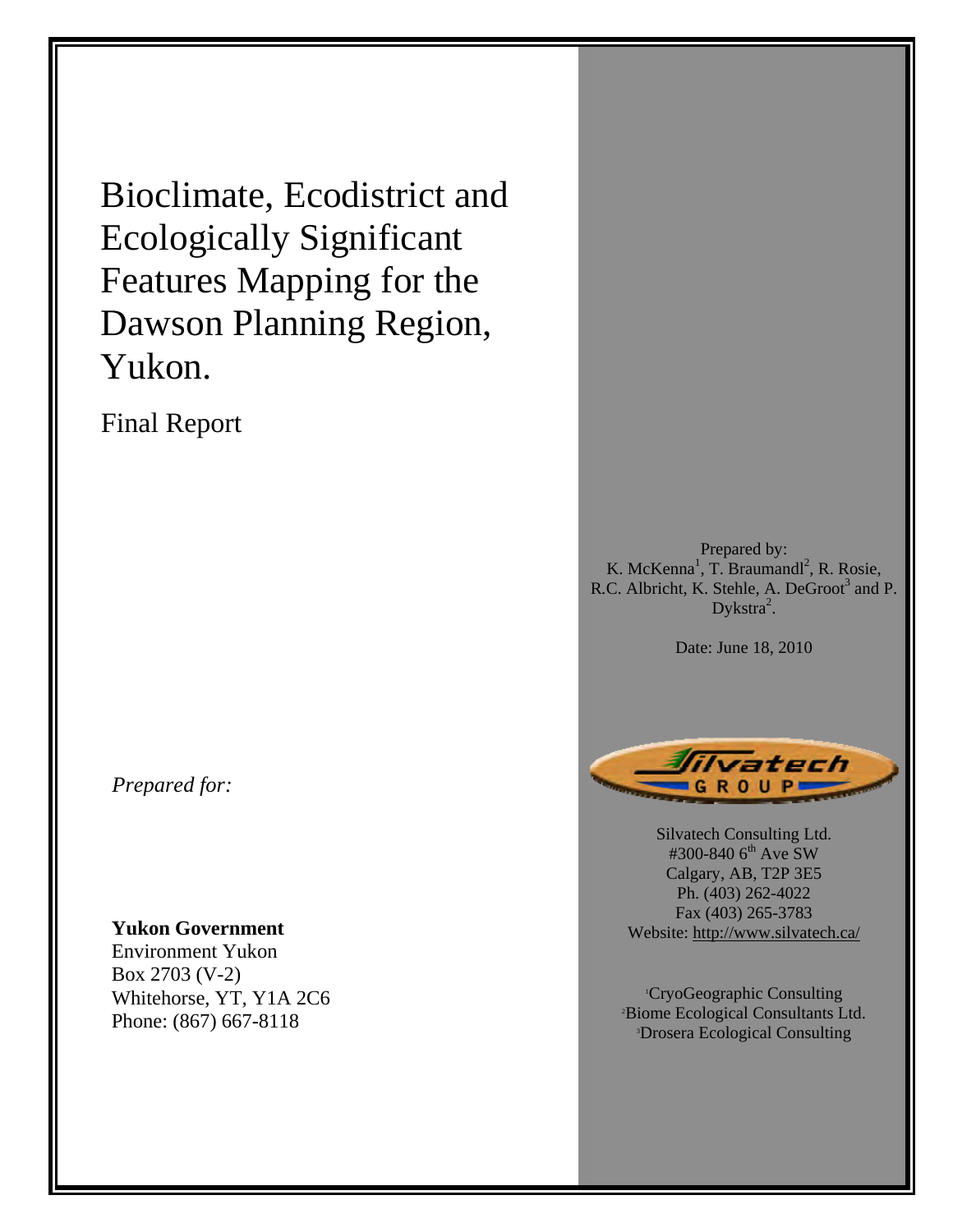# **Table of Contents**

|                |     |                    | <b>Executive Summary</b>                      | 5  |  |  |  |  |
|----------------|-----|--------------------|-----------------------------------------------|----|--|--|--|--|
| $\mathbf{1}$   |     | Introduction       |                                               |    |  |  |  |  |
|                | 1.1 | Project Background |                                               |    |  |  |  |  |
|                | 1.2 |                    | Project Objectives                            | 7  |  |  |  |  |
|                | 1.3 |                    | <b>Study Area</b>                             | 7  |  |  |  |  |
| $\overline{2}$ |     | Methods            |                                               | 9  |  |  |  |  |
| 3              |     |                    | Project Team – roles and responsibilities     | 10 |  |  |  |  |
| 4              |     | Results            |                                               | 11 |  |  |  |  |
|                | 4.1 |                    | Input data review, selection and modification | 11 |  |  |  |  |
|                |     | 4.1.1              | Issues of note                                | 17 |  |  |  |  |
|                |     | 4.1.2              | Recommendations:                              | 17 |  |  |  |  |
|                | 4.2 |                    | <b>Bioclimate Zones</b>                       | 17 |  |  |  |  |
|                |     | 4.2.1              | Definitions                                   | 17 |  |  |  |  |
|                |     | 4.2.2              | Description of bioclimate mapping process     | 19 |  |  |  |  |
|                |     | 4.2.3              | Description of bioclimate zones               | 21 |  |  |  |  |
|                |     | 4.2.4              | Issues of note                                | 23 |  |  |  |  |
|                |     | 4.2.5              | Recommendations                               | 24 |  |  |  |  |
|                | 4.3 |                    | Ecodistricts                                  | 24 |  |  |  |  |
|                |     | 4.3.1              | Definitions                                   | 24 |  |  |  |  |
|                |     | 4.3.1              | <b>Description of Ecodistricts</b>            | 25 |  |  |  |  |
|                |     | 4.3.2              | Description of ecodistrict mapping process    | 28 |  |  |  |  |
|                |     | 4.3.3              | Issues of note                                | 29 |  |  |  |  |
|                |     | 4.3.4              | Recommendations                               | 30 |  |  |  |  |
|                | 4.4 |                    | Wetlands                                      | 31 |  |  |  |  |
|                |     | 4.4.1              | Definitions                                   | 31 |  |  |  |  |
|                |     | 4.4.2              | Description of wetland mapping process        | 33 |  |  |  |  |
|                |     | 4.4.3              | Description of mapped wetlands                | 41 |  |  |  |  |
|                |     | 4.4.4              | Issues of note                                | 45 |  |  |  |  |
|                |     | 4.4.5              | Recommendations                               | 46 |  |  |  |  |

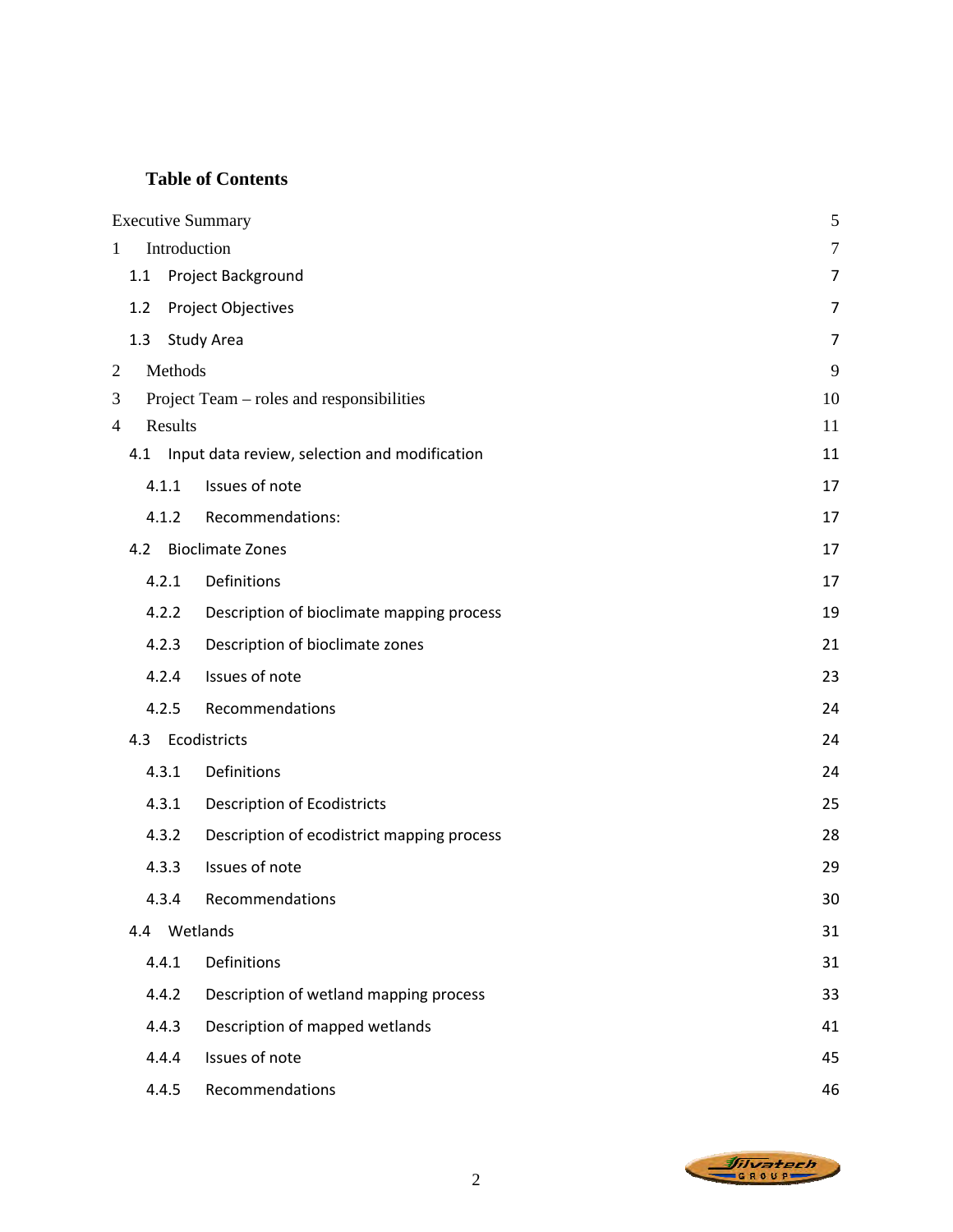|   | 4.5        | <b>Active Riparian</b>                                     | 46 |
|---|------------|------------------------------------------------------------|----|
|   | 4.5.1      | <b>Definitions</b>                                         | 46 |
|   | 4.5.2      | Description of active riparian mapping process             | 48 |
|   | 4.5.3      | Detailed methods including GIS query text where applicable | 49 |
|   | 4.5.4      | Description of active riparian zones                       | 51 |
|   | 4.5.5      | Issues of note:                                            | 54 |
|   | 4.5.6      | Recommendations:                                           | 54 |
| 5 | References |                                                            | 55 |

# **List of Figures**

| Figure 1: Dawson Planning Region study area                                                  |    |
|----------------------------------------------------------------------------------------------|----|
| Figure 2: Overview of the Yukon Vegetation Inventory data set depicting soil moisture regime | 13 |
| Figure 3: Spatial extent of surficial geology mapping in Dawson Planning Region              | 14 |
| Figure 4: Yukon Vegetation Inventory vs. Can Vec offset                                      | 49 |

# **List of Tables**

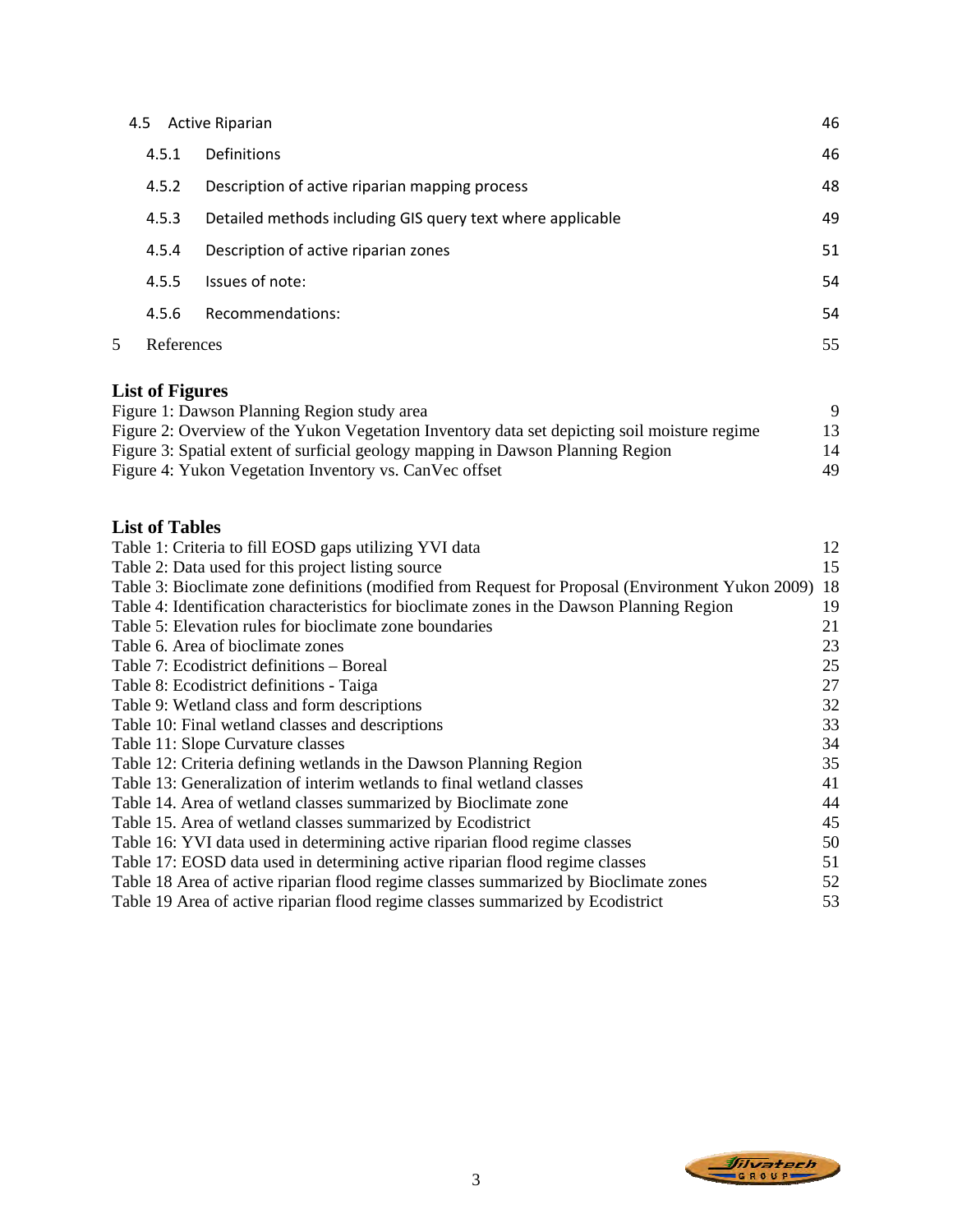# **Suggested Citation:**

*McKenna, K., T. Braumandl, R. Rosie, R.C. Albricht, K. Stehle, A. DeGroot and P. Dykstra. 2010. Bioclimate, Ecodistrict and Ecologically Significant Features Mapping for the Dawson Planning Region, Yukon.* 

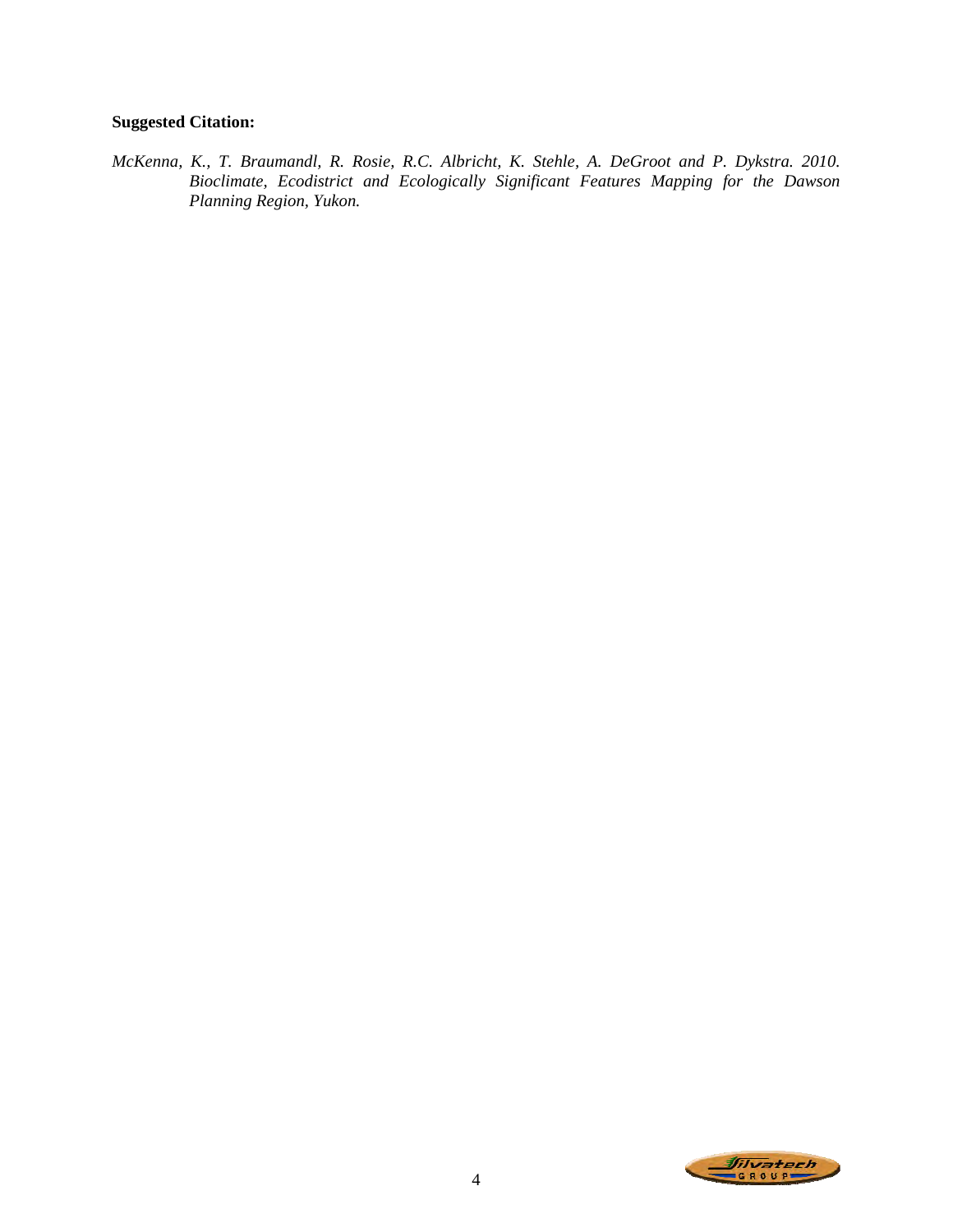# **Executive Summary**

In order to achieve the sustainable development objectives of the Land Use Planning Chapter (Chapter 11) of the Yukon First Nations Umbrella Final Agreement (UFA), planners require knowledge of the type, location and distribution of ecosystems. This project is being undertaken to provide broad scale ecosystem mapping as an initial step to assist the development of management interpretations for the ecosystem resources of the Dawson Planning Region. Specifically, this project provides mapping of bioclimate zones and ecodistricts at 1:100,000 scale and active riparian zones and wetlands at 1:50,000 scale.

The Dawson Planning Region complements and builds on the existing work in the adjacent North Yukon and Peel Watershed Planning Regions. This project provides regional level mapping in advance of an ecosystem classification at a resolution comparable to the Peel Watershed project. This regional level mapping also provides data for a variety of wildlife habitat and land use interpretations.

The Dawson Planning Region covers  $45,288 \text{ km}^2$  (4,528,800ha) or about 10% of the Yukon territory. It spans the northern extent of the Boreal Cordillera ecozone and the southern extent of the Taiga Cordillera ecozone. Five ecoregions are found in the Dawson Planning Region. The Eagle Plains ecoregion is found in the extreme northeast, the North Ogilivie Mountains ecoregion is found in the northwest, the Mackenzie Mountains ecoregion is found in the center, the Yukon Plateau-North ecoregion is found in the center east and the Klondike Plateau in the southwest. Elevations range from under 300m where the Yukon River exits the territory to 2360m in the Tombstone Range.

Six bioclimate zones (Boreal Low (BOL), Boreal High (BOH), Subalpine (SUB), Wooded Taiga (WTA), Shrub Taiga (STA), Alpine (ALP)) were mapped. Bioclimate zones are broad areas of similar regional climate that are characterized by distinctive vegetation communities and patterns of these communities on the landscape. The primary data used to map bioclimate zones were:

- 1. Land cover Earth observation for sustainable development of forest (EOSD**)**
- 2. Yukon Vegetation Inventory (YVI)
- 3. 100m interval contour information generated from CanVec (1:50,000 scale) data

Initially the Taiga/Boreal boundary was refined by observing broad patterns of tree distribution, known occurrence of permafrost and the concept that the Boreal forest is subject to influence of Pacific weather systems while the Taiga is subject to greater influence of Arctic weather systems. Elevation rules for mapping bioclimate zones were derived from the observations of the consistent elevation where distinguishing features of the upper zone boundaries were seen. The BOL is a narrow elevation band from 300 to 450m along the major rivers covering 269,855 hectares or 6% of the study area, characterized by greater tree size than elsewhere in the Dawson Planning Region. The BOH is by far the largest of the bioclimate zones found in the Dawson Planning Region covering 62% (2,799,469 ha.) of the region. The BOH is found between the Boreal Low and the Subalpine ranging from 450m to 1100m in the southern and central portion of the Dawson Planning Region and up to 1000m in the northern portion of the Dawson Planning Region. The Subalpine zone, the second largest bioclimate zone mapped, covers 14% (623,833ha) of the Dawson Planning Region. The SUB is found above the BOH and below the alpine zone. It is found at elevations of 1100m to 1500m in the south and central parts of the planning region and between 1000m and 1300m in the north. The Wooded Taiga zone is found in extreme north eastern portion of the Dawson Planning Region. The WTA covers 313,480ha. or 7% of the study area. It is found between about 450m to 900m below the Shrub Taiga. The Shrub Taiga zone is found in the Dawson Planning Region along the Dempster Highway north of North Fork Pass and on the Arctic side of the height of land in the North Ogilivie Mountains. The STA covers 323,532ha or 7% of the Dawson Planning Region. The STA is found above the WTA and below the Alpine bioclimate zone at elevations

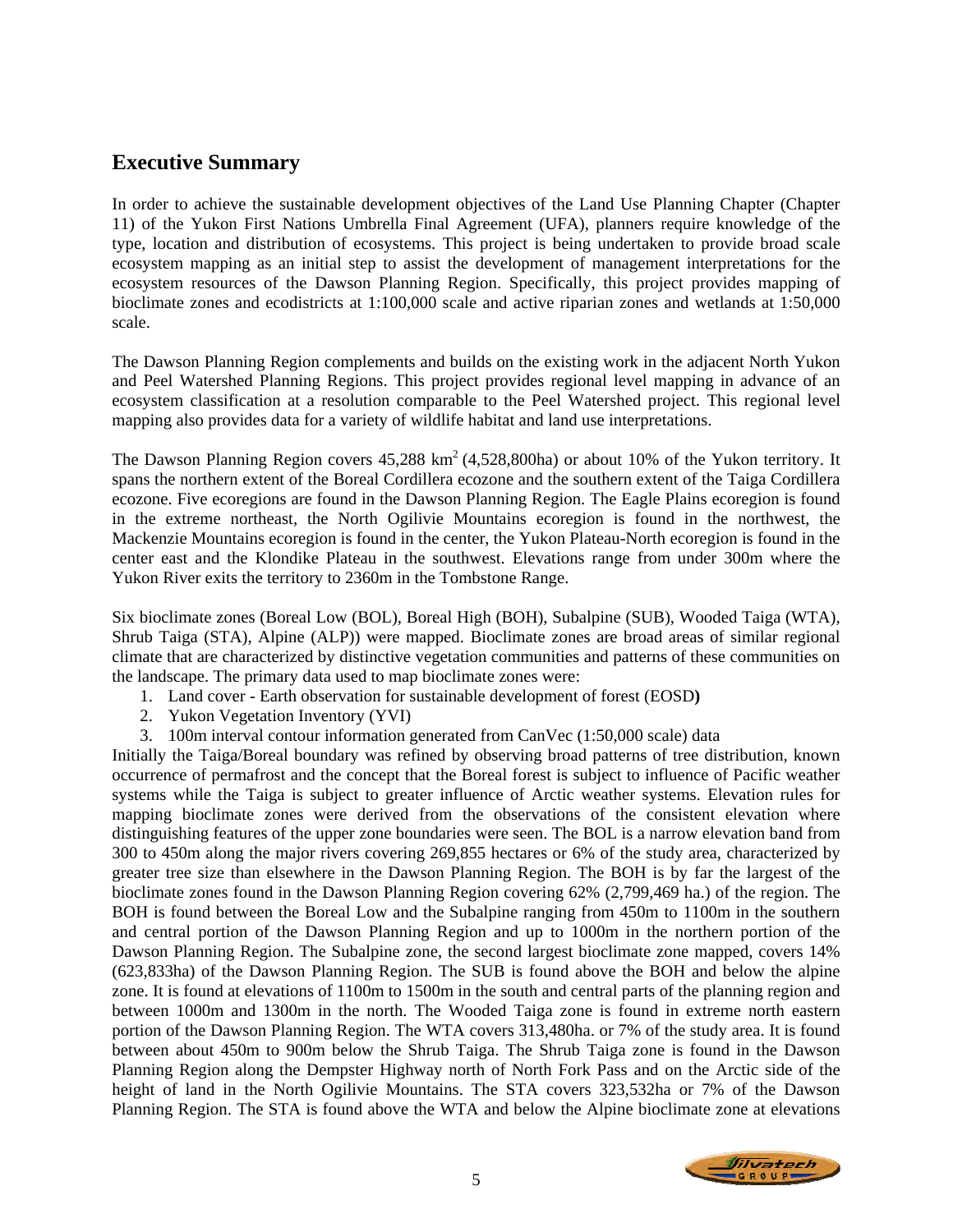between 900m and 1300m. The Alpine zone is found at the highest elevations throughout the Dawson Planning Region. In the south and central Dawson Planning Region it is found above 1500m and in the north above 1300m. The ALP covers 198,581ha or 4% of the Dawson Planning Region.

Ecodistricts are the level in the National Ecological Framework defined as subdivisions of ecoregions due to "distinctive climate, landforms and vegetation associations". Ecodistricts were mapped through the examination of climate, physiography, glacial history, bedrock, surficial geology, drainage pattern and vegetation (EOSD and YVI) data. Thirty two ecodistricts were mapped and described both in the study area and in portions of the adjoining planning regions.

Wetlands cover 289,391 ha or 6% of the study area. Five wetland types were mapped. Initially 14 classes including the five CWCS classes (bog, fen, marsh, swamp, shallow open water) and seven CWCS form/subform levels (e.g. veneer bogs) and two wetland classes not part of the CWCS unique to permafrost terrain (e.g. upland polygon trenches). Subsequently the 14 classes were aggregated to five wetland types (Toe and gentle slope wetlands, riparian wetlands, depressional wetlands, polygonal wetlands and open water). At times, complexes of two or more types were mapped, due to scale issues. In order to map wetlands customized queries were developed on an ecodistrict basis or more frequently for a group of ecodistricts utilizing EOSD, CanVec, DEM, Slope Curvature classes and the Active Riparian map. Subsequent to the initial mapping non-contiguous polygons less than 25ha were eliminated. This resulted in a reduction of wetlands mapped by about 50%. It is recommended that some of the wetlands lost in this cleaning of small polygons be retrieved by mapping areas dominated by many small wetlands as wetland/non-wetland complexes.

Active riparian refers to those areas along rivers and streams which are periodically flooded by flowing water. Five flooding regimes (reflecting frequency and severity of flooding) were mapped within the active riparian zone for this project. Active riparian zones cover 191,455ha or 4% of the Dawson Planning Region. The surficial geology maps provided the most useful starting point for extracting active riparian areas throughout much of the project area. In areas with no surficial mapping, active riparian was manually interpreted using 1:50,000 contours, hydrological layers (CanVec), satellite images, north Yukon regional terrain mapping and Yukon vegetation inventory (where available). Riparian areas were further classified according to the frequency of flooding based on the vegetation using the YVI where useable and the EOSD.

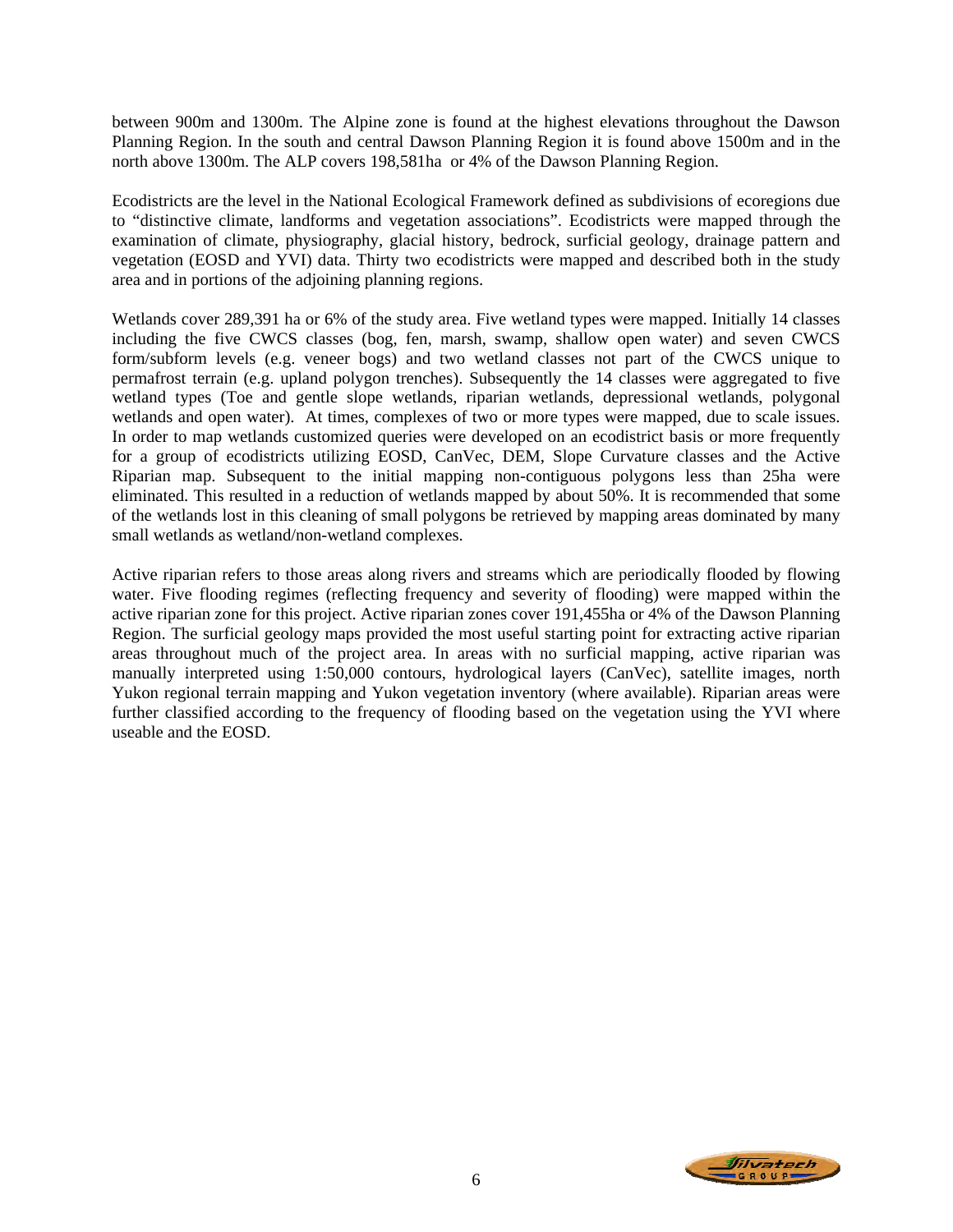# **1 Introduction**

# **1.1 Project Background**

In order to achieve the sustainable development objectives of the Land Use Planning Chapter (Chapter 11) of the Yukon First Nations Umbrella Final Agreement (UFA), planners require knowledge of the type, location and distribution of ecosystems. This project is being undertaken to provide broad scale ecosystem mapping as an initial step to assist the development of management interpretations for the ecosystem resources of the Dawson Planning Region. Specifically, this project provides mapping of Bioclimate zones and ecodistricts at 1:100,000 scale and active riparian zones and wetlands at 1:50,000 scale.

While a formalized Ecological Land Classification (ELC) framework for the Yukon does not exist, work on ELC has occurred for about 30 years in the Yukon. The current approach has been under development since 2003. Concepts from the British Columbia Biogeoclimatic Ecosystem Classification (BEC) system (Pojar et al. 1987) and the Alberta Natural Sub-region/Ecosite models (Beckingham and Archibald 1996) will be integrated into the Yukon ELC. The Yukon ELC Framework builds upon the ecoregion and ecodistrict concepts of the National Ecological Framework (Smith et al. 2004), which provides the current basis for ecologically-based land management in the Yukon.

In two of the adjacent planning regions (North Yukon and Peel Watershed) the Yukon Government recently completed ecosystem mapping products to address planning needs similar to those of the Dawson Planning Region (Francis et al. 2005; Meikle and Waterreus 2008). The project for the Dawson Planning Region complements and builds on the existing work. The Peel Watershed ELC project resulted in the mapping of ecosystem classes at 25m resolution. The Dawson Planning Region project provides regional level mapping in advance of an ecosystem classification at a resolution comparable to the Peel Watershed project. This regional level mapping also provides data for a variety of wildlife habitat and land use interpretations.

# **1.2 Project Objectives**

- Produce mapping of Bioclimate Zones at 1:100,000 scale
- Produce mapping of Ecodistricts at 1:100,000 scale
- Produce mapping of Wetlands at 1:50,000 scale (where possible this will be to class level of the Canadian Wetland Classification System: bog, fen, marsh, swamp, shallow open water)
- Produce mapping of Active Riparian zones at 1:50,000 scale
- Create meta data for the digital mapping provided
- Write this report outlining methods, results and issues

# **1.3 Study Area**

The Dawson Planning Region (Figure 1) covers 45,288 km<sup>2</sup> (4,528,800ha) or about 10% of Yukon. It spans the northern extent of the Boreal Cordillera ecozone and the southern extent of the Taiga Cordillera ecozone. Thereby spanning the transition from discontinuous (Boreal) to continuous (Taiga) permafrost. Considerable variation in climate, glacial history, geology and physiography are found in the Dawson Planning Region.

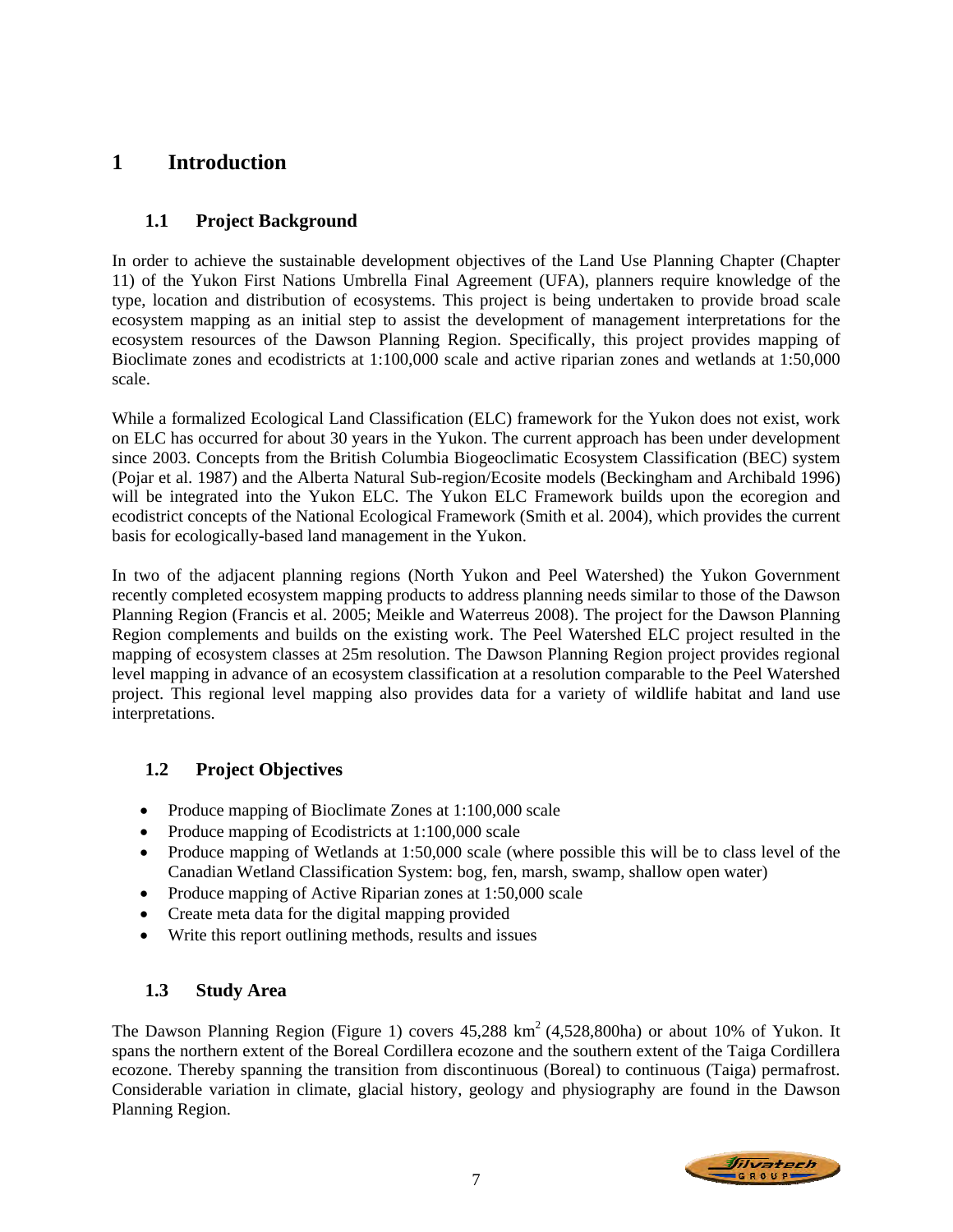The region spans more than 3 degrees of latitude from the unglaciated dissected Klondike Plateau in the South to the rugged Southern Ogilvie Mountains which were glaciated at least 3 times in the last 3 million years, and then onto the more subdued unglaciated Northern Ogilvies and Eagle Plains in the north. Continuous permafrost in the north reflects lower mean annual temperatures while the continental climate of central Yukon results in extreme minimum and maximum temperatures in the low lying valleys. The Tintina Trench, a major fault zone, separates the metamorphic rocks of the Klondike Plateau from the mainly folded clastic and lime rich sediments of the Selwyn basin and the North American shelf.

Five ecoregions are found in the Dawson Planning Region. The Eagle Plains ecoregion is found in the extreme northeast, the North Ogilivie Mountains ecoregion is found in the northwest, the Mackenzie Mountains ecoregion is found in the center, the Yukon Plateau-North ecoregion is found in the center east and the Klondike Plateau in the southwest.

The Yukon River flows through the Dawson Planning Region from the south center to the west center. Other major rivers include the lower portions of the White and Stewart Rivers, and the Klondike, Sixty Mile, Fifteenmile, Tatonduk, Miner and Blackstone. All but the last two are tributaries of the Yukon, while the Miner and the Blackstone are tributaries of the Porcupine River.

Elevations range from under 300m where the Yukon River exits the territory to 2360m in the Tombstone Range.

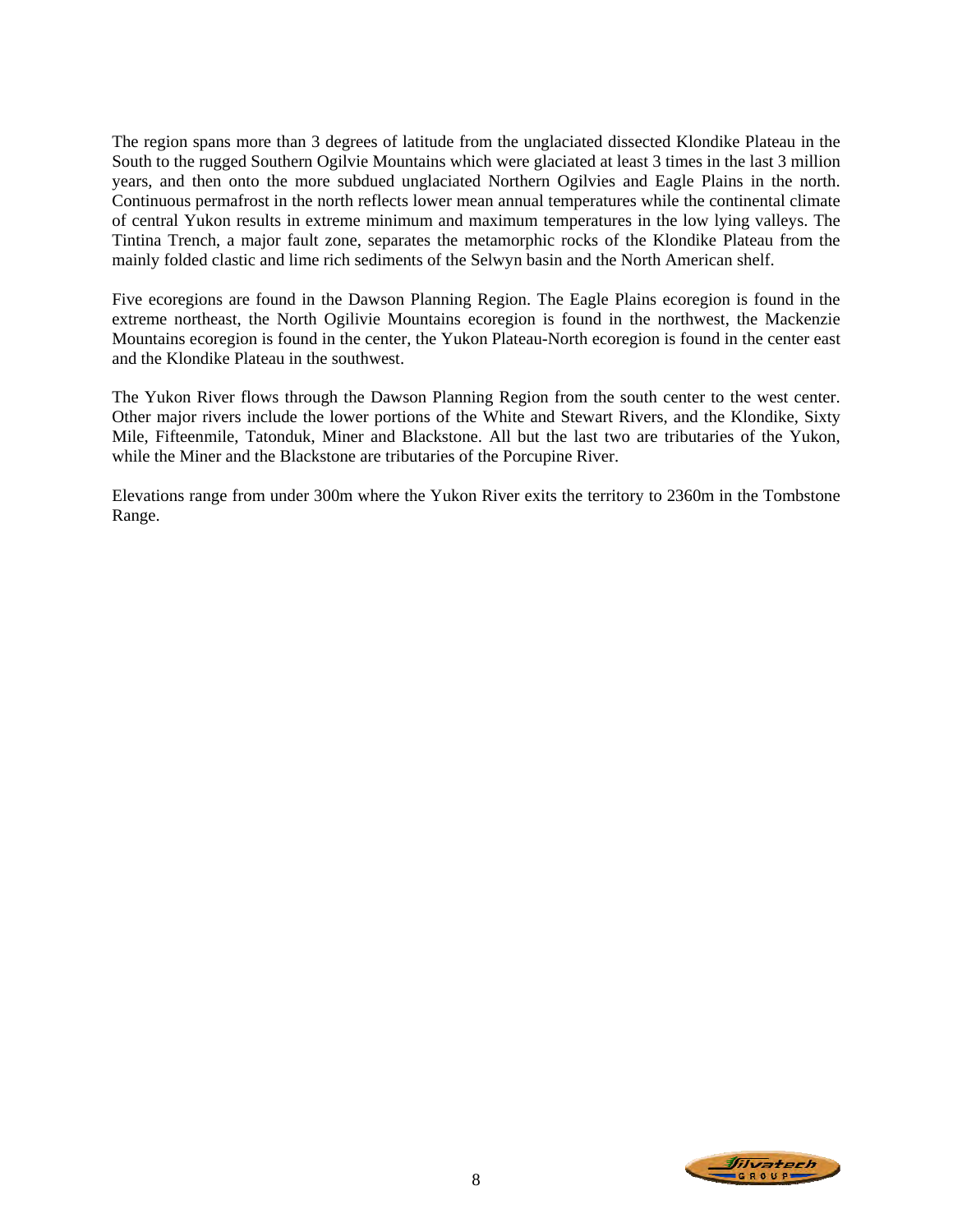#### **Figure 1: Dawson Planning Region study area**



# **2 Methods**

This section describes the overall project process and approach that was implemented to complete the work. The procedures are presented in chronological order to the extent possible. For each of the main map products the process by which the final product was arrived at is described in more detail in combination with the results section to keep the rationale as close to the definitions as possible in the text.

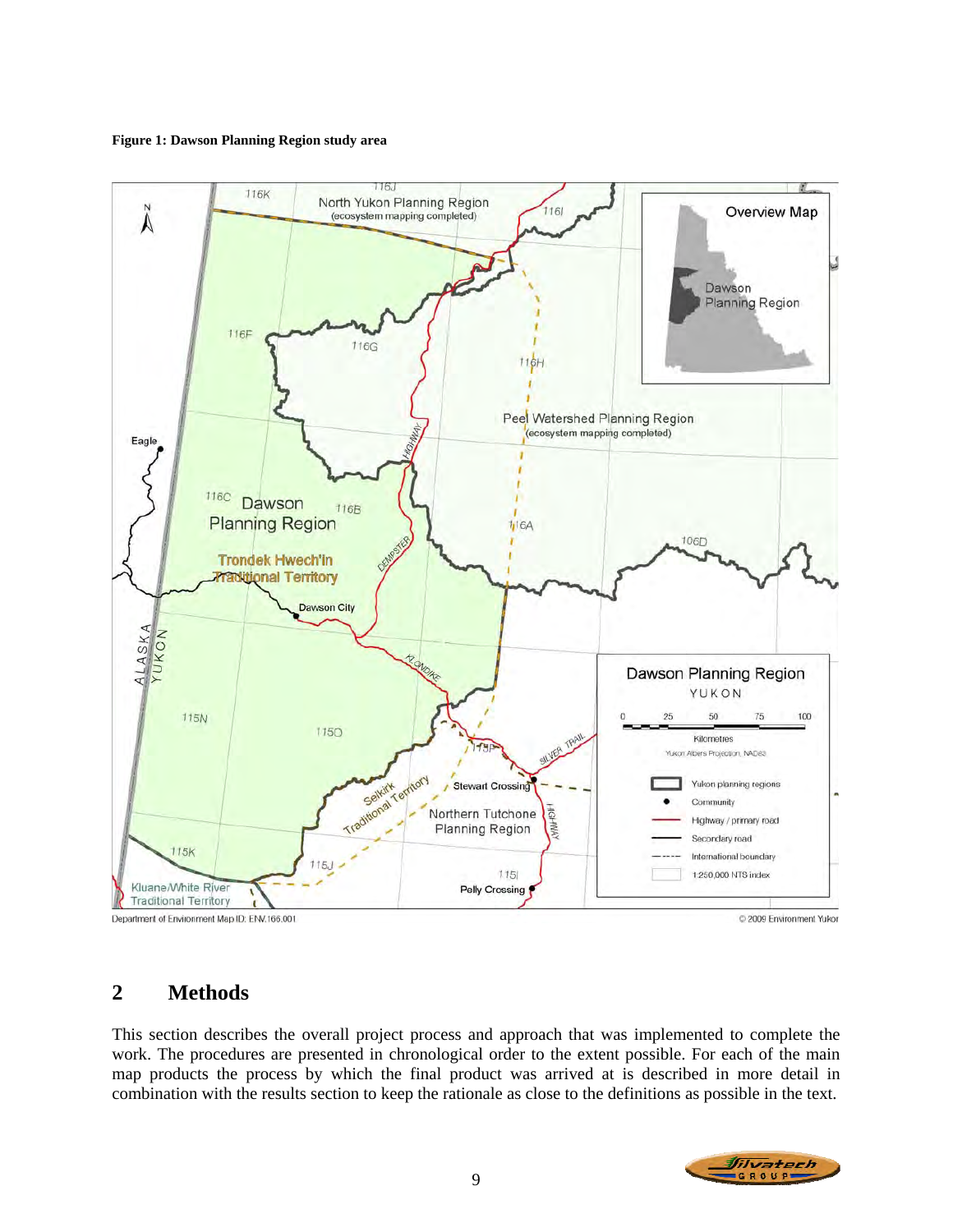For all map products the team endeavored to build on existing knowledge and work. All reasonable efforts were made to keep resultant map products consistent with existing work in adjoining planning regions.

The list below describes the main components of the project:

- 1. Review approaches in adjoining planning regions
- 2. Kickoff meeting
- 3. Review input data
- 4. Clarify issues with YG technical advisory group
- 5. Draft and document approach for the mapping
- 6. Solicit feedback on draft approach from YG technical advisory group
- 7. Implement final approach(s) on a representative area(s)
- 8. Discuss draft output(s) with YG technical advisory group
- 9. Make adjustments as required and implement approach to remainder of area
- 10. Document methods, results, and metadata and provide geospatial databases

Detailed methods are included within the results section for each map component.

# **3 Project Team – roles and responsibilities**

The project team consists of Robert Albricht and Kevin Stehle of Silvatech Consulting Ltd. Tom Braumandl and Pamela Dykstra of Biome Ecological Consultants Ltd., Karen McKenna of <sup>1</sup>CryoGeographic Consulting, Rhonda Rosie and Adrian DeGroot.

Robert Albricht, M.Sc. is an experienced project manager with a focus on pragmatic and innovative applications of remote sensing relevant to clients facing the challenges of integrated resource management. He has been involved in applications of remote sensing and GIS for over 15 years and has designed and led a variety of projects, on several different continents, ranging from coarse satellite imagery for habitat suitability mapping in Africa, to the use of high resolution digital photography and lidar for the production of enhanced forest inventory attributes in Canada. Robert's roles on this project are:

- Organization of the project, reporting and meetings
- Identification of critical issues and resolution
- Contribute remote sensing expertise to troubleshoot imagery and inventory issues
- Communication with the client
- Contribute to report writing for input data, active riparian and wetland sections
- Overall editing

Tom Braumandl, RPF (BC), has 30 years experience in ecological land classification and mapping. Tom developed and extended the biogeoclimatic ecosystem classification for the Nelson Forest Region (approximately 8 million hectares) in British Columbia. He is the principal author of the ecological classification guide for the Nelson Forest Region. Tom has participated in ecological mapping at scales from 1:2,000,000 to 1:10,000. Tom roles on this project are:

- Technical lead, lead bioclimate mapping, review of ecodistrict, active riparian and wetland mapping
- Communication with the Client, regarding the desired product outcomes

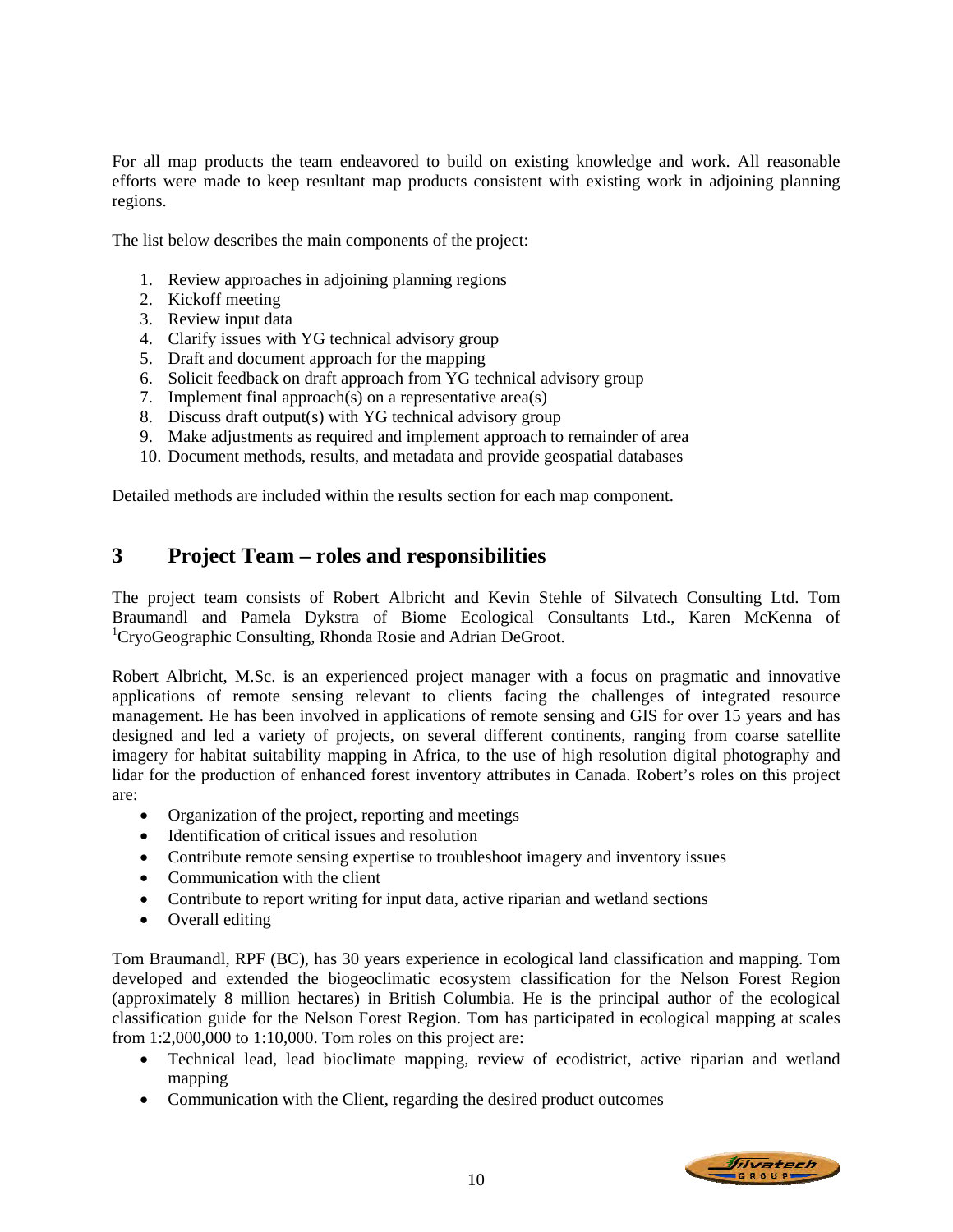• Main author of bioclimate report section, main editor of entire report

Karen McKenna has over 25 years experience in ecosystem classification, biophysical and soil mapping throughout the Yukon and has an outstanding understanding of Yukon tundra, alpine, boreal and wetland soils and ecosystems. Karen's roles on the project are:

- Lead ecodistrict, active riparian and wetlands mapping
- Review of bioclimate mapping
- Contribute to ecodistrict, active riparian and wetlands mapping sections of report

Rhonda Rosie has been botanizing and studying northern ecosystems for over 30 years, and has worked in most areas of the Yukon. Projects have included many vegetation surveys and classifications, aerial and ground surveys and classifications of wetlands, and invasive and rare plant surveys, along with ongoing collection and identification of northern vascular plants, lichens, and mosses. Rhonda's roles in this project are:

- Contribute to active riparian and wetlands mapping
- Review of bioclimate and ecodistrict mapping
- Contribute to active riparian and wetlands mapping sections of report

Kevin Stehle has over a decade of experience with GIS and is the Senior GIS analyst at Silvatech. Kevin has worked on several complex resource inventory projects and predictive ecosystem mapping projects incorporating a wide variety of input data sources to model soil moisture, soil texture and landform features. Kevin has worked in the Yukon on water mapping and contributed his geomatics expertise to the project Silvatech completed for the Yukon Government in 2007. Kevin's roles in this project are:

- Input layer acquisition, assessment and preparation
- Analysis and processing of all input layers to produce maps and attribute database
- Finalization of the maps and all digital deliverables
- Completion of the IDQ report and Quality Control report forms
- Contribute to input data section of report

Adrian DeGroot M.Sc., R.P.Bio (BC) has 15 years of experience in natural resource management, including 10 as a consulting ecologist in northern British Columbia. Adrian's work focus has been on ecological land management and inventory. He has been working on numerous projects that have involved Ecological classification, including QA on Predictive Ecosystem Mapping (PEM), conducting Terrestrial Ecosystem mapping, Sensitive Ecosystem Mapping, rare ecosystem mapping and installing Site Index using Biogeoclimatic Ecological Classification (SIBEC) plots. Adrian's role in this project is:

• Review of all components of mapping and report

# **4 Results**

# **4.1 Input data review, selection and modification**

The purpose of this step was to critically examine the data sets provided by YG and make a decision as to which data layers were the best to use as inputs to the derivation of the four main map products. In some cases input data layers were modified to address shortcomings identified in this review stage. In other cases alternative or additional data sets were identified to supplement the data provided by YG. These steps were time consuming, but critical to ensure familiarity with the data sets and resolve issues that could otherwise affect subsequent map products derived from the input data.

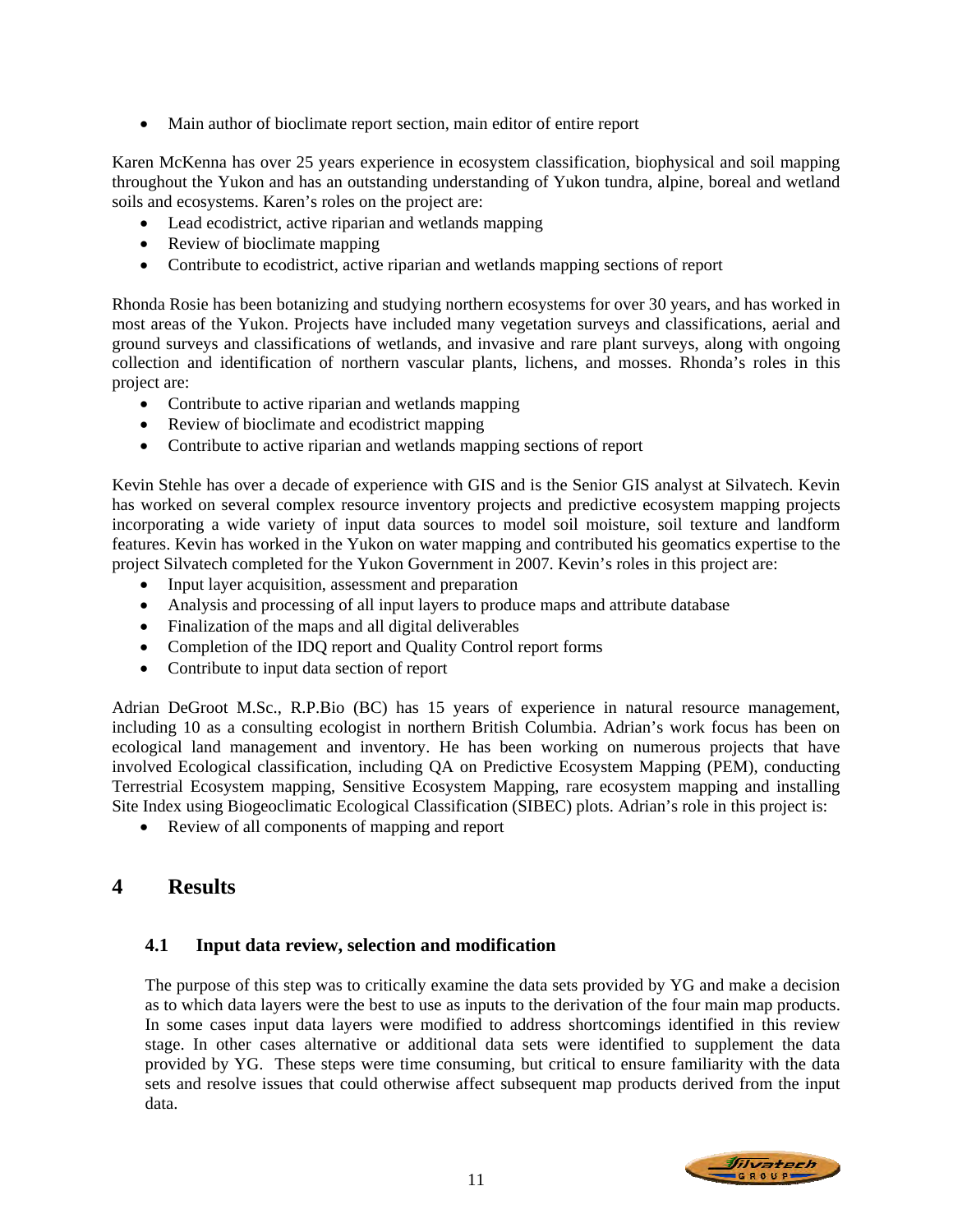Two types of input data are recognized; the spatial files that were used directly to derive subsequent map layers and other files that informed the process or provided corroboration of the produced map products.

The spatial data layers that were directly used as inputs to GIS modeled layers for this project were:

- CanVec
- EOSD (modified for use in this project)
- Yukon Vegetation Inventory (incomplete coverage)
- Digitial Elevation Model (metric contours generated)
- Surficial geology (all available incomplete coverage)
- Glacial limits
- 1961-1990 Climate data (modified)
- National Hydro Network

CanVec is the newest topographic base and currently is the best representation of the landscape available for the project area and it was decided that this should be the base for the mapping in this project. It was also confirmed that CanVec is the best source of information regarding waterbodies.

The EOSD dataset was modified prior to use in this project. The modifications involved three main steps; filling gaps/voids to create a complete seamless coverage consistent with the intended use for this project, generalization to remove very small units and a conversion from raster to vector to improve performance of subsequent GIS queries/processing. For large voids data from YVI was used to fill in the missing land cover information. The table below outlines the rule used to convert YVI to EOSD classes.

| EOSD                    |        | Yukon Vegetation Inventory |                  |          |         |                 |                                                         |
|-------------------------|--------|----------------------------|------------------|----------|---------|-----------------|---------------------------------------------------------|
|                         |        |                            |                  | soil     | crown   |                 |                                                         |
| Class                   | Code   | Type LND                   | Class            | moisture | closure | <b>Species</b>  | Species Mix                                             |
| Water                   |        | <b>20 NW</b>               |                  |          |         |                 |                                                         |
| Snow/Ice                |        | 31 NS                      |                  |          |         |                 |                                                         |
| Rock/Rubble             |        | 32 NE                      | <b>RR</b>        |          |         |                 |                                                         |
| <b>Exposed Land</b>     |        | 33 NE                      | not RR           |          |         |                 |                                                         |
| Bryoids                 |        | 40 VN                      | C                |          |         |                 |                                                         |
| Shrub Tall              |        | 51 VN                      | TSc & Tso        | d, m     |         |                 |                                                         |
| Shrub Low               |        | 52 VN                      | LS & M           | d, m     |         |                 |                                                         |
| Wetland-Treed           |        | 81 VF                      |                  | a, w     |         |                 |                                                         |
| Wetland-Shrub           |        | 82 VN                      | TSc, Tso, LS & M | a, w     |         |                 |                                                         |
| Wetland-Herb            |        | 83 VN                      | H&C              | a, w     |         |                 |                                                         |
| Herb                    |        | 100 VN                     | H                | d, m     |         |                 |                                                         |
| <b>Coniferous Dense</b> | 211 VF |                            |                  | d, m     | >60%    | F, L, P, SB, SW | Coniferous = 75% or more of total basal area.           |
| Coniferous Open         | 212 VF |                            |                  | d, m     | 26-60%  | F, L, P, SB, SW | Coniferous = 75% or more of total basal area.           |
| Coniferous Sparse       | 213 VF |                            |                  | d, m     | 10-25%  | F, L, P, SB, SW | Coniferous = 75% or more of total basal area.           |
| <b>Broadleaf Dense</b>  | 221 VF |                            |                  | d, m     | >60%    | A, B, W         | Decid = 75% or more of total basal area.                |
| <b>Broadleaf Open</b>   |        | 222 VF                     |                  | d, m     | 26-60%  | A, B, W         | Decid = 75% or more of total basal area.                |
| <b>Broadleaf Sparse</b> | 223 VF |                            |                  | d, m     | 10-25%  | A, B, W         | Decid = 75% or more of total basal area.                |
| Mixedwood Dense         | 231 VF |                            |                  | d, m     | >60%    |                 | Neither Con or Decid = 75% or more of total basal area. |
| Mixedwood Open          | 232 VF |                            |                  | d, m     | 26-60%  |                 | Neither Con or Decid = 75% or more of total basal area. |
| Mixedwood Sparse        | 233 VF |                            |                  | d, m     | 10-25%  |                 | Neither Con or Decid = 75% or more of total basal area. |

### **Table 1: Criteria to fill EOSD gaps utilizing YVI data**

Smaller voids (up to 0.25 ha) were filled by generalizing the gaps into the nearest EOSD unit. This may introduce some errors at operational map scales but should not adversely affect the intended use at a strategic level. To speed up subsequent processing the entire modified EOSD data set was

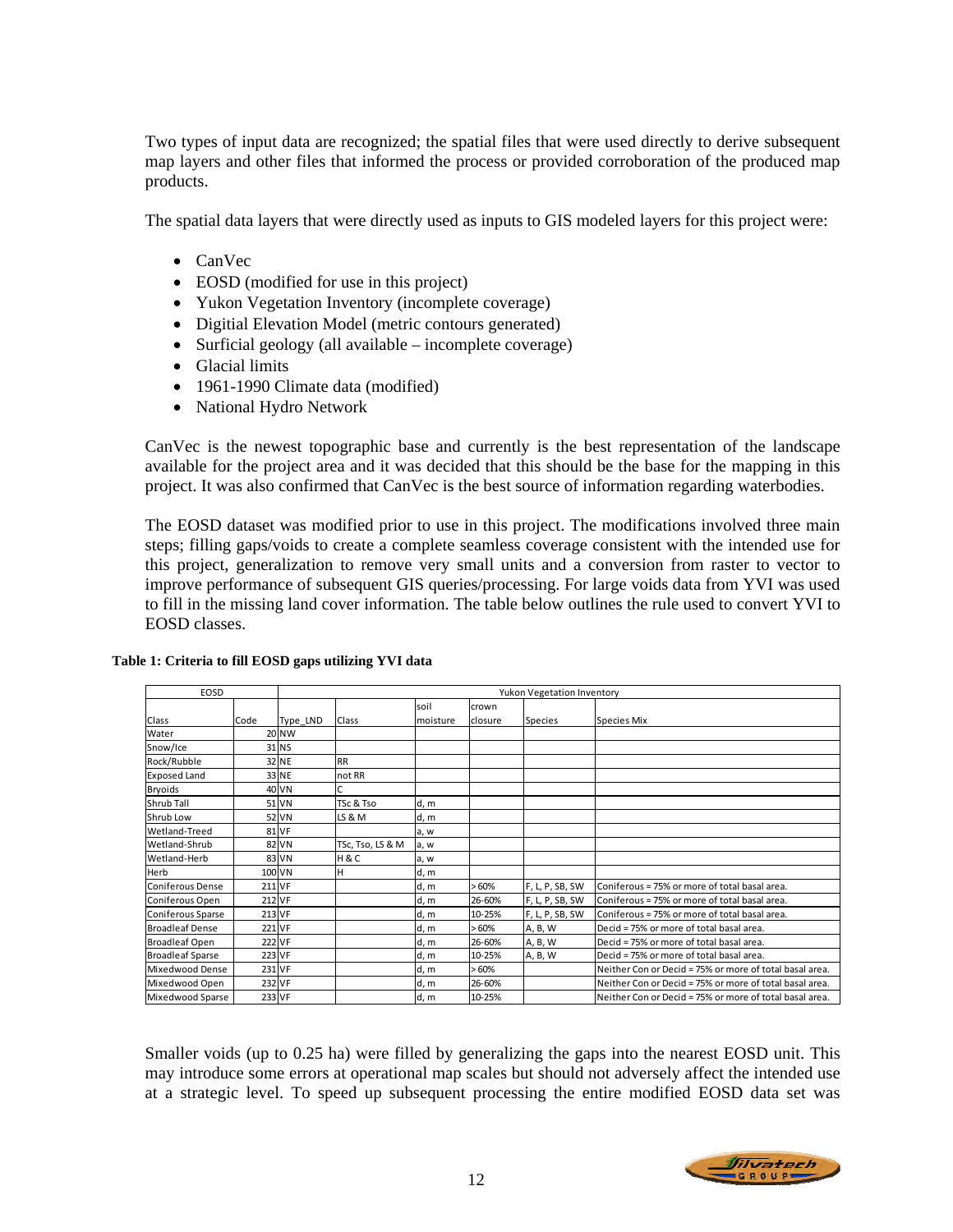converted to vector format. As mentioned above the CanVec double line water features were deemed the best source of information about water bodies so these were stamped into the EOSD file to augment the representation of waterbodies.

Use of the YVI data set was complicated by three main factors; incomplete coverage of the project area, positional offset with CanVec derived data (YVI is referenced to NTDB) and inconsistency between YVI projects. This is not surprising given that the YVI dataset spans the years 1988 – 2004. This information was kept at the forefront in using the YVI dataset and restricted its use in subsequent steps.

**Figure 2: Overview of the Yukon Vegetation Inventory data set depicting soil moisture regime** 



**(brown = dry, olive = moist light green = wet)** 

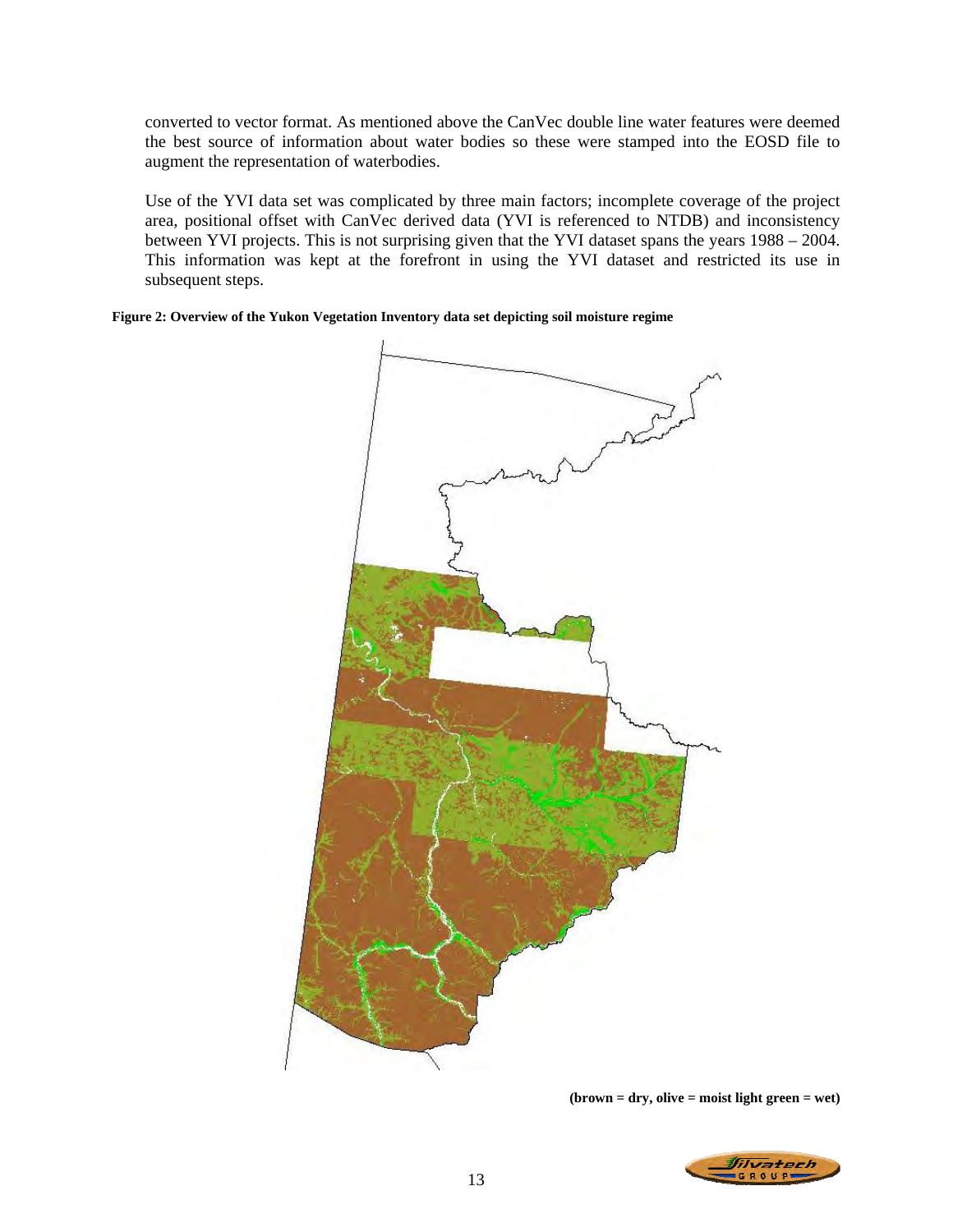The surficial geology maps coverage is incomplete and from a variety of sources but was still considered to be of value to support wetlands and active riparian mapping.

**Figure 3: Spatial extent of surficial geology mapping in Dawson Planning Region** 



# Surficial Geology Coverage in Study Area

Some additional data layers based on the DEM were created for use in this project. Metric contour lines were created to aid in the determination of suitable bioclimate boundaries and slope curvature classes were created to aid in the derivation of wetlands.

The spatial data layers that were used as inputs to guide manual interpretation and confirm modeled (GIS derived) outputs for this project were:

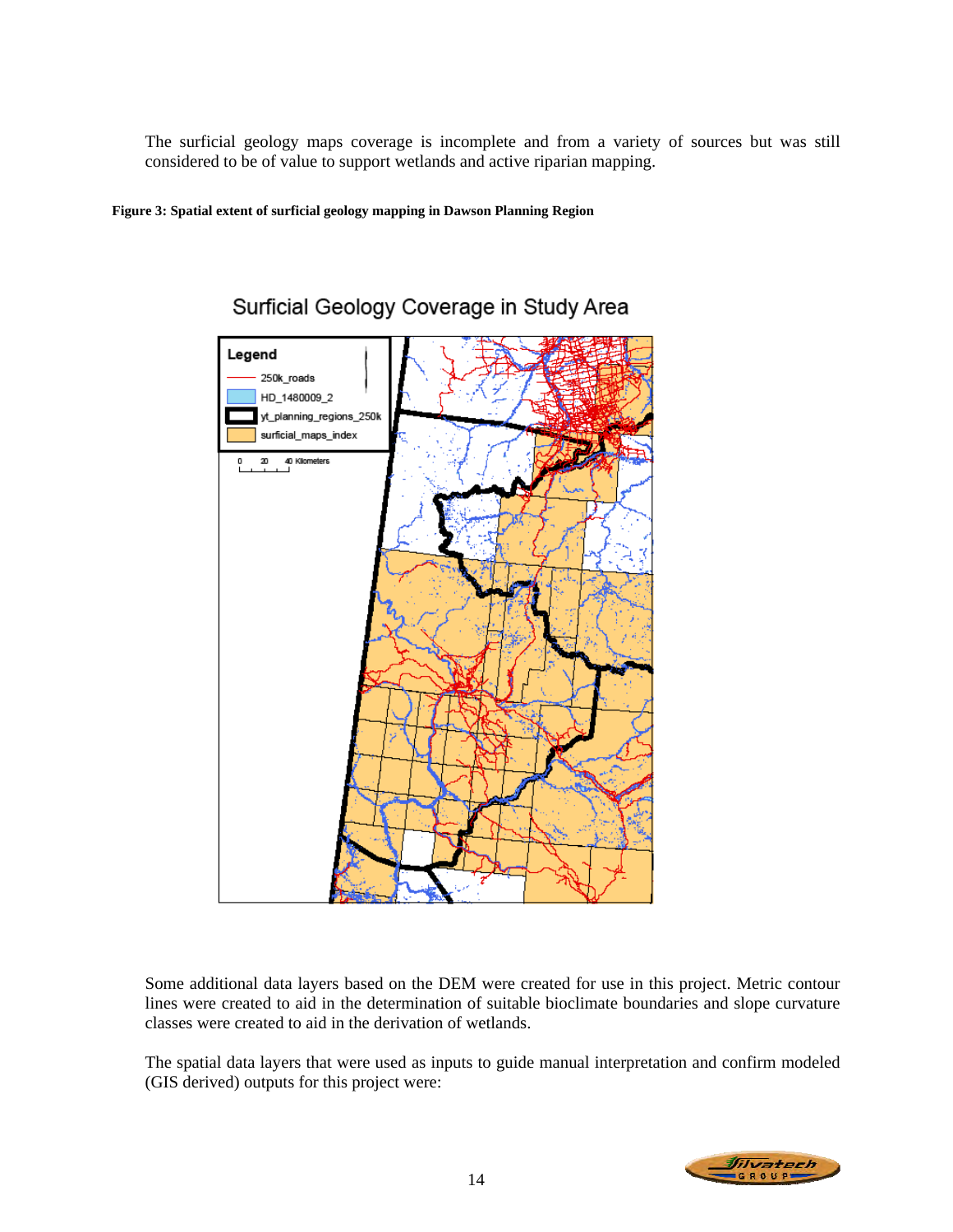- Boreal-Taiga boundary (reviewed and modified by Rhonda Rosie)
- National Hydro Network
- Bedrock Geology
- Isotherms (UVic climate data)
- Agroclimate mapping (Eley and Findlay, 1978)
- Soil suitability mapping (Rostad et al 1979)
- Fire history
- Peel and North Yukon ELC maps
- NYRTM ver. 2
- Vegetation reports Yukon-Charley Rivers
- Ecoregions
- Peel regional terrain mapping
- Gridded Climate data 1961 1990

The gridded climate data for the years 1961 - 1990, acquired through the Canadian Institute for Climate Studies, was processed to create isotherms to aid primarily in determination and validation of bioclimate lines.

Image data were used as validation to confirm the appropriateness of boundary placement and attribution mainly. Image data were uses "as is" wherever the imagery was available (i.e no further processing was done to extract land cover related features)

- Indian Remote Sensing satellite imagery
- Landsat satellite imagery
- Google Earth including "streetview" photos
- Oblique YVI aerial photography

| Dataset                                                              | Data Holder                                | <b>Scale</b> | source                                                                                         | Comments                                                  | Extent                                 |
|----------------------------------------------------------------------|--------------------------------------------|--------------|------------------------------------------------------------------------------------------------|-----------------------------------------------------------|----------------------------------------|
| Digital Elevation<br>Model                                           | Canadian<br>Digital<br>Elevation<br>Data   | 1:50,000     | http://www.geobase.ca/geob<br>ase/en/find.do?produit=cded                                      | could<br>be<br>improved<br>with<br>breaklines from CanVec | Full                                   |
| Topographic<br>base                                                  | CanVec                                     | 1:50,000     | ftp://ftp2.cits.rncan.gc.ca/pub<br>/CanVec/                                                    | best to use CanVec vs. NTDB                               | Full                                   |
| Ecoregions                                                           | Government<br>of Yukon                     | 1:1,000,000  | http://www.geomaticsyukon.c<br>a/Yukon%20Coperate%20S<br>patial%20Data%20-<br>%20page%201.html |                                                           | Full                                   |
| Regional<br>Terrrain,<br>Ecodistrict<br>and<br>Bioclimate<br>mapping | Yukon<br>Environment                       | 1:100,000    |                                                                                                |                                                           | 75%<br><b>North</b><br>Part of<br>area |
| Soil Landscapes<br>(SLC)                                             | Agriculture<br>Agri-<br>and<br>Food Canada | 1:1,000,000  | http://sis.agr.gc.ca/cansis/ns<br>db/slc/v2.2/download_slc.ht<br>ml                            |                                                           | Full                                   |

### **Table 2: Data used for this project listing source**

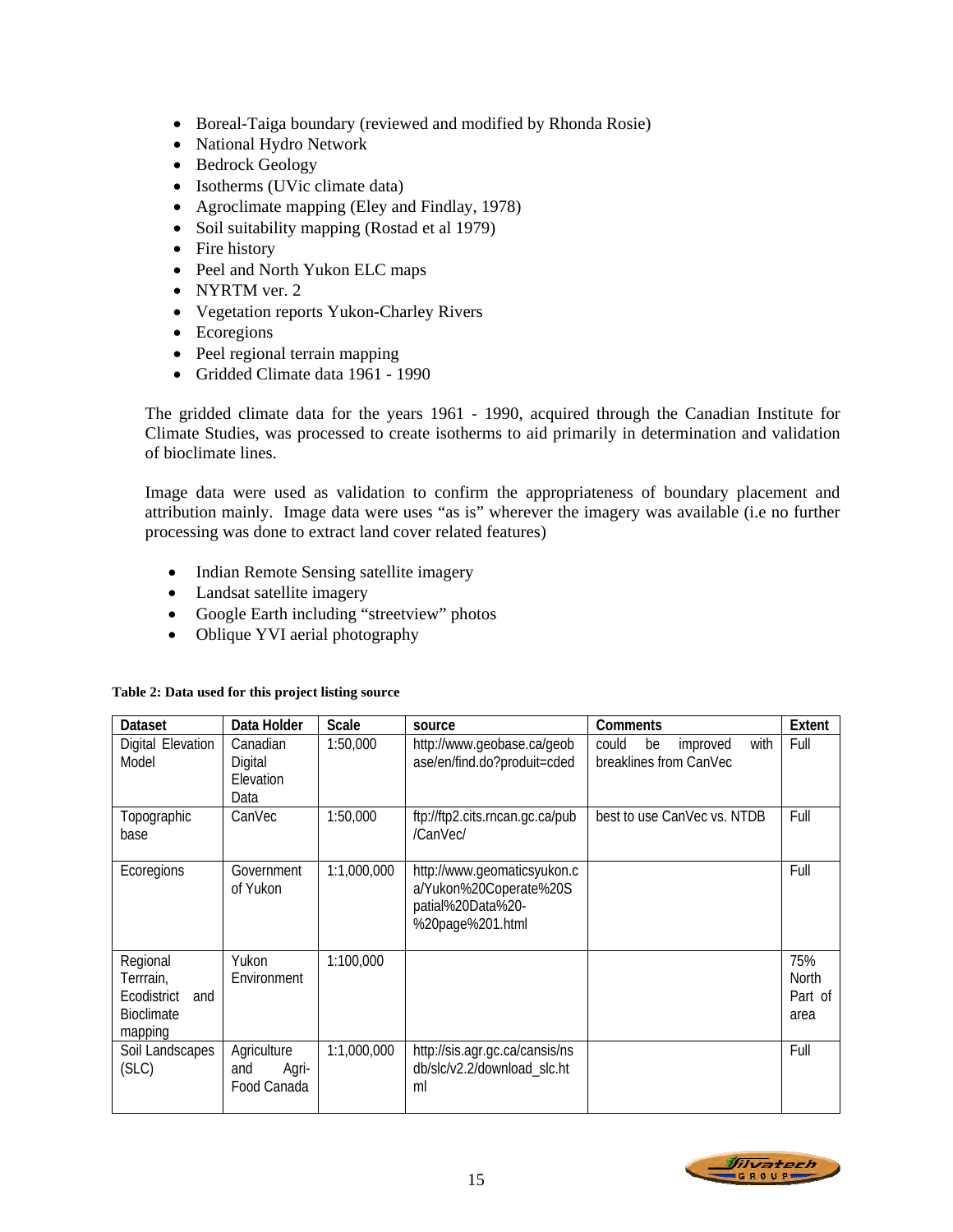| Revised<br>Soil<br>Landscapes and<br>Ecodistricts,<br>Yukon        | Gartner<br>Lee<br>and<br>CryoGeograp<br>hic for AAFC      | 1:250,000                                            | SLC_sep9_2009.zip                                                                                           | The 9 digit YT_SLC_NO is the<br>unique number that has been<br>updated<br>since<br>2004<br>with<br>$=$ "11"<br>the<br>province<br>next 4<br>numbers are the ecodistrict.<br>The last 3<br>the<br>soil<br>are<br>within<br>landscape<br>the<br>ecodistrict. | Un-<br>known                             |
|--------------------------------------------------------------------|-----------------------------------------------------------|------------------------------------------------------|-------------------------------------------------------------------------------------------------------------|------------------------------------------------------------------------------------------------------------------------------------------------------------------------------------------------------------------------------------------------------------|------------------------------------------|
| Watersheds                                                         | National<br>Hydro<br>Network                              | 1:50,000                                             | http://geobase.ca/geobase/e<br>n/data/nhn/index.html                                                        | NHN was considered<br>best<br>source for height of land                                                                                                                                                                                                    | Full                                     |
| Cover<br>Land<br>(EOSD)                                            | Canadian<br>Forest<br>Service                             | 25 metre                                             | http://www4.saforah.org/eos<br>dlcp/nts_prov.html<br>CD                                                     | this map layer was modified for<br>use in this project                                                                                                                                                                                                     | 90%<br>Some<br>gaps in<br>image<br>class |
| <b>Bedrock</b><br>Geology                                          | <b>EMR Yukon</b>                                          | Mixed<br>$(1:50,000 -$<br>1:800,000                  | http://www.geomaticsyukon.c<br>a/Yukon%20Coperate%20S<br>patial%20Data%20-<br>%20page%201.html<br>geomatics |                                                                                                                                                                                                                                                            | Full                                     |
| Surficial<br>Geology                                               | <b>EMR Yukon</b>                                          | mixed                                                |                                                                                                             | incomplete coverage                                                                                                                                                                                                                                        | Approx<br>.50%                           |
| Fire History                                                       | Government<br>of Yukon                                    | 1:50,000                                             |                                                                                                             | useful in bioclimate mapping                                                                                                                                                                                                                               | Full                                     |
| Yukon<br>Forest<br>Cover                                           | EMR- forest<br>resources                                  | 1:50,000                                             |                                                                                                             | YVI based<br>on NTDB not<br>CanVec                                                                                                                                                                                                                         | partial                                  |
| NYRTM vers 2-<br>regional<br>terrain<br>mapping                    | Yukon - Env                                               |                                                      | Environment                                                                                                 |                                                                                                                                                                                                                                                            |                                          |
| Peel -ELC (elc-<br>final)                                          | Yukon env                                                 |                                                      | ftpgeomaticsyukon.ca<br>anonymous login<br>\environment\ELC\<br>Peel_LUP                                    |                                                                                                                                                                                                                                                            |                                          |
| NY-ELC<br>$(ny-It-$<br>final)                                      | Yukon<br>Environment                                      |                                                      | ftpgeomaticsyukon.ca<br>anonymous login<br>\environment\ELC\NY_LUP                                          |                                                                                                                                                                                                                                                            |                                          |
| Soil<br>mapping-<br>dawson                                         |                                                           | 1:125,000                                            | Dawsonaligned.zip                                                                                           |                                                                                                                                                                                                                                                            |                                          |
| Soil<br>mapping-<br>Klondike                                       |                                                           | 1:20,000<br>Non digital                              | Karen McKenna                                                                                               |                                                                                                                                                                                                                                                            |                                          |
| Vpro arctic data                                                   |                                                           | plot                                                 | Arctic data splinter .zip                                                                                   |                                                                                                                                                                                                                                                            |                                          |
| <b>New</b><br>biophs<br>data base -veg<br>and soil data-<br>oracle |                                                           | plot                                                 | 2007 (80 plots or so)                                                                                       |                                                                                                                                                                                                                                                            |                                          |
| Cansis<br>soil<br>pedon data                                       |                                                           | plot data                                            | useful for wetlands                                                                                         |                                                                                                                                                                                                                                                            |                                          |
| 1961 - 1990<br>gridded climate<br>data                             | Canadian<br>Institute<br>for<br>Climate<br><b>Studies</b> | point data -<br>(modified to<br>create<br>isotherms) | http://www.cics.uvic.ca/climat<br>e/CanadaGriddedClimateDat<br>a/CanadaGriddedClimateDat<br>a1961to1990.htm |                                                                                                                                                                                                                                                            | Full                                     |

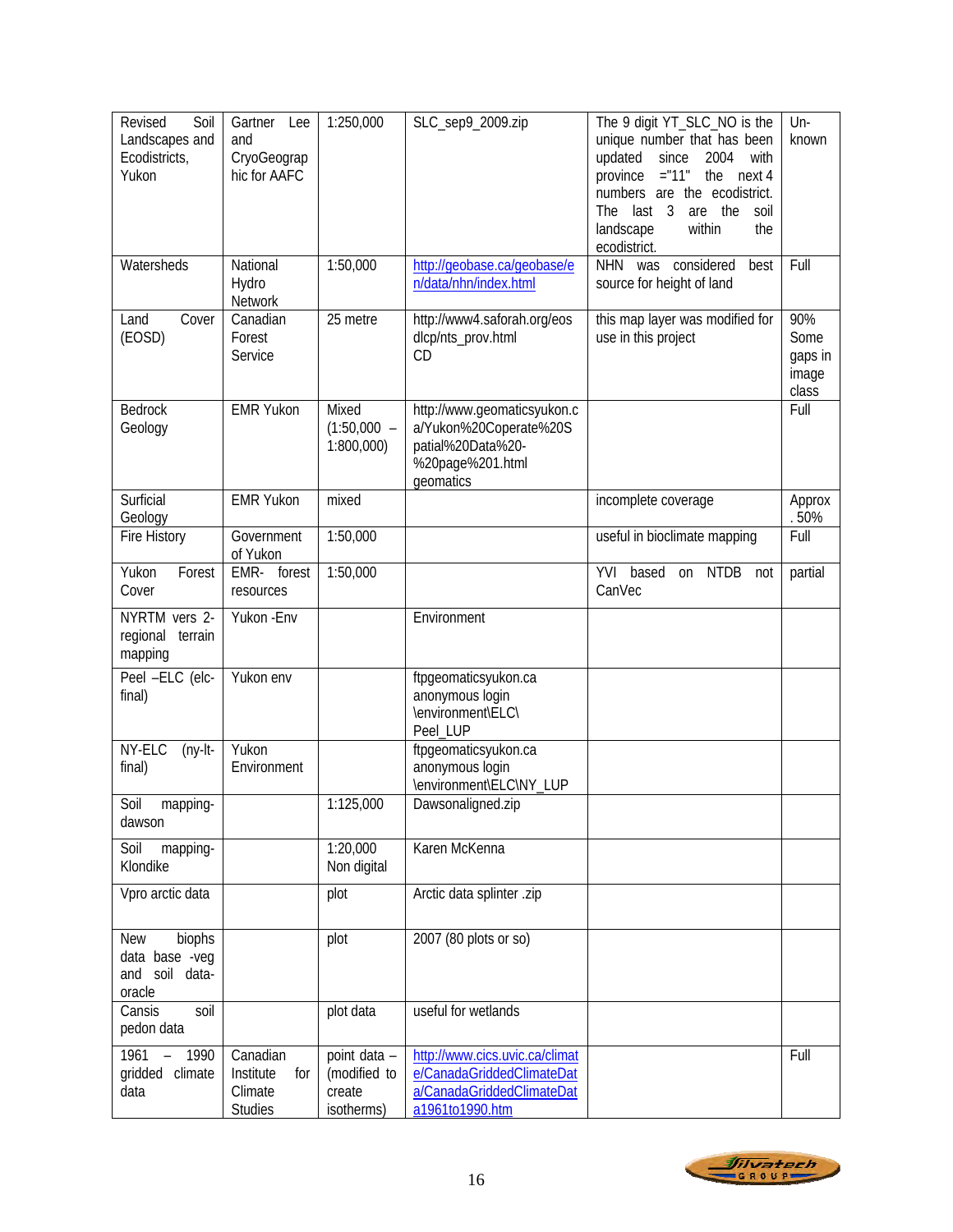| veg/landscape<br>reports for the<br>Yukon-Charley<br><b>Rivers Preserve</b><br>Alaska adjacent<br>to the project<br>area |  | 2001 - Rhonda            |  |
|--------------------------------------------------------------------------------------------------------------------------|--|--------------------------|--|
| <b>Glacial limits</b>                                                                                                    |  | glacial_limits_1000k.zip |  |
| Soil<br>Suitability<br>maps                                                                                              |  | Eley and Findlay, 1978)  |  |
| Agroclimatic<br>maps                                                                                                     |  | (Rostad et al 1979)      |  |

# **4.1.1 Issues of note**

- EOSD data set was modified for use in this project to address data voids
- YVI dataset was used with caution due to limitations outlined above

# **4.1.2 Recommendations:**

• CanVec double line water could be used to introduce breaklines to improve the DEM.

# **4.2 Bioclimate Zones**

Six Bioclimate Zones were mapped following the definitions provided in the Request for Proposals document (Environment Yukon 2009; Francis and Yukon ELC Working Group 2008)). The zones mapped are the Boreal Low (BOL), Boreal High (BOH), and Subalpine (SUB) within the Boreal Cordillera Ecozone (Smith et al 2004) and Wooded Taiga (WTA) and Shrub Taiga (STA) within the Taiga Cordillera Ecozone. The Alpine (ALP) zone was mapped in both the Taiga and Boreal Cordillera ecozones at high elevation.

# **4.2.1 Definitions**

Bioclimate zones are broad areas of similar regional climate that are characterized by distinctive vegetation communities and patterns of these communities on the landscape (Francis and Yukon ELC Working Group 2008). Bioclimate zones are roughly equivalent to biogeoclimatic zones of the British Columbia biogeoclimatic system (Pojar et al. 1987). Bioclimate zones are typically mapped at scales of 1:100,000 or smaller.

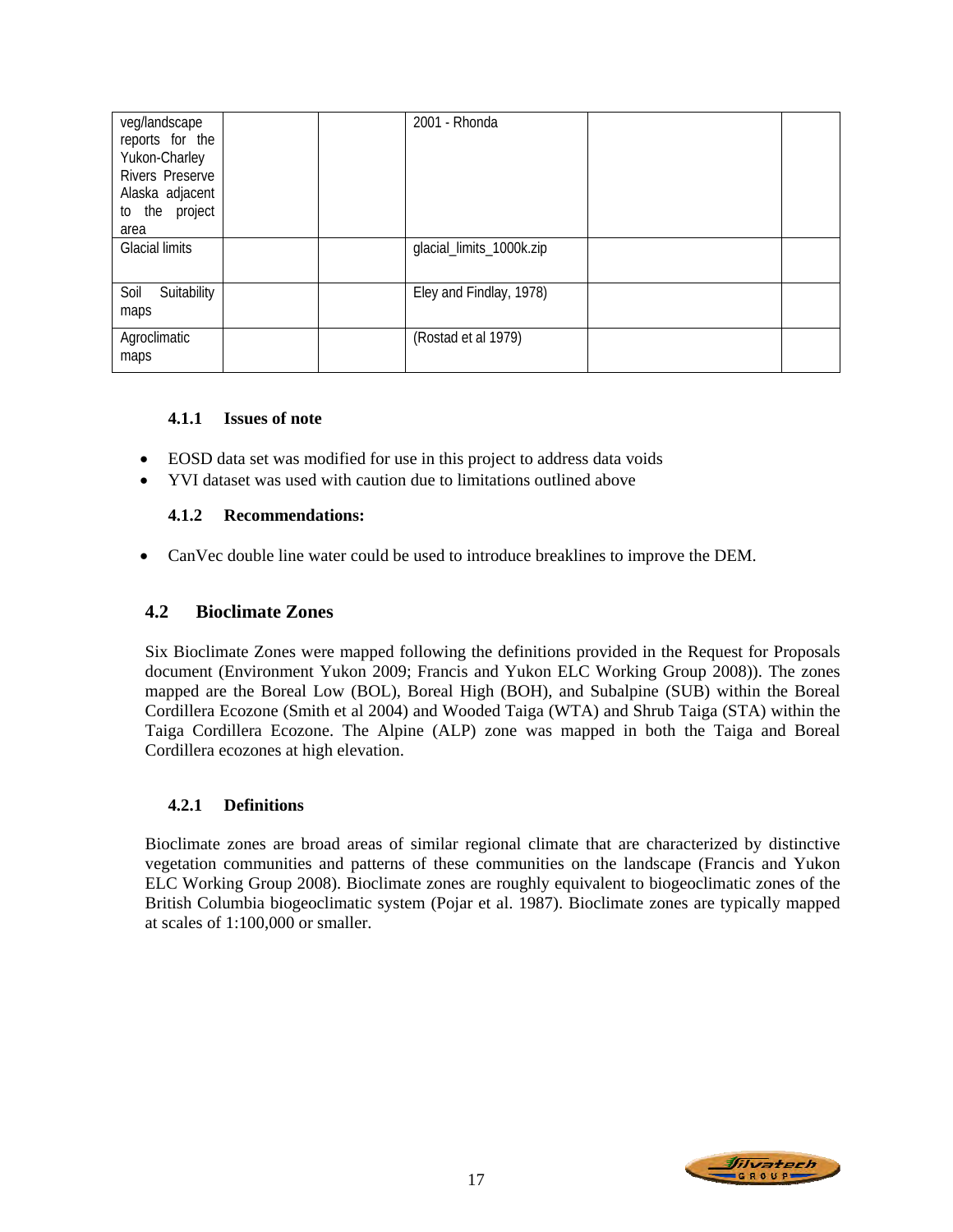**Table 3: Bioclimate zone definitions (modified from Request for Proposal (Environment Yukon 2009)** 

| <b>Bioclimate Zone</b>                  | Code                     | <b>Description</b>                                                                                                                                                                                                                                                                                                                                                                                                                                                                                                                                                                                                                                                                                                                                      |
|-----------------------------------------|--------------------------|---------------------------------------------------------------------------------------------------------------------------------------------------------------------------------------------------------------------------------------------------------------------------------------------------------------------------------------------------------------------------------------------------------------------------------------------------------------------------------------------------------------------------------------------------------------------------------------------------------------------------------------------------------------------------------------------------------------------------------------------------------|
| <b>Boreal Low</b><br><b>Boreal High</b> | <b>BOL</b><br><b>BOH</b> | Continuously forested areas at low elevations along major river valleys,<br>below the BOH Much more restricted distribution than in southern and<br>central Yukon. Winters are long and cold, with short, cool and moist<br>summers. Forests are generally white spruce dominated with moderately<br>developed understories. Black spruce and aspen are also commonly<br>found. Vegetation is structurally similar to BOH above but the warmer<br>climate results in much larger trees.<br>Middle to upper elevations of forested areas in all ecodistricts west and<br>south of the Boreal/Taiga boundary formed by the height of land of the                                                                                                          |
|                                         |                          | Mackenzie and North Oglivie Mountains. Found above the BOL in large<br>valleys. Characterized by steep slopes in Mackenzie and North Ogilvie<br>Mountains ecoregions and gentle rolling plateaus in the Yukon Plateau-<br>North and Klondike Plateau ecoregions. Summers are brief, cool and<br>moist, with long cold winters. Forests are dominated by black or white<br>spruce with black spruce, birch and to a lesser extent aspen common.                                                                                                                                                                                                                                                                                                          |
| Subalpine                               | <b>SUB</b>               | Sparsely forested areas at moderate to higher elevations on steep slopes<br>above the BOH. Subalpine areas form a transitional zone between<br>forested Boreal and the higher elevation non-forested, Alpine bioclimate<br>zones. Open can opy conifer forests (tree cover $\langle 20\% \rangle$ and shrub<br>communities are characteristic vegetation conditions. Tree heights are<br>below 10 meters and vegetation is not considered forested by Yukon<br>Vegetation Inventory. White spruce and black spruce are the dominant<br>tree species. Winters are long and cold, while summers are short and<br>cool.                                                                                                                                    |
| <b>Wooded Taiga</b>                     | <b>WTA</b>               | Coniferous or mixedwood forested areas with an open canopy in Fishing<br>Branch Uplands, Nahoni Range, Miner River North, Miner River,<br>Blackstone River Uplands and Whitestone River Uplands ecodistricts.<br>Wooded Taiga occurs in valley bottoms and lower slopes of mountain<br>valleys, or on plateaus and plains. Slope position, aspect and the<br>distribution and depth of permafrost are major influences on vegetation<br>distribution and dynamics. In steep terrain, active slope processes (rock<br>slides, slumps, talus cones) play a major role in the distribution of<br>forests. The zone is dominated by shrub and herbaceous vegetation<br>types but trees are common and well distributed when compared to the<br>Shrub Taiga. |
| Shrub Taiga                             | <b>STA</b>               | High elevation Shrub Taiga within the Taiga ecozone is akin to the<br>Subalpine bioclimate zone in the Boreal ecozone These areas are tall or<br>low shrub-dominated, with sparse or sporadic tree cover. Shrub Taiga<br>generally occurs at high elevations in northern mountain systems.                                                                                                                                                                                                                                                                                                                                                                                                                                                              |
| Alpine                                  | ALP                      | High elevations associated with mountainous conditions throughout<br>Yukon. Dwarf shrubs, herb/cryptograms and low-growing and scattered<br>krummholtz trees are the dominant vegetation condition. In very high<br>elevation areas, bare rock, colluvium or ice/snow may be the dominant<br>conditions.                                                                                                                                                                                                                                                                                                                                                                                                                                                |

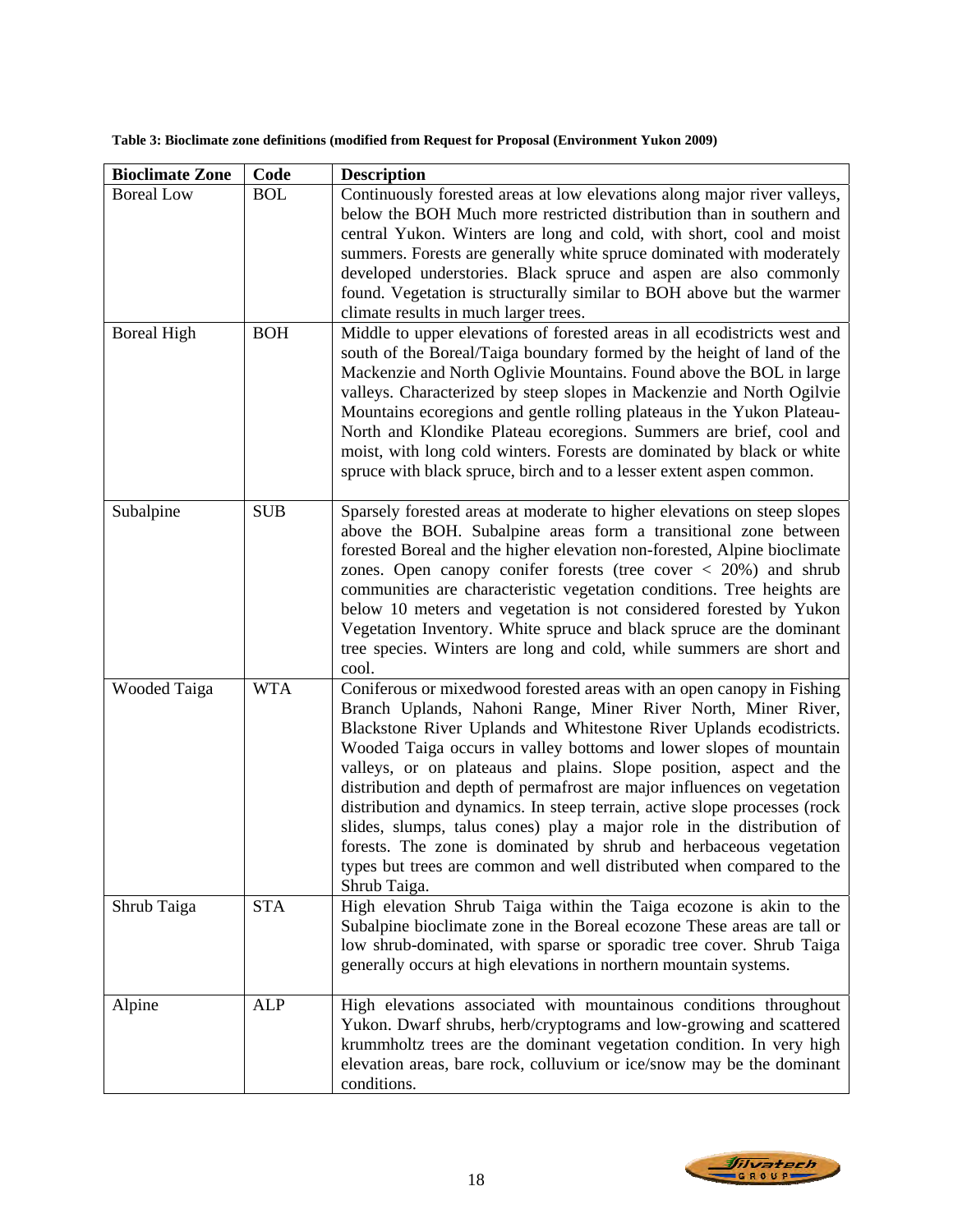# **4.2.2 Description of bioclimate mapping process**

The following data, supplied by Environment Yukon, were examined to map bioclimate zones.

- 1. Land cover Earth observation for sustainable development of forest (EOSD**) (**Canadian Forest Service)<sup>1</sup> 25m resolution raster data
- 2. Yukon Vegetation Inventory (YVI) (Yukon Government, Forest Management Branch 2006)
- 3. 100m interval contour information generated from CanVec (1:50,000 scale) data
- 4. Water features from CanVec (1:50,000 scale) data
- 5. Landsat 5 satelite imagery
- 6. Google Earth™ imagery
- 7. Yukon fire history (1:50,000 scale) polygon data
- 8. North Yukon Regional Terrain, ecodistrict and bioclimate mapping (1:100,000 scale)
- 9. National Hydrographic Network (NHN) watershed boundaries

In addition, Canadian Gridded Climate Data (available at http://www.cics.uvic.ca/climate/data.htm) and Agroclimate mapping (Eley and Findlay, 1978) and soil suitability mapping (Rostad et al 1979) were also consulted in mapping bioclimate zones.

Internal review by the project team occurred throughout the bioclimate zone mapping.

Initially the Taiga/Boreal boundary was refined by observing broad patterns of tree distribution, known occurrence of permafrost and the concept that the Boreal forest is subject to influence of Pacific weather systems while the Taiga is subject to greater influence of Arctic weather systems. Portions of the existing Taiga/Boreal boundary closely coincided with the height of land in the Mackenzie Mountains. The NHN watershed boundaries (Nhn\_workunit\_limit\_2) were used to map the height of land for this boundary.

Upon mapping the Taiga/Boreal boundary, criteria to distinguish the various zones with the available input data (Table 4) were delineated.

| Zone              | <b>Characteristic features</b>                        | Spatial data used to distinguish upper      |
|-------------------|-------------------------------------------------------|---------------------------------------------|
|                   |                                                       | boundary                                    |
| Boreal (BOH)      | Relatively widespread closed to open                  | EOSD open forest $(26\% - 60\%$ CC) goes to |
|                   | forest.                                               | rare; Yukon Vegetation Inventory no         |
|                   |                                                       | productive forest mapped above upper        |
|                   |                                                       | boundary                                    |
| Subalpine (SUB)   | Sparse forest $\langle 20\% \rangle$ CC where present | EOSD sparse forest, tall and low shrub goes |
|                   |                                                       | to rare.                                    |
| Wooded Taiga      | Forest with more open canopy and                      | EOSD open forest $(26\% - 60\%$ CC) goes to |
| (WTA)             | less widely distributed than in Boreal                | $rare2$ .                                   |
| Shrub Taiga (STA) | Shrub/herb dominated but occasional                   | EOSD sparse forest, tall and low shrub goes |
|                   | sparse trees                                          | to rare.                                    |
| Alpine (ALP)      | No erect trees, vegetation dominated                  |                                             |
|                   | by herb, dwarf shrubs and bryoid                      |                                             |
|                   | vegetation                                            |                                             |

# **Table 4: Identification characteristics for bioclimate zones in the Dawson Planning Region**

<sup>&</sup>lt;sup>2</sup> Overall amount of EOSD open forest less in wooded Taiga relative to Boreal, no YVI data available for Taiga



 $\frac{1}{1}$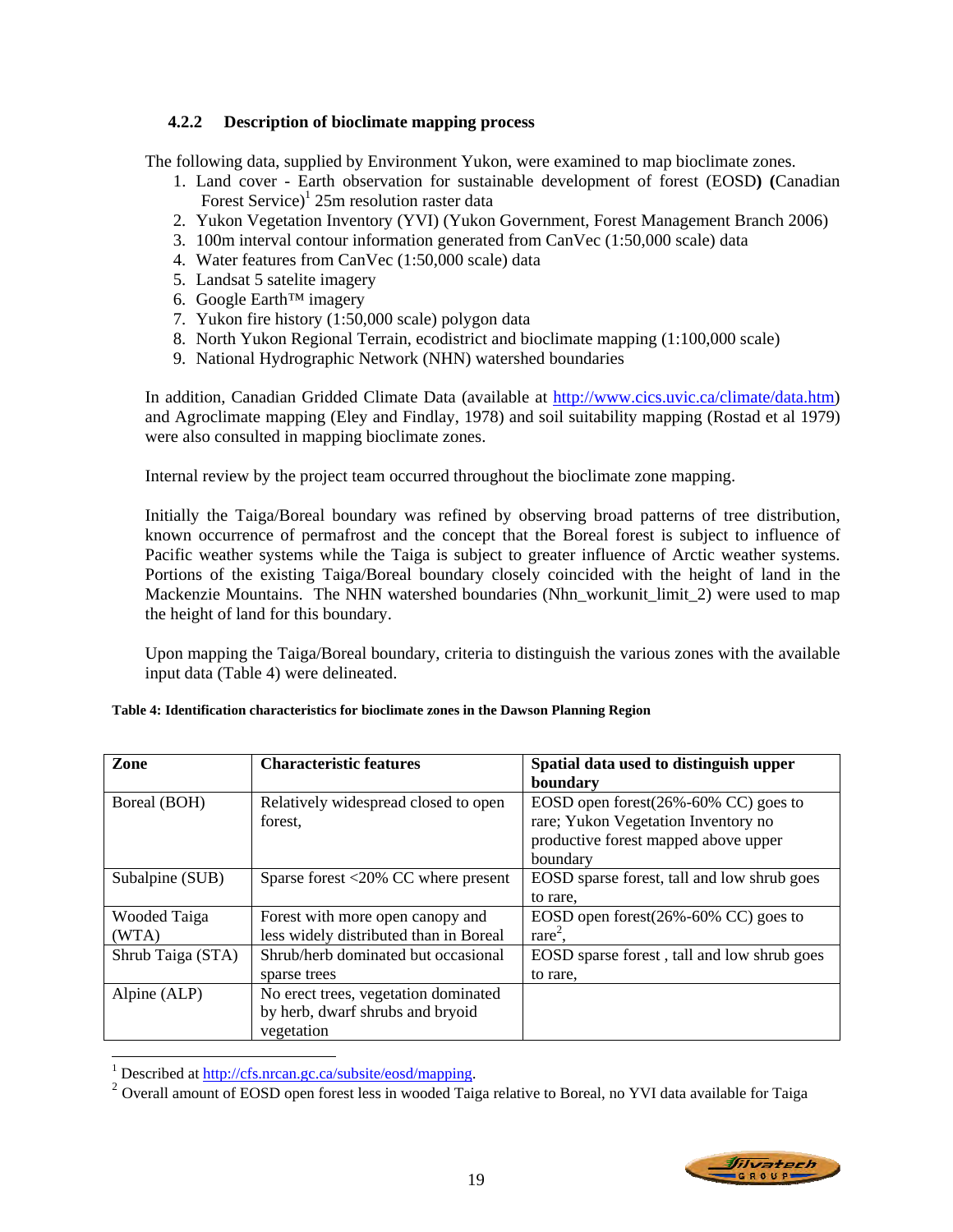The reliability of the EOSD data was checked using Landsat and Google Earth<sup>™</sup> imagery. In general, the resolution was not sufficient to make reliable calls on treed versus shrub dominated terrain. In a few areas (along the Dempster Highway) some high resolution Google Earth imagery was available. In these areas, the EOSD tree classes were reasonably well mapped.

For these areas, the highest elevation that EOSD tree classes (particularly the open class) consistently become rare determined the BOH/SUB and the WTA/STA boundaries. For the SUB/ALP and STA/ALP boundaries, the consistent highest elevation of EOSD mapped sparse tree or EOSD shrub classes were found.

In areas with YVI data it appeared that the upper 200 meters of elevation where the EOSD mapped tree classes (generally Conifer open or sparse), the landscape is comprised of short trees (<10 meters tall) and non-productive forest (subalpine conditions). The observation that the upper elevation EOSD forest classes should be considered subalpine was corroborated by local experts (Karen McKenna and Rhonda Rosie). In areas without YVI data, the Boreal/Subalpine and Taiga Wooded/ Shrub Taiga boundaries were mapped about 200 meters below the highest elevation where the EOSD consistently mapped open and sparse treed classes in areas greater than about 5 hectares.

The patterns of tree and shrub distribution were observed on different aspects to determine if aspect influenced the upper limits of these distributions. No consistent aspect effect was noted.

Elevation rules were derived from the observations of the consistent elevation where distinguishing features of the upper zone boundaries (Table 4) were seen. The approach of using the highest consistent elevation of distinguishing characteristics of the bioclimate zone (widespread > 10m high trees in the example of the BOH/SUB boundary) to predict bioclimate zone boundaries is appropriate because the most important driver of regional climate, within a relatively restricted range of latitude, is generally elevation (Eng and Meidinger 1999). There are many other determinants of tree distribution on the landscape such as disturbance history (e.g. recent or repeated fires) and soil conditions (e.g. very coarse or shallow soils). When interpreting the EOSD or YVI data, the fire history data was checked to ensure that this was not influencing the data. The highest consistent elevation of tree or shrub occurrence reflects the regional climatic potential of the site rather than transitory disturbance influences, soil influences or local climate effects on vegetation distribution. Elevation rules were created for each zone (Table 5).

With the exception of the BOL/BOH, two elevation rules for all zone boundaries based on a latitude split were created. The southern boundary of the Tatonduk Mountains ecodistrict delineated the location of the rule changes. Zone boundaries were 100 to 200m lower in the northern most portion of the study area, hence the rule changes.

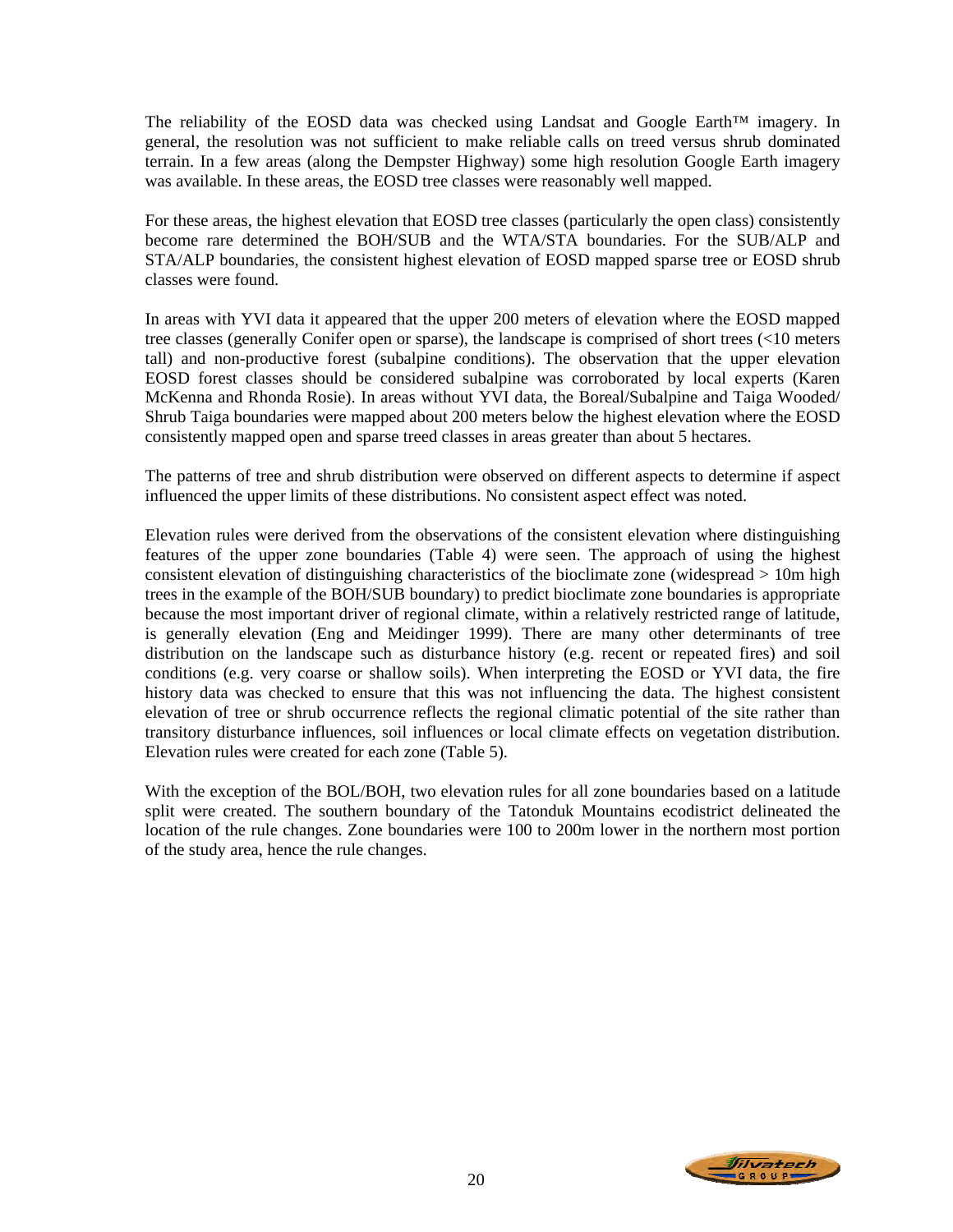| <b>Geographic Location</b>          | <b>Bioclimate Zone</b> | <b>Elevation</b> (m)   |
|-------------------------------------|------------------------|------------------------|
|                                     | <b>boundaries</b>      |                        |
| South of Tatonduk Mtn. ecodistrict  | <b>BOL/BOH</b>         | 450                    |
| South of Tatonduk Mtn. ecodistrict  | <b>BOH/SUB</b>         | 1100                   |
| South of Tatonduk Mtn. ecodistrict  | <b>SUB/ALP</b>         | 1500                   |
| South of Tatonduk Mtn. ecodistrict  | WTA/STA                | No WTA mapped in south |
| South of Tatonduk Mtn. ecodistrict  | STA/ALP                | 1500                   |
| Tatonduk Mtn. ecodistrict and north | <b>BOL/BOH</b>         | 450                    |
| Tatonduk Mtn. ecodistrict and north | <b>BOH/SUB</b>         | 1000                   |
| Tatonduk Mtn. ecodistrict and north | <b>SUB/ALP</b>         | 1300                   |
| Tatonduk Mtn. ecodistrict and north | WTA/STA                | 900                    |
| Tatonduk Mtn. ecodistrict and north | <b>STA/ALP</b>         | 1300                   |

**Table 5: Elevation rules for bioclimate zone boundaries** 

Existing bioclimate zone mapping from adjacent planning areas was also examined. These helped confirm elevation rules in some instances. The existing bioclimate zone mapping appears to have mapped existing vegetation, in large part, rather than regional climate, as zone boundaries often varied in elevation by several hundred meters over a few kilometers. The existing bioclimate mapping of the Taiga, wooded and shrub zones did not show a pattern that could be interpreted as related to regional climate (very patchy distributions and inconsistent elevational sequences).

In initial discussions with Yukon Government staff, it was suggested that the entire Boreal zone within the Dawson Planning Region was Boreal High. However, Karen McKenna noted that valleys of the Central Yukon have warm continental summers with long days that result in large timber and more rapid growth than in adjacent upland areas. As well, the growth of grain crops, hay and vegetables also reflects the warmer regional climate of these valleys. After examining climate data and tree productivity, An unpublished agroclimatic capability report (Eley and Findlay, 1978) and Soil Suitability and Land Evaluation of the Yukon Territory (Rostad et al 1979) identify those parts of the valleys which have class 3-5 climatic ratings (forage to grain crops possible).

As the class 5 and better climate areas correlate fairly well with the extent of the BOL bioclimate zone mapped in the Regional Ecosystem Classification and Mapping of the Yukon Southern Lakes and Pelly Mountains (EBA 2003), the extent of class 5 agroclimate was used to map the Boreal Low.

Once the elevation rules were applied to map bioclimate zones, all resultant polygons that were smaller than 250ha were removed. Although 250ha is a larger minimum polygon size than commonly suggested ( $1 \text{cm}^2$  or 100ha at 1:100,000 scale) (RIC 1996), 250ha is the minimum polygon size considered to represent "regional" climate by the British Columbia biogeoclimatic classification (Eng and Meidinger 1999).

# **4.2.3 Description of bioclimate zones**

# *4.2.3.1 Boreal Low (BOL)*

The BOL is a narrow elevation band from 300 to 450m along the major rivers covering 269,855 hectares or 6% of the study area.

The dominant EOSD classes found in the Boreal Low are:

• treed classes - 39% of total area (mostly conifer open and sparse)

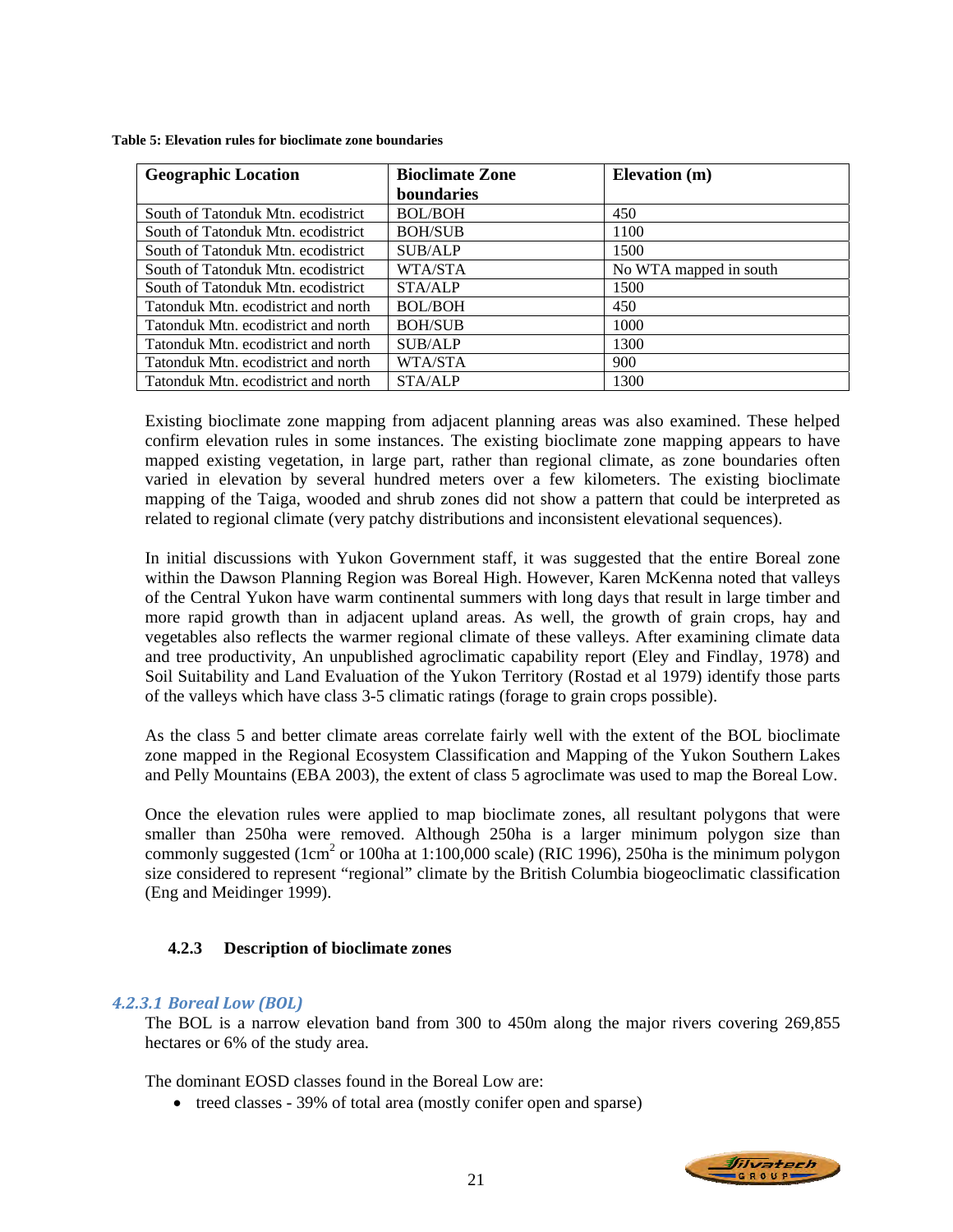- low shrub 28% of total area
- water  $-15%$  of total area

The definition provided in the RFP document (Environment Yukon 2009) describes the BOL as continuously forested. The EOSD data for BOL in the Dawson Planning Region indicates that there are substantial areas that are not forested and that trees cover no more area in the BOL than in the BOH in the Dawson Planning Region. The most widespread tree species found is White Spruce, with black spruce being almost as abundant. Aspen is the next most abundant species with Balsam Poplar and birch being relatively uncommon. Grasslands occur on warm aspects. The BOL has the highest concentration of wetlands in the Dawson Planning Region; 33% of the BOL is covered in wetlands. Active riparian zones are also very widespread in the BOL accounting for 38% of the zone.

### *4.2.3.2 Boreal High (BOH)*

The BOH is by far the largest of the bioclimate zones found in the Dawson Planning Region covering 62% (2,799,469 ha.) of the region. The BOH is found between the Boreal Low and the Subalpine ranging from 450m to 1100m in the southern and central portion of the Dawson Planning Region and up to 1000m in the northern portion of the Dawson Planning Region. The southern boundary of the Tatonduk Mountains ecodistrict marks the change in the mapped upper elevation for the BOH in the Dawson Planning Region.

The dominant vegetation is comprised of low shrubs covering 42% of the zone (EOSD data) while the next most abundant EOSD class is sparse conifer at 24% with open conifer covering 13% (all treed classes total 40% of the zone.) Black and white spruce are the dominant trees and equally abundant within the area that YVI data covers. Birch is also common, while aspen is infrequent. The BOH is characterized by shrubby vegetation on warm aspects while cool aspects are often tree dominated. Active riparian and wetlands are uncommon covering 2 and 4% respectively of the zone.

### *4.2.3.3 Subalpine (SUB)*

The Subalpine zone, the second largest bioclimate zone mapped, covers 14% (623,833ha) of the Dawson Planning Region. The SUB is found above the BOH and below the alpine zone. It is found at elevations of 1100m to 1500m in the south and central parts of the planning region and between 1000m and 1300m in north (again using the same southern boundary of the Tatonduk Mountains ecodistrict for the change in elevation rules).

The dominant vegetation (based on EOSD data) is herbaceous covering 37% of the zone with low shrubs covering 36%. The next most abundant EOSD class is exposed land at 10%. The shortstature, generally sparse trees cover 11% of the zone (Conifers sparse class cover 6% while conifer open covers 5%). Tree species are either white or black spruce Active riparian and wetlands are essentially absent from this zone.

### *4.2.3.4 Wooded Taiga (WTA)*

The Wooded Taiga zone is found in extreme north eastern portion of the Dawson Planning Region. The WTA covers 313,480ha. or 7% of the study area. It is found between about 450m to 900m below the Shrub Taiga.

The dominant EOSD cover types are low shrub covering 46% of the zone, herbs cover 22%, while sparse trees cover 18% (all treed classes total 26%). Although no YVI data exists for the WTA, the dominant trees are likely white and black spruce, given that mixed wood stands are rare in the EOSD data and spruces are noted as dominant trees in the WTA of the adjoining Peel Watershed Planning

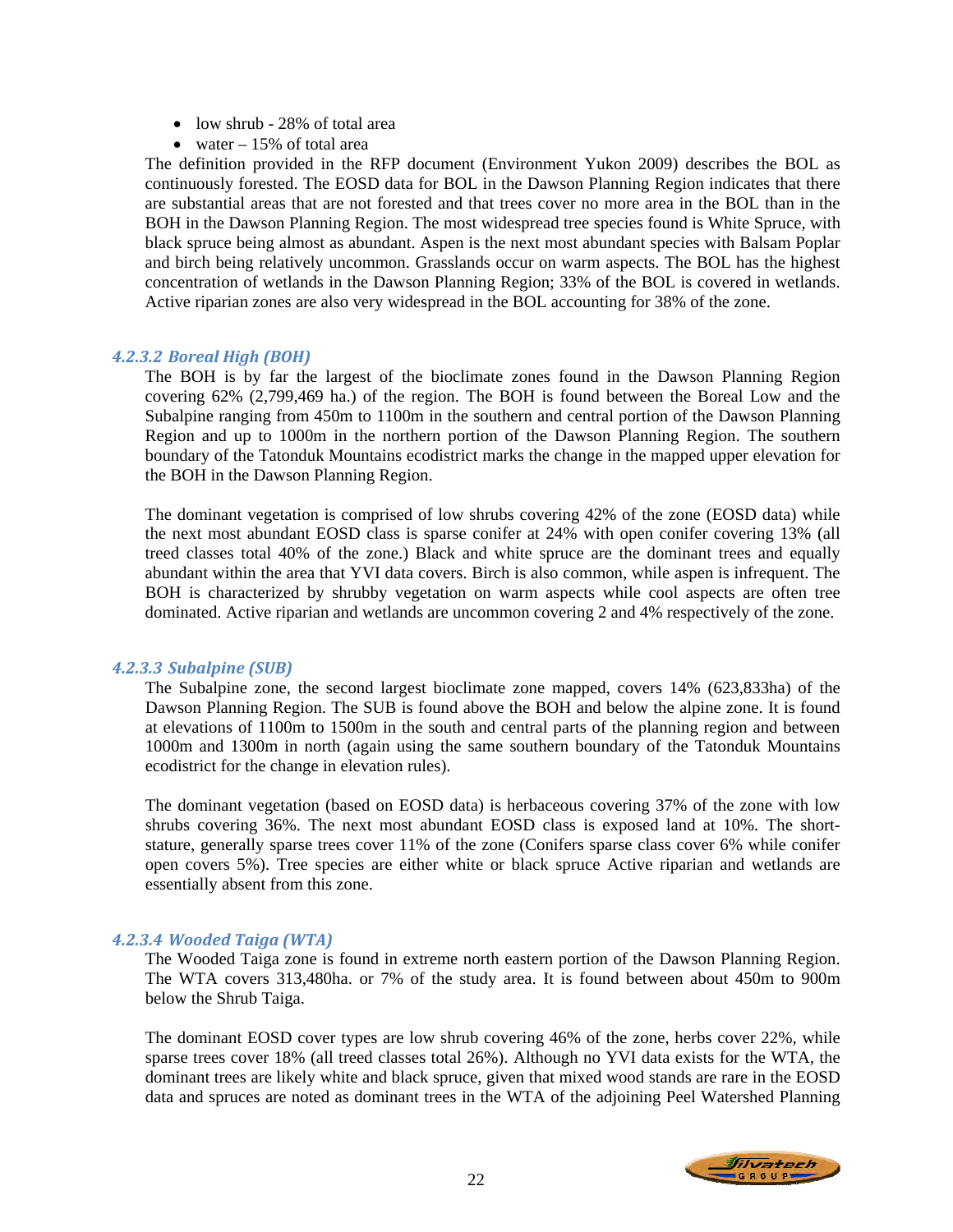Region (Meikle and Waterreus 2008). Wetlands are quite common covering 16% of the zone. Active riparian zones cover 8% of the WTA.

### *4.2.3.5 Shrub Taiga (STA)*

The Shrub Taiga zone is found in the Dawson Planning Region along the Dempster Highway north of North Fork Pass and on the Arctic side of the height of land in the North Ogilivie Mountains. The STA covers 323,532ha or 7% of the Dawson Planning Region. The STA is found above the WTA and below the Alpine bioclimate zone at elevations between 900m and 1300m.

The dominant EOSD land cover classes are herb covering 46%, low shrubs covering 29%, exposed land covering 10% and rock and rubble covering 7% of the zone. All treed classes cover only 4% of the STA. Wetlands are found on 12% of the STA. Active riparian zones only cover 2% of the STA.

#### *4.2.3.6 Alpine (ALP)*

The Alpine zone is found at the highest elevations throughout the Dawson Planning Region. In the south and central Dawson Planning Region it is found above 1500m and in the north above 1300m. The ALP covers 198,581ha or 4% of the Dawson Planning Region.

The dominant EOSD land cover classes in the ALP are exposed land covering 35%, herbs covering 34% and rock and rubble covering 16%. Wetlands and active riparian zones are absent from the ALP.

| <b>Bioclimate Zone</b> | Area (hectares) | % of Study Area |
|------------------------|-----------------|-----------------|
| Boreal Low (BOL)       | 269,430         |                 |
| Boreal High (BOH)      | 2,781,005       |                 |
| Subalpine (SUB)        | 633,242         |                 |
| Wooded Taiga (WTA)     | 310,125         |                 |
| Shrub Taiga (STA)      | 317,722         |                 |
| Alpine (ALP)           | 203,939         |                 |

#### **Table 6. Area of bioclimate zones**

#### **4.2.4 Issues of note**

The following issues with the mapping of bioclimate zones have been recognized.

- 1. The resolution and accuracy of the input data (e.g. EOSD, imagery, YVI) was at times questionable for mapping bioclimate at 1:100,000 scale. For example, there are apparently numerous instances where, on steep north aspects, the EOSD has overestimated tree cover. The YVI data has not been edge-matched between projects and differs dramatically between certain map sheets, for example, map sheets north of 116B01 show dramatically less forest than those to the south.
- 2. The BOL appears to be climatically distinct from the BOH in the Dawson Planning Region. However, vegetation composition, given our input data, is similar to the BOH. The major distinction is tree size. Also the BOL in the Dawson Planning Region is different from BOL further south (very few tree species and little mixed wood in the Dawson Planning Region). Given that bioclimate zones should be both climatically and floristically distinct, the appropriateness of mapping the BOL in the Dawson Planning Region should be reviewed.

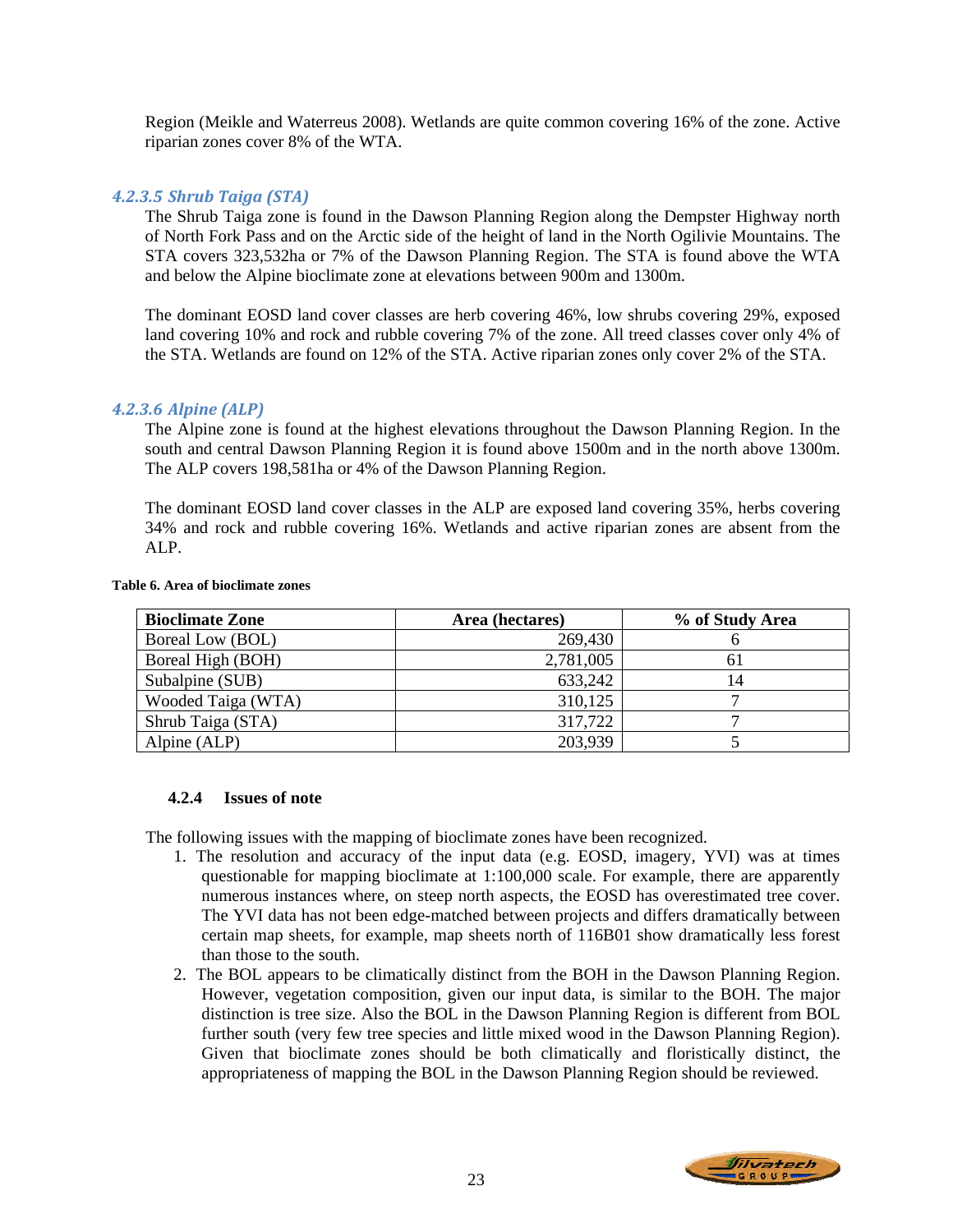- 3. Edge matching has not been done to adjoining planning area already mapped, i.e North Yukon and Peel Watershed Planning Regions. The Dawson Planning Region approach was different from previous approaches as elevation boundaries were followed much more closely than in adjoining regions.
- 4. The Boreal/Taiga boundary was moved and this boundary now bisects the existing Mackenzie Mountains and North Ogilivie Mountains ecoregions. As well, the Boreal/Taiga line runs very close to the planning region boundary, where the Peel Region reaches its most westerly extent. This results in numerous small slivers along the boundary that have been retained as they likely continue into the Peel Region.
- 5. Numerous bioclimate polygons of less than 250ha have been dissolved into the adjoining polygons (primarily hilltops). This is based on experience from British Columbia where these hilltops often do not reflect the trends of regional climate. These small polygons may be retained down to minimum legible size of 100ha.
- 6. There are several areas where hilltops are at elevations slightly below the elevation at which a change in zones would occur. The vegetation on these hilltops resembles the zone found at higher elevations. For example, in the south east corner of King Solomon's Dome ecodistrict there are many hilltops at just over 1100m, however the top 200m or so of these hilltops appears subalpine like (shrubby). This is likely the result of soil factors (shallow soils on ridges) and local climate (wind exposure) rather than a regional climate effect. On nearby hills that rise to higher elevations, the BOH/SUB boundary is again found at 1100m. Another example of this is in the Nahoni Range ecodistrict in the north eastern corner of the Dawson Planning Region, where numerous ridges rise to less than 1300m and alpine vegetation is found to elevations of 900m. Again this may be largely due to very coarse and shallow soil conditions. Again in adjacent areas, shrubs and trees can be found consistently although uncommonly to elevations of 1300m. This point is made to provide rationale for retaining the elevation rules for mapping the bioclimate zones in these hilltop situations.
- 7. In mountainous terrain, cold air effects are often seen and may be mappable at 1:100,000 scale (particularly for the BOH/SUB boundary). Cold air effects have not been mapped as this was beyond resolution of the input data to accurately identify these boundaries. Cold air mapping may require higher resolution remote sensing data or field observation.

# **4.2.5 Recommendations**

- 1. The issues outlined above are taken into consideration when interpreting the mapping.
- 2. The bioclimate mapping should be considered a first approximation that may be refined through field verification or as more accurate digital data become available.
- 3. Explore the use of climate data to generate isolines for the Yukon for growing degree days, Mean Annual temperatures, frost free days and other parameters which could be correlated to the extents and location of bioclimate zones.

# **4.3 Ecodistricts**

# **4.3.1 Definitions**

Ecodistricts are the level in the National Ecological Framework defined as subdivisions of ecoregions due to "distinctive climate, landforms and vegetation associations". Ecodistricts are discrete polygons which nest within ecoregions. The differentiating characteristics of ecodistricts are: regional landform, local surface form, permafrost distribution, soil development, textural group, vegetation cover/land use classes,

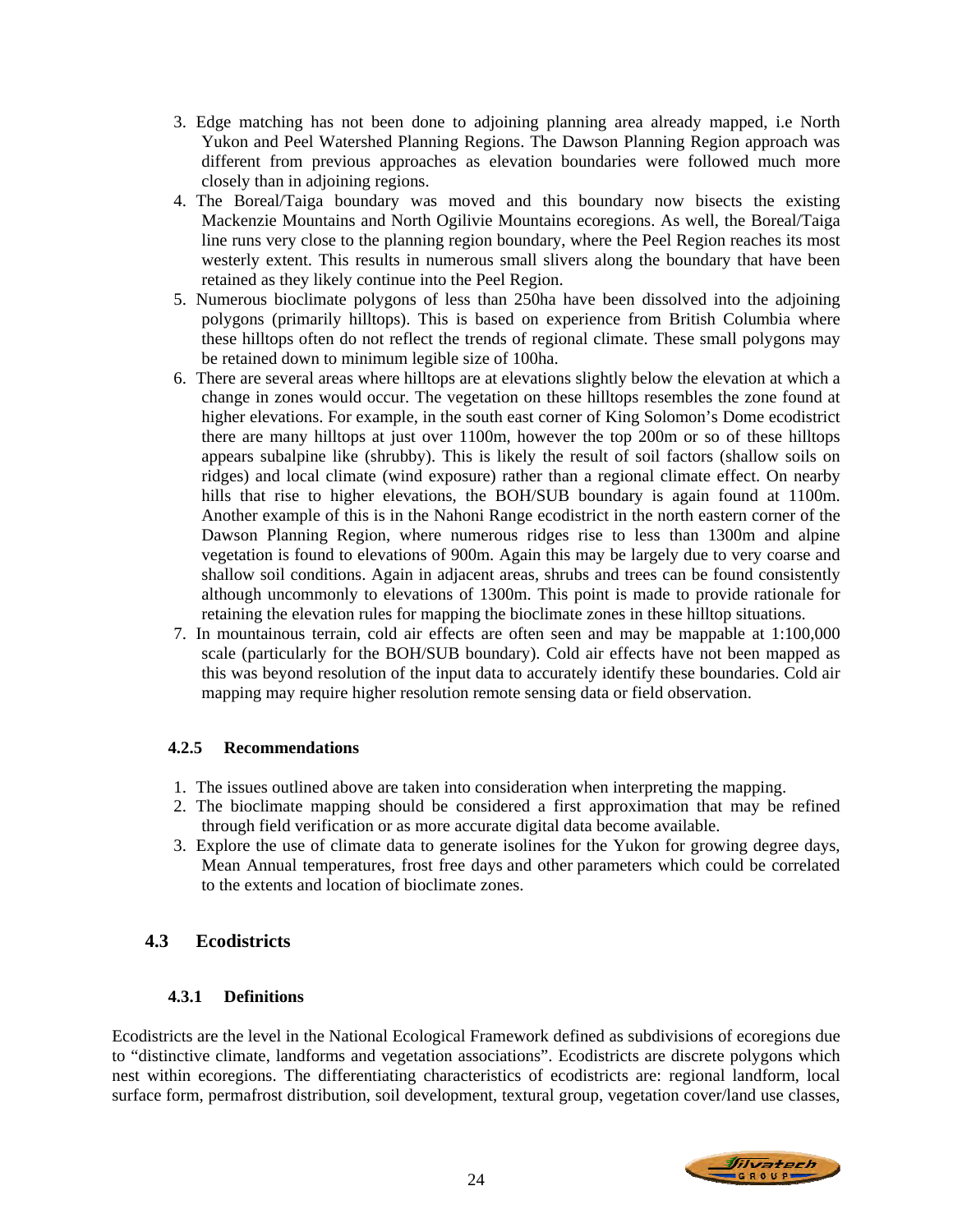range of annual precipitation, and mean temperature. Ecodistrict size is a function of regional variability of these defining attributes, and the minimum size is approximately 100,000ha.

# **4.3.1 Description of Ecodistricts**

Ecodistricts are described in terms of ecoregion, physiography, bedrock, glacial history, surficial materials, bioclimate zones and occurrence of permafrost in Table 7 (Boreal) and

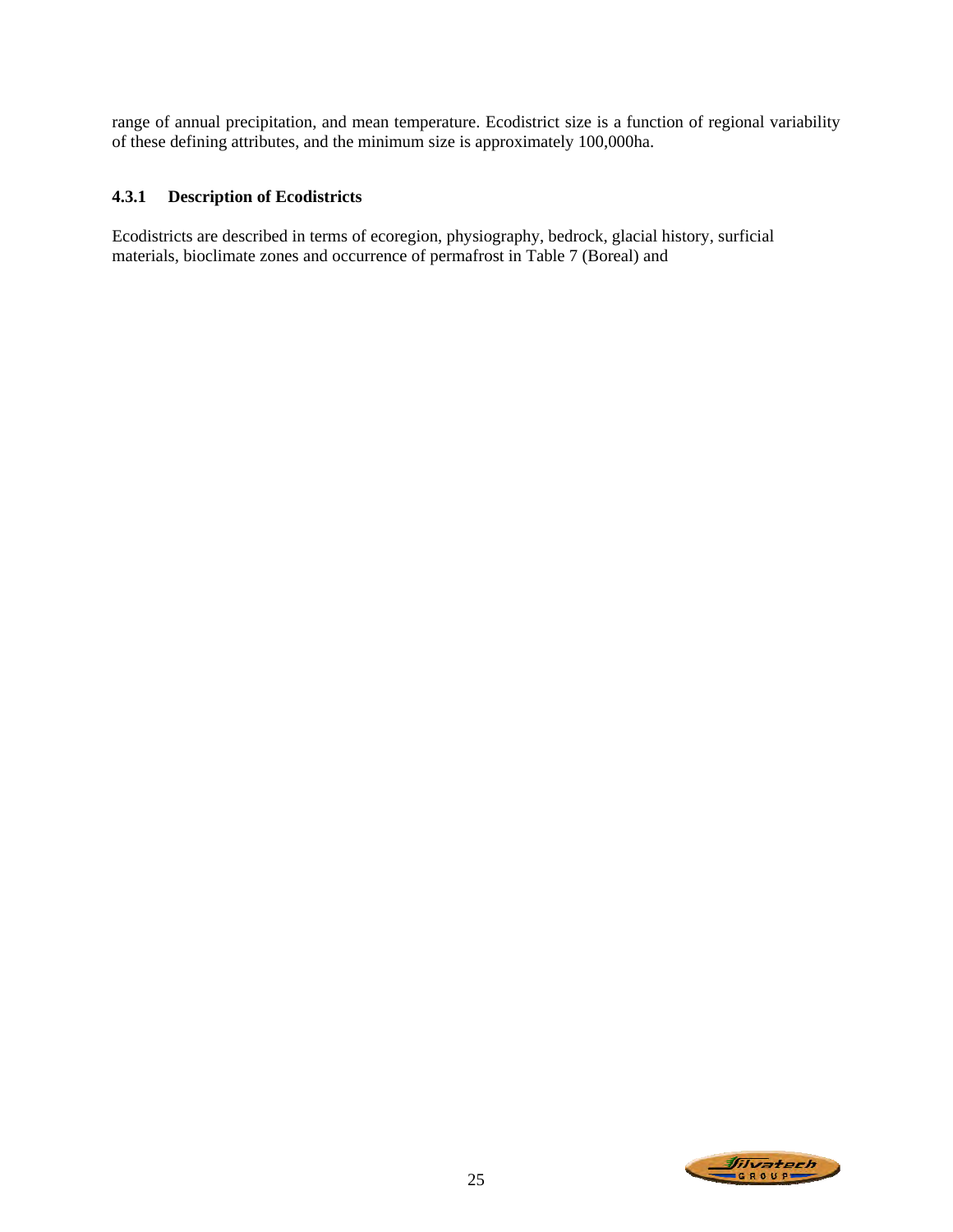# Table 8 (Taiga).

### **Table 7: Ecodistrict definitions – Boreal**

| ecodistrict<br>name                 | ecodistrict<br>number | ecoregion                  | physiography                                                        | bedrock                                                                                            | glacial<br>history                                    | surficial geology                                     | <b>Bioclimate</b><br>zone (Tree<br>spp.)  | permafrost                   |
|-------------------------------------|-----------------------|----------------------------|---------------------------------------------------------------------|----------------------------------------------------------------------------------------------------|-------------------------------------------------------|-------------------------------------------------------|-------------------------------------------|------------------------------|
| Tatonduk<br>Mountains               | 865                   | North<br>Ogilivie<br>Mtns. | lower dissected<br>mountains                                        | NA shelf;<br>clastic+limestone                                                                     | unglaciated                                           | colluviums, bedrock                                   | ALP-SUB-<br>BOR-(taiga)                   | CIm                          |
| King<br>Solomon's<br>Dome           | 881                   | Klondike<br>Plateau        | dissected<br>plateau                                                | Yukon-Tanana;<br>metamorphic<br>clastic and<br>igneous                                             | unglaciated                                           | colluvium, morainal<br>deposits                       | BOH, BOL<br>to just into<br>subalpine     | Elm                          |
| Top of the<br>World                 | 882                   | Klondike<br>Plateau        | dissected<br>plateau, higher<br>than rest of<br>Klondike<br>Plateau | Yukon-Tanana;<br>metamorphic<br>volcanic,<br>ultramafics                                           | unglaciated<br>except for<br>upper 60mile<br>River    | colluvium, morainal<br>deposits, Rock                 | BOR, SUB                                  | Elm,<br>most<br>has<br>pfst. |
| Dawson<br>Range                     | 883                   | Klondike<br>Plateau        | Mountains                                                           | Yukon-Tanana;<br>igneous clastic                                                                   | unglaciated                                           | colluvium, morainal<br>deposits/ Rock                 | SUB-ALP-<br><b>BOH</b>                    | Elm                          |
| Scottie<br>Creek                    | 884                   | Klondike<br>Plateau        | ponded<br>thermokarst<br>valleys                                    | Yukon-Tanana;<br>clastic                                                                           | pliocene-<br>early<br>pleistocene                     | Fluvial, morainal<br>deposits                         | <b>BOH</b>                                | Elm                          |
| Flat Top<br>Mountain                | 896                   | Klondike<br>Plateau        | dissected<br>plateau                                                | Yukon-Tanana;<br>some ultramafics                                                                  | pliocene-<br>early<br>pleistocene                     | colluvium, morainal<br>deposits                       | BOH, (Sb,<br>Sw)                          | Elm                          |
| Stewart<br>Plateau                  | 899                   | Yukon<br>Plateau<br>North  | plateau                                                             | Selwyn Basin;<br>limestone+clastic                                                                 | pliocene-<br>early<br>pleistocene                     | morainal deposits/<br>colluvium, morainal<br>deposits | BOH, BOL<br>(Sb, Sw)                      | Elm                          |
| Tintina<br>North                    | 900                   | Yukon<br>Plateau<br>North  | plateau                                                             | Selwyn Basin;<br>clastic                                                                           | pliocene-mid<br>pleistocene                           | morainal deposits                                     | <b>BOH, BOL</b><br>(Sb, Sw,<br>birch, At) | Elm                          |
| Tombstone<br>Range                  | 9109                  | Mackenzie<br>Mountains     | rugged north-<br>south trending<br>mountains,<br>cirque valleys     | Selwyn Basin;<br>Cretaceous<br>hornblende/ biotite<br>syenite controls<br>form of the<br>mountains | late-mid<br>pleistocene                               | Rock, colluvium,<br>morainal deposits                 | ALP, SUB,<br><b>BOR</b>                   | Elm                          |
| Kandik<br>River<br>Uplands          | 9126                  | North<br>Ogilivie<br>Mtns. | dissected by R<br>valleys flowing<br>west to Yukon                  | Triassic Jurassic<br>and Cretaceous<br>sediments;<br>clastic+ some<br>limestome                    | unglaciated-<br>a few valley<br>glaciers              | colluvium, morainal<br>deposits// Rock                | BOR, SUB,<br><b>ALP</b>                   | $C \mathsf{Im}$              |
| <b>Brewery</b><br><b>Creek Mtns</b> | 9300                  | Yukon<br>Plateau<br>North  | mountains                                                           | Selwyn Basin;<br>limestone                                                                         | mainly<br>unglaciated                                 | colluvium, morainal<br>deposits/ Rock                 | SUB-ALP                                   | Elm                          |
| Tintina_<br>Gravel Lake             | 9302                  | Yukon<br>Plateau<br>North  | dissected<br>plateau                                                | Yukon Tanana;<br>clastic                                                                           | pliocene-<br>early<br>pleistocene                     | morainal deposits\<br>Rock                            | BOH, BOL:<br>(Sb, Sw, At,<br>birch)       | Elm                          |
| Mt Klotz                            | 9303                  | North<br>Ogilivie<br>Mtns. | mountains                                                           | NA shelf;<br>limestone/clastic                                                                     | Mountain<br>glaciation-<br>pleistocene<br>and earlier | colluvium, morainal<br>deposits/ Rock                 | SUB, ALP,<br><b>BOH</b>                   | Clm                          |

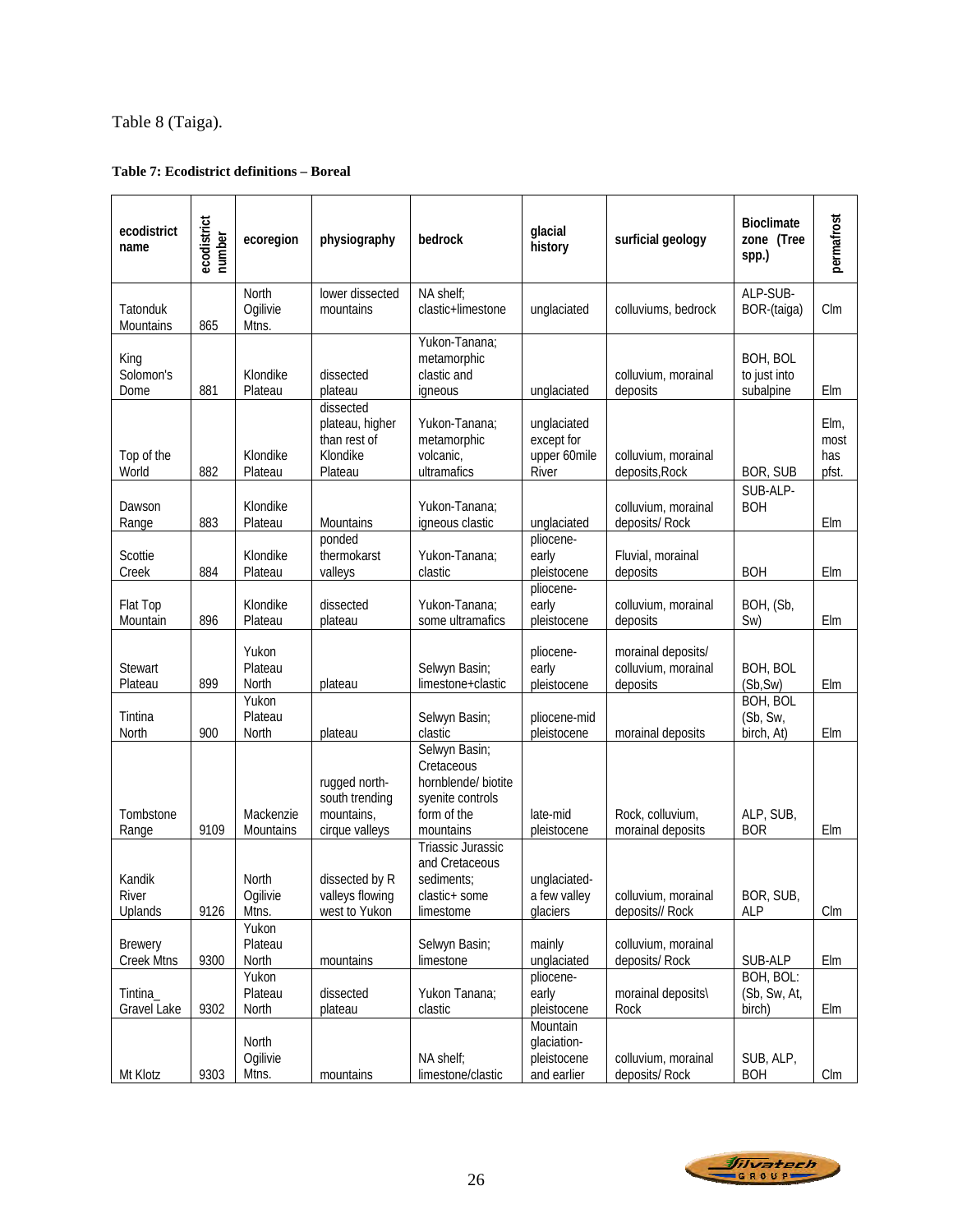| ecodistrict<br>name                     | ecodistrict<br>number | ecoregion                     | physiography                          | bedrock                                                                   | glacial<br>history                                                          | surficial geology                                            | <b>Bioclimate</b><br>zone (Tree<br>spp.) | permafrost |
|-----------------------------------------|-----------------------|-------------------------------|---------------------------------------|---------------------------------------------------------------------------|-----------------------------------------------------------------------------|--------------------------------------------------------------|------------------------------------------|------------|
| Mt. Gibben                              | 9306                  | Mackenzie<br><b>Mountains</b> | rugged mtns,<br>cirques               | NA shelf:<br>$l$ imestone +                                               | mid-late<br>pleistocene                                                     | colluviums, morainal<br>deposits, bedrock                    | STA-ALP-<br><b>SUB</b>                   | $C \,$ Im  |
| Klondike<br>Plateau<br>West             | 9307                  | Klondike<br>Plateau           | dissected<br>plateau                  | Yukon-Tanana                                                              | unglaciated                                                                 | colluvium, morainal<br>deposits// Rock                       | BOR, SUB                                 | Elm        |
| Ladue River<br><b>Mountains</b>         | 9308                  | Klondike<br>Plateau           | dissected<br>plateau                  | Yukon Tanana:<br>plutonic,<br>metamorphic                                 | unglaciated                                                                 | colluvium, morainal<br>deposits// Rock                       | <b>BOH</b>                               | Elm        |
| Antimony<br>Mountain                    | 9311                  | Mackenzie<br><b>Mountains</b> | rugged<br>mountains                   | Selwyn Basin;<br>sediments, clastic,<br>limestone                         | late to early<br>pleistocene,<br>pliocene                                   | Rock/colluvium.<br>morainal<br>deposits/morainal<br>deposits | SUB, ALP                                 | Elm        |
| <b>Fifteen Mile</b><br><b>Mountains</b> | 9312                  | Mackenzie<br><b>Mountains</b> | dissected<br>mountains and<br>plateau | Selwyn Basin;<br>mixed<br>sedimentary<br>clastic, limestone<br>and basalt | some<br>glaciated<br>western part<br>unglaciated                            | colluvium, rock,<br>fluvial                                  | BOR, SUB                                 | Elm        |
| West<br>Chandindu<br>Range              | 9313                  | Mackenzie<br><b>Mountains</b> | rugged<br>mountains                   | Selwyn Basin;<br>mixed<br>sedimentary<br>clastic, limestone<br>and basalt | mainly<br>unglaciated,<br>pliocene to<br>early<br>pleistoce in<br>east part | colluvium, rock                                              | BOR, SUB,<br><b>ALP</b>                  | Elm        |

#### **Bioclimate zone**

Bioclimate abbreviations as per Table 4 – additional information regarding tree species characteristics important for each ecodistrict are described in brackets.

#### **Permafrost**

Clm = continuous permafrost with low to medium ice content

 $Cmh =$  continuous permafrost with medium to high ice content

Elm = extensive discontinuous permafrost with low to medium ice content

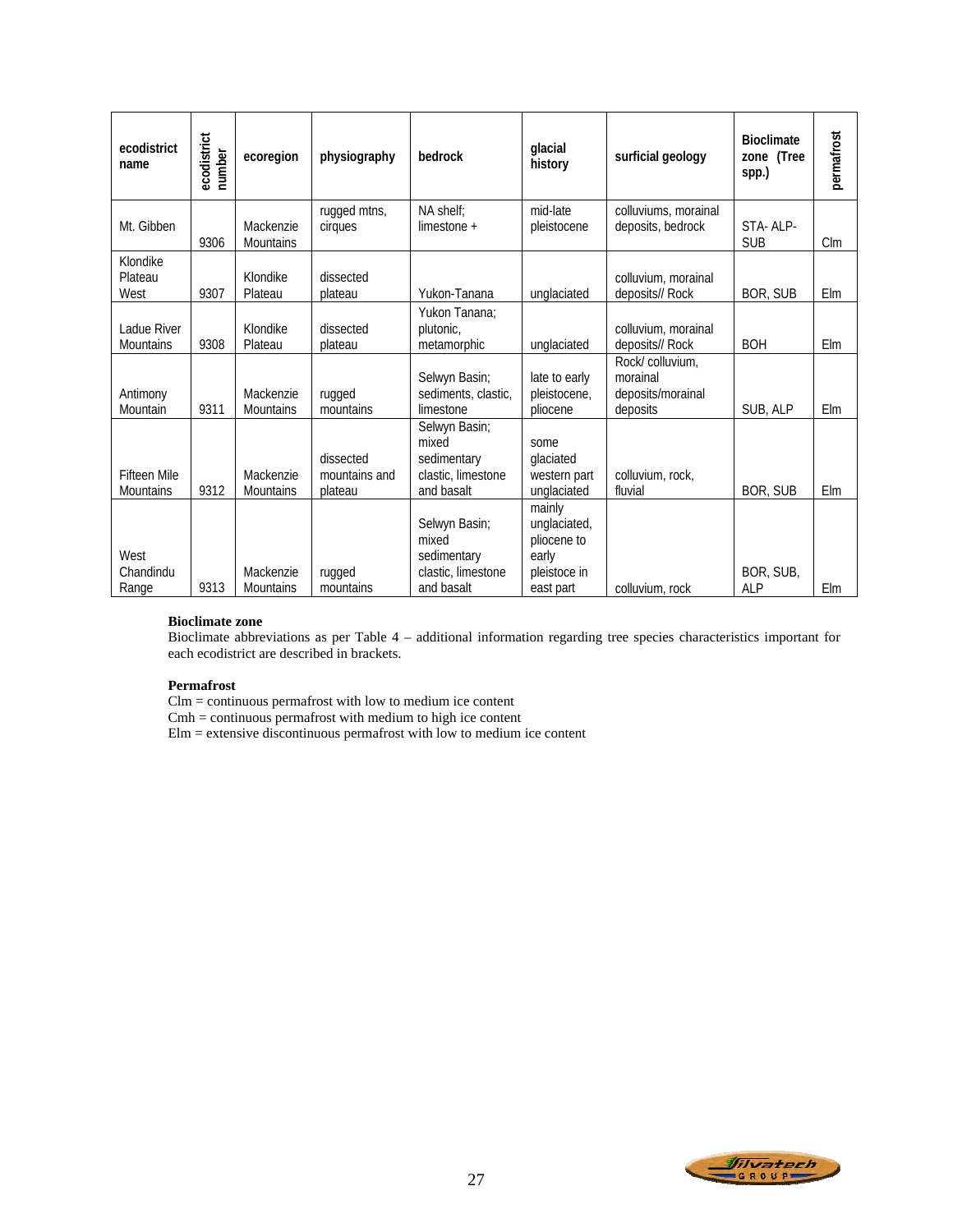### **Table 8: Ecodistrict definitions - Taiga**

| ecodistrict<br>name                        | ecodistrict number | ecoregion                        | physiography                                               | bedrock                                                          | glacial<br>history                                                   | surficial geology                            | <b>Bioclimate</b><br>zone | permafrost                                |
|--------------------------------------------|--------------------|----------------------------------|------------------------------------------------------------|------------------------------------------------------------------|----------------------------------------------------------------------|----------------------------------------------|---------------------------|-------------------------------------------|
| Keele<br>Range                             | 864                | North<br>Oglivie<br>Mtns.        |                                                            | NA shelf;                                                        |                                                                      |                                              | taiga - ALP               |                                           |
| Tatonduk<br>Mountains                      | 865                | North<br>Oglivie<br>Mtns.        | mountains                                                  | NA shelf;<br>clastic+limestone                                   | unglaciated                                                          | colluviums,<br>bedrock                       | STA, WTA, ALP             | Clm                                       |
| <b>Hart River</b><br>Mountains             | 866                | Mackenzie<br>Mtns.               | mountains                                                  | NA shelf:                                                        | mainly<br>unglaciated                                                | bedrock,<br>colluviums,<br>morainal deposits | STA, WTA, ALP             | CIm                                       |
| <b>Blackstone</b><br>River<br>Uplands      | 867                | North<br>Oglivie<br>Mtns.        | intermontaine<br>basin, broad<br>valley                    | NA shelf:<br>clastic+(limestone                                  | mid<br>pleistocene-<br>piedmont<br>glaciers                          | Organic veneer,<br>morainal deposits         | STA: sedge<br>tussocks    | Cmh<br>, ice<br>wed<br>ge<br>poly<br>gons |
| South<br>Ogilvie<br>Taiga                  | 872                | Mackenzie<br>Mtns.               | mountains                                                  | NA shelf:<br>limestone+clastic                                   | pliocene-<br>early<br>pleistocene                                    | colluvium/bedrock<br>/morainal deposits      | ALP-STA<br>w/sparse trees | Elm                                       |
| Peel River<br>Lowland                      | 9108               | Peel River<br>Plateau            | broad valley-<br>lakes, ponds                              | clastic/(limestone)                                              | Laurentide<br>glaciation/pro<br>glacial<br>Lake/unglacia<br>ted      | morainal<br>deposits/L/colluvi<br>um         | <b>WTA</b>                | Clm                                       |
| Fishing<br><b>Branch</b><br>Uplands        | 9118               | North<br>Oglivie<br>Mtns.        | intermontane<br>basin                                      | Triassic Jurassic<br>and Cretaceous<br>sedimentary;              | unglaciated                                                          | colluvium, fluvial,<br>//bedrock             | STA, WTA, ALP             | Clm                                       |
| Lord Creek                                 | 9120               | North<br>Oglivie<br>Mtns.        |                                                            |                                                                  | unglaciated                                                          |                                              | taiga-ALP                 |                                           |
| Nahoni<br>Range                            | 9122               | <b>North</b><br>Oglivie<br>Mtns. | rugged<br>mountains                                        | NA shelf:<br>limestone-clastic                                   | unglaciated                                                          | colluvium/bedrock                            | STA, WTA, ALP             | $C \,$ lm                                 |
| Whitestone<br>River-<br>Cathedral<br>Rocks | 9123               | Eagle<br>Plains                  | high relief<br>dissected<br>plateau with<br>larger valleys | clastic                                                          | unglaciated                                                          | colluvium                                    | WTA, STA                  | $C \,$ lm                                 |
| Hart<br>Blackstone<br>Basin                | 9301               | Mackenzie<br>Mtns.               | intermontane<br>basin                                      | NA shelf:<br>Limestone/clastic                                   | mainly<br>unglaciated;<br>some<br>pliocene-<br>early<br>pleistocene. | colluvium,<br>morainal deposits              | WTA, STA                  | CIm                                       |
| Miner Rver<br>Mountains                    | 9304               | North<br>Oglivie<br>Mtns.        | rugged<br>mountains,<br>cirques                            | NA shelf, Triassic<br>Jurassic and<br>Cretaceous<br>sedimentary; | mountain<br>glaciation<br>pleistocene-<br>pliocene                   | colluvium/bedrock<br>/ morainal<br>deposits  | STA-ALP-<br>some WTA      | $C$ Im                                    |

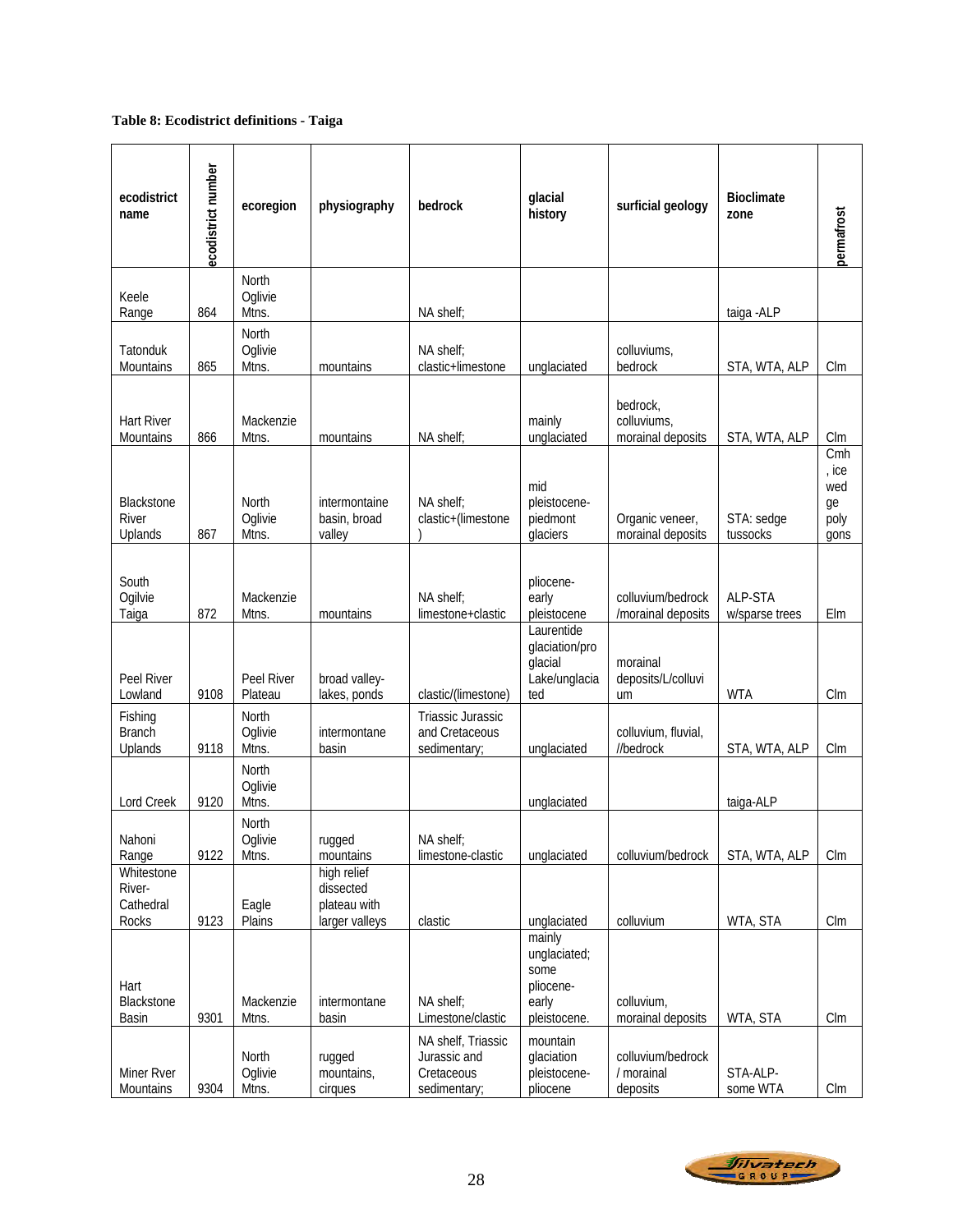| ecodistrict<br>name                      | ecodistrict number | ecoregion                 | physiography             | bedrock                                                        | glacial<br>history                                    | surficial geology     | <b>Bioclimate</b><br>zone | permafrost |
|------------------------------------------|--------------------|---------------------------|--------------------------|----------------------------------------------------------------|-------------------------------------------------------|-----------------------|---------------------------|------------|
| Miner River<br><b>Mountains</b><br>North | 9305               | North<br>Oglivie<br>Mtns. | mountains and<br>valleys | Triassic Jurassic<br>and Cretaceous<br>sedimentary;<br>clastic | unglaciated                                           | colluvium.<br>bedrock | STA, ALP                  | $C \,$ lm  |
| Ogilvie<br><b>River Basin</b>            | 9309               | North<br>Oglivie<br>Mtns. | intermontane<br>basin    | NA shelf; clastic                                              | part glaciated<br>late<br>pleistocene to<br>pliocene. | colluvium/bedrock     | STA, WTA                  | Cmh        |

#### **Bioclimate zone**

Bioclimate abbreviations as per Table 4 – additional information regarding tree species characteristics important for each ecodistrict are described in brackets.

#### **Permafrost**

Clm = continuous permafrost with low to medium ice content Cmh = continuous permafrost with medium to high ice content

 $E$ lm = extensive discontinuous permafrost with low to medium ice content

### **4.3.2 Description of ecodistrict mapping process**

The following outlines the process used to map ecodistricts.

1. The following factors were examined independently to determine major controlling factors:

- Examine climate data for patterns.
- Examine physiography for dominant patterns. Region includes the Klondike plateau, Ogilvie Mountains and Yukon Plateau.
- Examine bedrock geology to determine the most significant patterns. Identify major chemical provinces, distribution of lime rich, clastic and ultramafic rock.
- Examine surficial geology and glacial history: In this region there are unglaciated parts, at least 4 stages of mountain glaciation, and pre Reid cordilleran ice sheet glaciation; non glaciated and old glacial coverage are dominated by colluvium//fluvial deposits. Glaciated parts are more rounded with till deposits.
- Examine drainage patterns.
- Examine patterns in vegetation (from EOSD and YVI) and bioclimate delineations.

2. Assess the significance of any patterns that occur in the above data.

3. Draft ecodistrict boundaries representing the best options where patterns are most distinct using 1:50,000 contours, CanVec hydro layer and contours, and Landsat and Indian Remote Sensing (IRS)

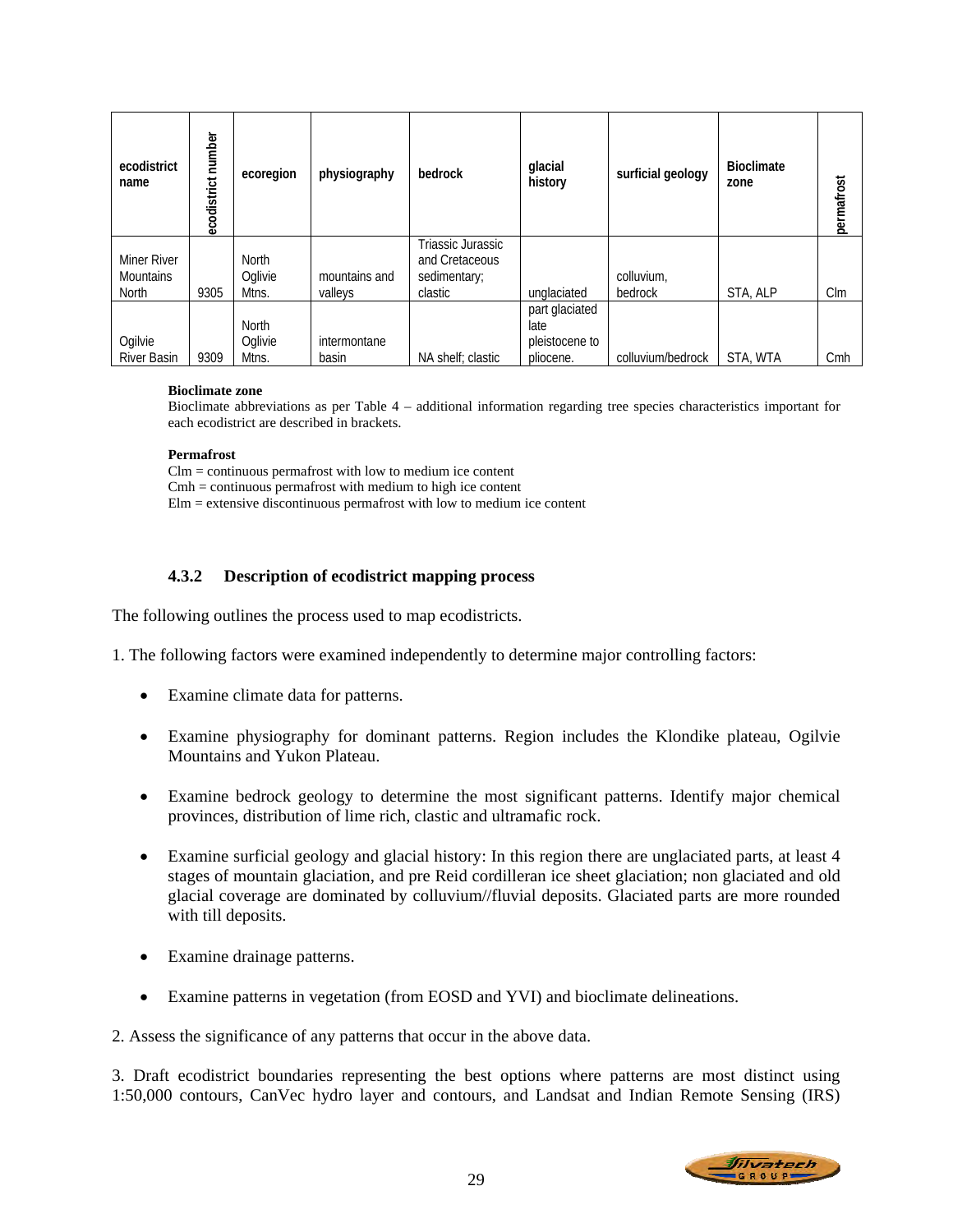satellite images. In areas where NHN derived height of land is close to boundary ensure consistency with NHN lintework.

4. Number and name ecodistricts similarly to previous North Yukon Regional Terrain Mapping (NYRTM) and SLC mapping where possible.

5. Complete ecodistrict description table.

6. Check each polygon and its neighbours with respect to the different input data: previous mapping, climate, physiography, relief, bedrock geology, glacial limits, vegetation patterns, numbers, and names.

7. Review of draft ecodistricts by other team members and Charlie Roots (GSC geologist Whitehorse Yukon).

# **4.3.3 Issues of note**

- 1. The Dawson project area overlaps both the North Yukon and Yukon Plateau north ecological mapping projects. This project's ecodistrict boundaries vary somewhat from previous work.
- 2. Boundaries have been extended beyond the boundaries of the Dawson Planning Area so that extent and concept of the different ecodistricts can be better understood. These lines are often a bit rough and/or truncated (see Figure 5). An interim ecodistrict map that has not been clipped to the Dawson Region shows roughly where the ecodistricts extend into adjoining planning regions. These should be reviewed for future work on adjoining regions.
- 3. The ecodistricts nest within the concept of the existing ecoregions. Because exact line locations are determined using 1:50,000 CanVec topography it is understandable that lines do not line up exactly, as ecoregion linework used another topographic base.
- 4. The ecodistricts are similar to those of the North Yukon project but many ecodistricts have been subdivided based on different bedrock geology, the taiga-boreal bioclimate line, and glacial limits and the associated physiography and vegetation patterns.
- 5. Attempts were made to ensure two or more of the above factors were distinctly different in adjacent ecodistricts.
- 6. Changes in vegetation, relief, glacial limits and bedrock don't always coincide exactly so a compromise boundary is often required.
- 7. Ecodistrict boundaries attempt to follow the height of land according to NHN watersheds wherever possible.
- 8. Brewery Creek Mountains (9300) polygon is less 100,000 ha. (53,664ha). This polygon consists of unglaciated, rugged mountains similar in geology to the much more rounded, subdued topography to the east. Adjoining ecodistricts are glaciated. The unglaciated nature has resulted in the presence of mineral deposits (gold) mined at the Brewery Creek not found in neighboring areas. Brewery Creek Mountains (9300) while sharing similar topography with the adjacent Antimony Mountain (9311) the bedrock is dissimilar. While 9300 shares similar bedrock with the adjacent Stewart Plateau (899), Brewery Creek Mountains (9300) is far more mountainous.

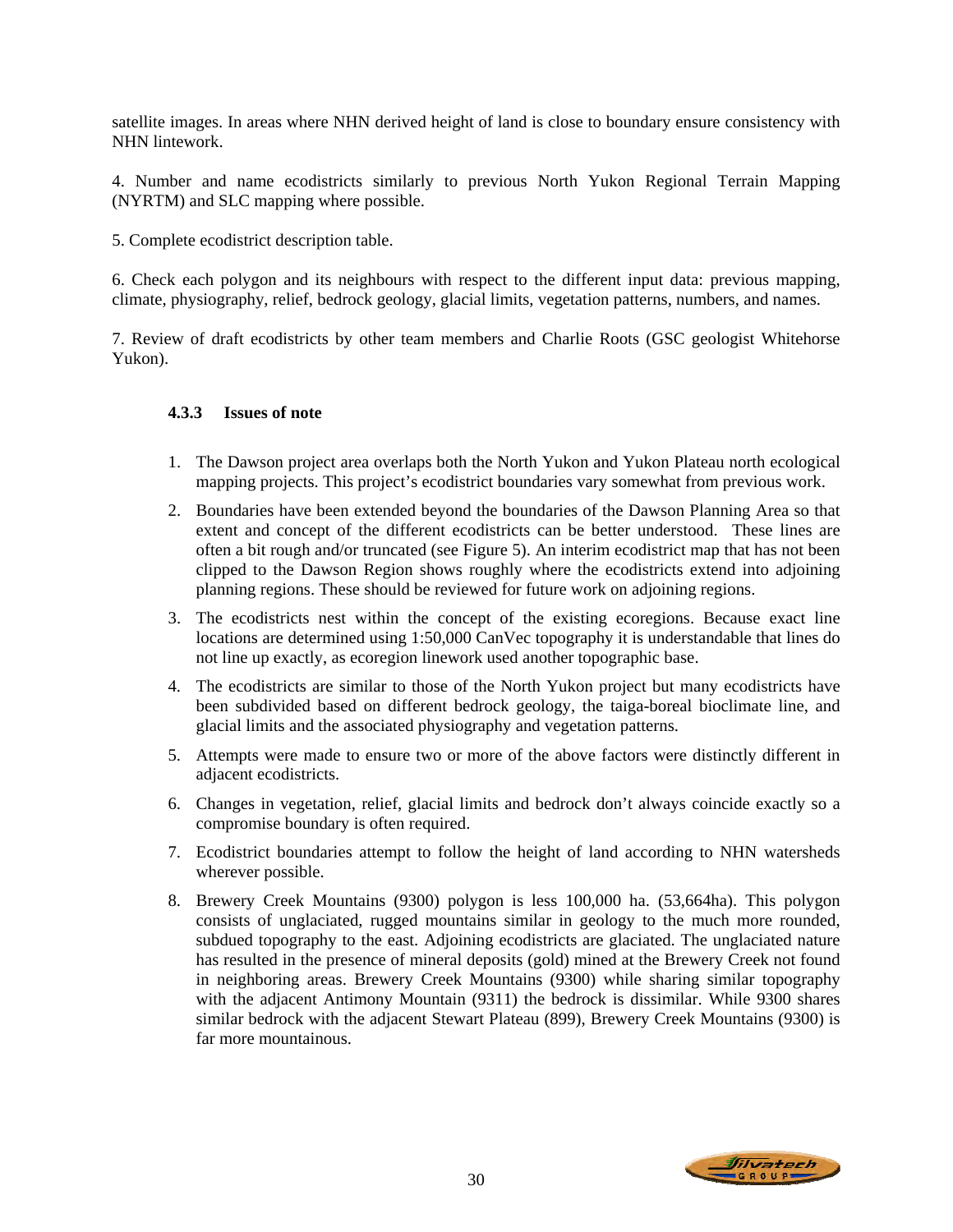- 9. Fifteen Mile Mountains ecodistrict (9312) is also smaller than 100,000 ha (51,207ha). It is largely unglaciated. Though of similar bedrock composition to West Chandindu Range (9313) it is lower in elevation and is not as rugged. Grasslands containing Beringian refugium species are common on its south facing slopes.
- 10. An ecodistrict called Ogilvie River Mountains was originally drawn between ecodistricts 9301 Hart River Mountains and 865 Tatonduk Mountains which was smaller than 100,000 hectares (68,963 ha). Though it differed from adjacent polygons it was very small. It was therefore split between 866 Hart River Mountains 866 and Tatonduk Mountains 865 based on bedrock and physiography even though according to our ht of land rules it should all be in the Taiga bioclimate zone.The Tatonduk ecodistrict therefore straddles the taiga-boreal boundary. Similar decisions related to the taiga boreal line were part of the Peel and North Yukon Projects.
- 11. The Dawson planning region boundaries roughly follow the NHN height of land line in some places but do not coincide perfectly.

# **4.3.4 Recommendations**

- 1. Ecodistrict boundaries have been truncated at the planning region boundary. These are not necessarily the true extents of the ecodistricts. Areas outside The Dawson planning region area should be looked at in more detail when ecodistricts are mapped in adjacent areas.
- 2. Determine if it is appropriate to delineate ecodistricts that are below the present minimum size criterion (100,000ha). If this is deemed appropriate, then utilize the ecodistricts as presented.
- 3. If the small ecodistricts are deemed too small. Brewery Creek Mountains ecodistrict (9300) should be joined with Stewart Plateau (899). Fifteen Mile Mountains(9312) should be joined with West Chandindu Range (9313)
- 4. Consideration should be given to reviewing the Dawson Planning Region boundaries in areas where the height of land is meant to be the actual regional boundary. In the Northeast for example the Dawson boundary follows the NHN height of land closely (as does the Dempster Highway) but the boundaries do not coincide with each other. This creates a large number of sliver polygons along the study area boundary. If the study area boundary is re-defined as the height of land as per NHN rather than the existing lines this would reconcile the ecodistrict and planning region boundaries where height of land is the actual boundary (see Figure 5).

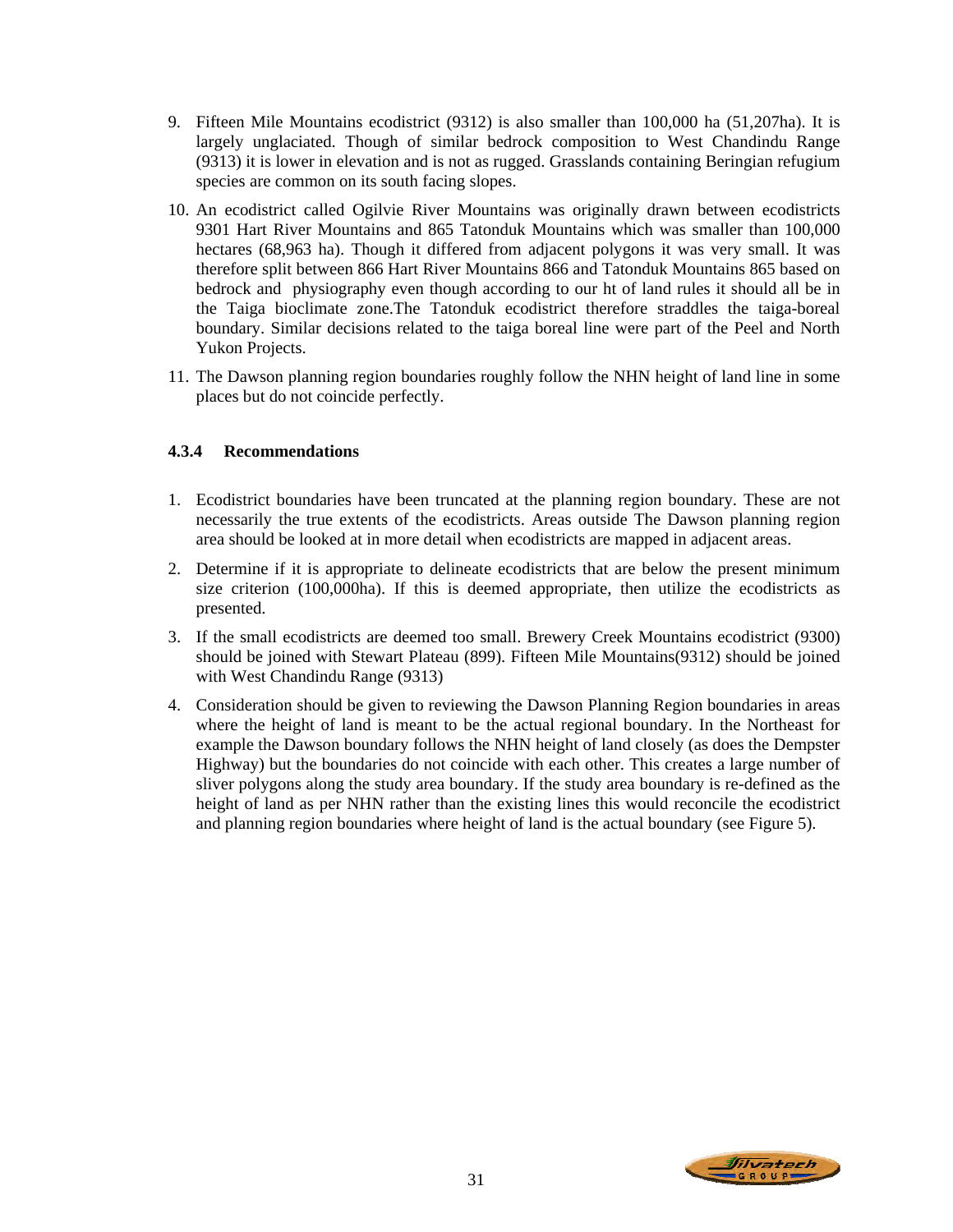

**Figure 4: Reconciling Planning region boundaries with NHN height of land** 

*NHN height of land in red, Planning region boundaries in green & Ecodistrict boundaries (resulting from this project) in black.* 

# **4.4 Wetlands**

# **4.4.1 Definitions**

Five wetland classes are recognized by the Canadian Wetland Classification System (National Wetlands Working Group, 1997), namely bogs, fens, swamps, marshes, and shallow open water (lakes, ponds, streams). All five types occur in the project area, often forming wetland complexes.

Initially fourteen wetland types were initially mapped. These included the five CWCS classes listed above and seven CWCS form/subform levels and two wetland classes not part of the CWCS unique to permafrost terrain. The more detailed types were mapped where this was feasible. Forms mapped include the, bog veneers and swamp drainageways of the Klondike Plateau and Eagle Plains, and riparian shrub swamps. The two classes not found in CWCS are the sedge tussock swamp and upland polygon trench (found in the Blackstone Uplands ecodistrict). In many other cases only the five classes were mapped (bogs, fens, marshes, swamps and shallow water). In other areas complexes

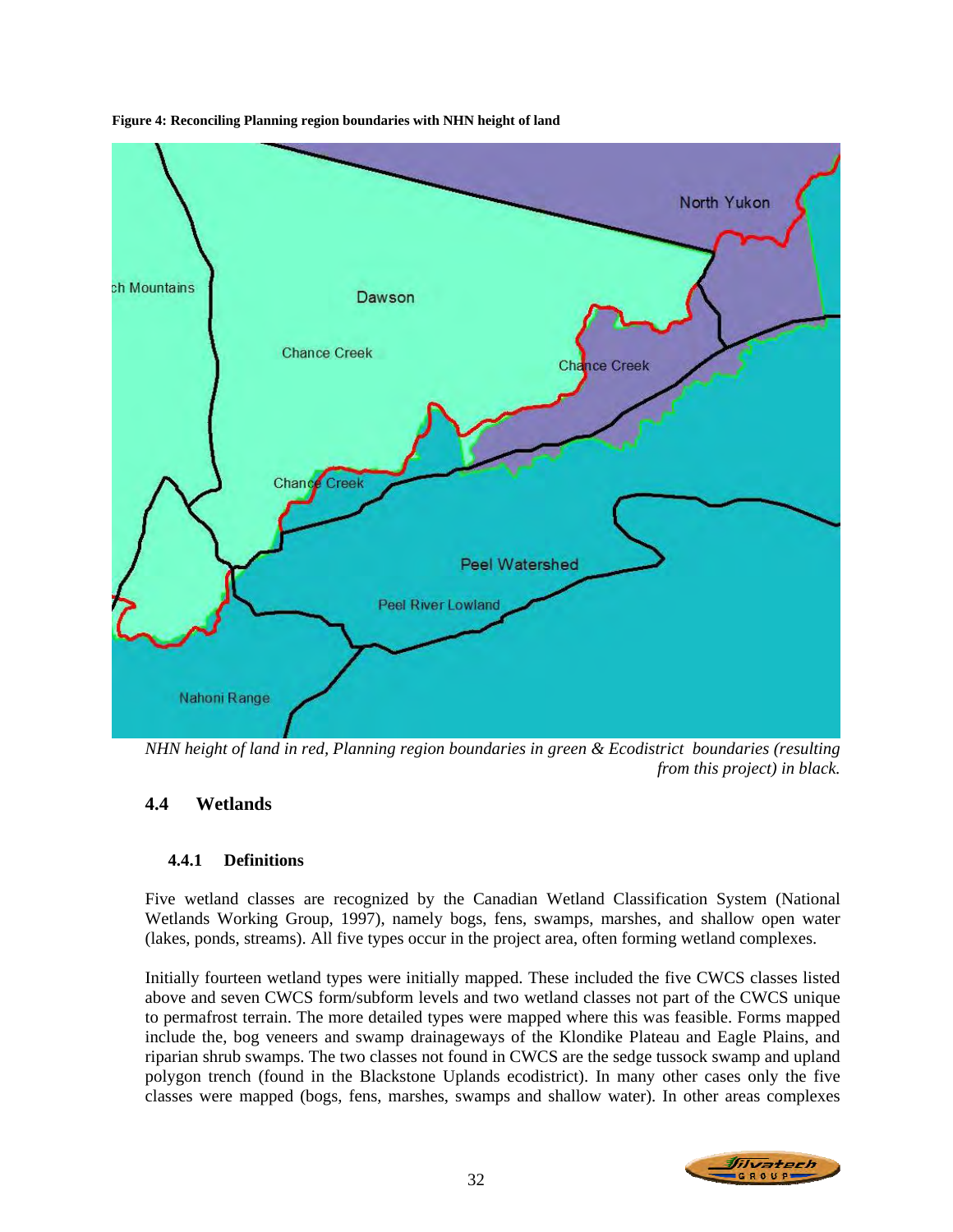were mapped where several classes such as bogs, fens and swamps may be found. Complexes were mapped due to limits of the input data or scale issues. Table 9 describes the 14 wetland types that were initially mapped.

| Map<br>label | Map label<br>description | <b>Description</b>                                                                                                                                        | Location                                                                                                                                                                                                |
|--------------|--------------------------|-----------------------------------------------------------------------------------------------------------------------------------------------------------|---------------------------------------------------------------------------------------------------------------------------------------------------------------------------------------------------------|
| B            | bog                      | sparsely treed or shrub peatland with near<br>surface permafrost.                                                                                         | thin peat veneers on lower slopes or infilling<br>wetlands near fens lakes and ponds.                                                                                                                   |
| Bv           | veneer bog               | thin peat layer with shallow permafrost                                                                                                                   | on lower slopes throughout Klondike plateau and<br>some parts of Ogilvie Mountains                                                                                                                      |
| F            | fen                      | herb, shrub or treed peatland with some<br>water flow.                                                                                                    | often adjacent to ponds and lakes; infilling oxbows<br>on floodplains                                                                                                                                   |
| M            | marsh                    | herb and and partially exposed gravel and<br>soil adjacent to ponds, rivers and streams                                                                   | throughout                                                                                                                                                                                              |
| Mr           | riparian marsh           | herb and and partially exposed gravel and<br>soil adjacent to rivers and streams                                                                          | throughout                                                                                                                                                                                              |
| S            | swamp                    | tall to medium shrubs along flowing stream<br>or in drainage, pediment slope with near<br>surface permafrost                                              | throughout                                                                                                                                                                                              |
| Sd           | drainageway<br>swamp     | drainageways in veneer bogs on level to<br>gentle slopes; slightly taller shrubs or trees,<br>may have hydrophytic species in addition<br>to bog species. | widespread in Taiga bioclimate zone                                                                                                                                                                     |
| Sp           | upland<br>polygon trench | mini swamps, fens, standing water in<br>trenches of upland polygons                                                                                       | extensive in Blackstone uplands                                                                                                                                                                         |
| Sr           | riparian<br>swamp        | tall to medium shrubs along flowing stream                                                                                                                | along creeks throughout the planning area                                                                                                                                                               |
| <b>Ss</b>    | sedge tussock<br>swamp   | very shallow peat overlying shallow<br>permafrost; seepage occurs along the<br>permafrost table                                                           | on pediment slopes throughout the Klondike<br>Plateau, and through the Ogilvie Mountains and<br>Eagle Plains.                                                                                           |
| W            | shallow open<br>water    | any standing water, ponds                                                                                                                                 | throughout                                                                                                                                                                                              |
| Wb           | basin water              | lakes and ponds                                                                                                                                           | found most commonly in glaciated areas; many are<br>tarns in cirque valleys                                                                                                                             |
| <b>Wo</b>    | oxbow water              | ponds in oxbows on river floodplains                                                                                                                      | river floodplains throughout planning area                                                                                                                                                              |
| Wt           | thermokarst<br>water     | ponds with collapsing banks formed by<br>melting high ice permafrost                                                                                      | widespread in the blackstone River Uplands on<br>floodplains, forming beaded drainage found<br>throughout the taiga bioclimate zone and associated<br>with permafrost in all parts of the planning area |

**Table 9: Wetland class and form descriptions (initial mapping)** 

Upon review by the Yukon Environment it was decided that the number of wetland classes should be reduced. For the final mapping, five wetland classes were defined as per Table 10. In addition lakes larger than 50 hectare and rivers were added from CanVec to complete the final wetlands layer.

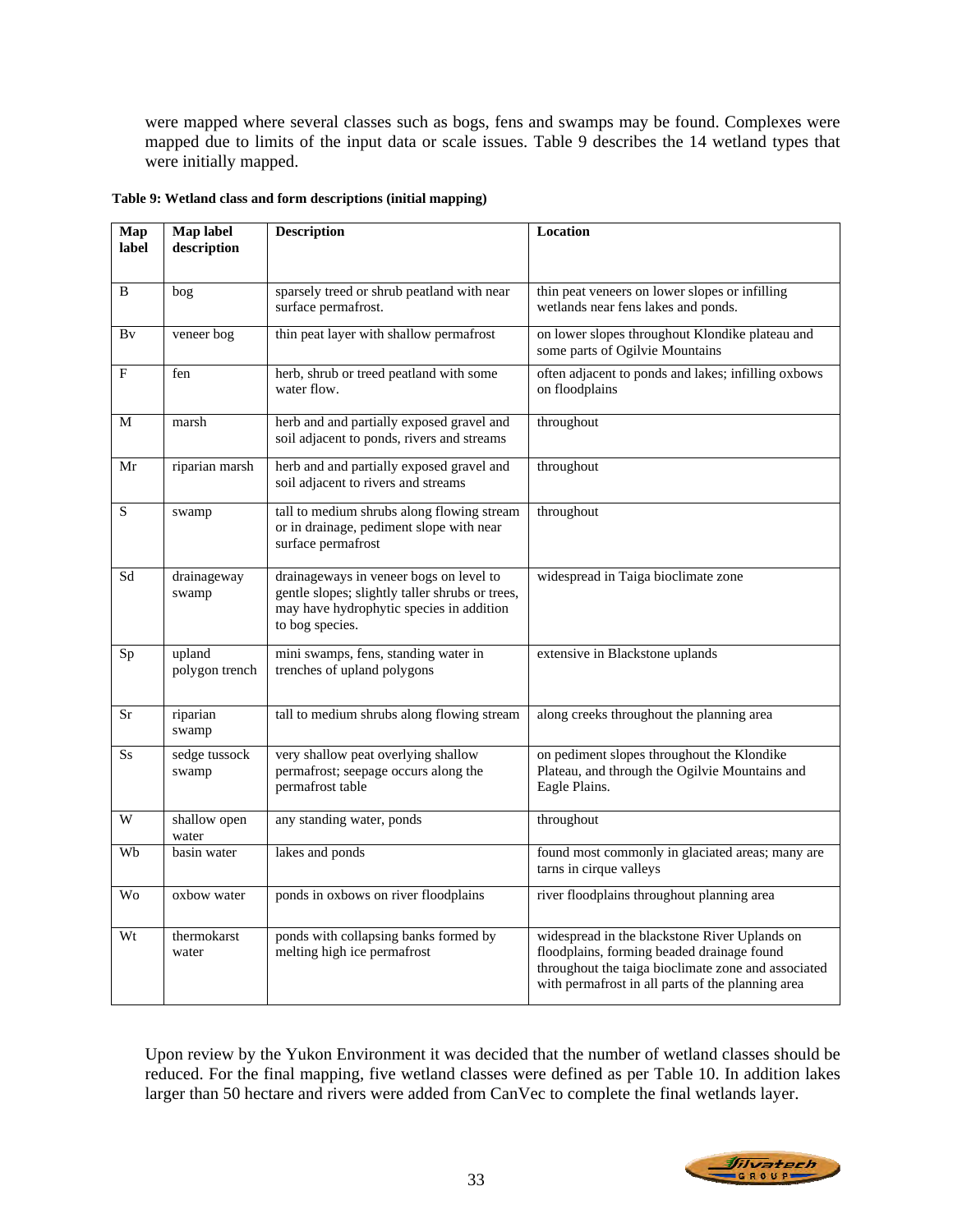#### **Table 10: Final wetland classes and descriptions**

| wetland map<br>code | Wetlands                         | description                                                                                                                                                                           |
|---------------------|----------------------------------|---------------------------------------------------------------------------------------------------------------------------------------------------------------------------------------|
| D                   | Depressional wetlands            | wetland complexes infilling depressions of the landscape.<br>They may be adjacent to open water and may include marshes,<br>fens, bogs, peat plateaus bogs, palsas and swamp wetlands |
| Lakes               | Lakes $>$ 50 ha                  | taken directly from CanVec                                                                                                                                                            |
| P                   | Polygonal wetlands               | wetlands complexes associated with upland ice wedge polygons;<br>about 10% of polygon is likely wetland                                                                               |
| R                   | Riparian wetlands                | includes swamps and other wetlands infilling oxbows and other<br>depressions along creeks and rivers)                                                                                 |
| Rivers              | Rivers                           | taken directly from CanVec                                                                                                                                                            |
| S                   | Toe and gentle slope<br>wetlands | includes bog veneers, sedge tussock fens, swamp drainageways<br>and other wetlands on gentle slopes of pediments, fans, aprons and<br>toe slopes)                                     |
| W                   | Open water                       | all lakes, ponds $\leq$ =50ha                                                                                                                                                         |

# **4.4.2 Description of wetland mapping process**

The wetlands captured in previous mapping projects based on topography and satellite imagery were used as a starting point for the derivation of this map layer. These wetlands situated primarily on flatter terrain and usually associated with open water bodies were extracted from the CanVec and EOSD datasets using a set of queries. (EOSD = Water, Wetland-Tree, Wetland-Shrub, Wetland-Herb, or CanVec = Polygonal Water features or YVI Soil Moisture Regime = "w" or "a" and YVI land type  $=$  non-vegetated water)

The resultant map was carefully examined and it was felt that this product would be insufficient to fully support the needs of planners in the Dawson Planning Region. The use of the YVI data as a soel source of wetland information was complicated by three main factors; incomplete coverage of the project area, inconsistency in representation and an offset in relation to CanVec derived layers as the older NTDB base map underpins the YVI. For this reason any queries developed based on YVI "fell apart" as the result only worked in some areas where wetlands were accurately interpreted. Along the edges the offsets due to the different basemap created "ghost" images of actual wetlands when compared to the CanVec derived data layers. The EOSD wetlands alone tend to under-represent the actual extent of wetlands especially those on more sloping terrain.

As the landscape varies between ecoregions and ecodistricts, so do the types of wetlands found and their distribution on the landscape. As wetlands are different and occur in different parts of the landscape, different methods were used for identifying different kinds of wetlands.

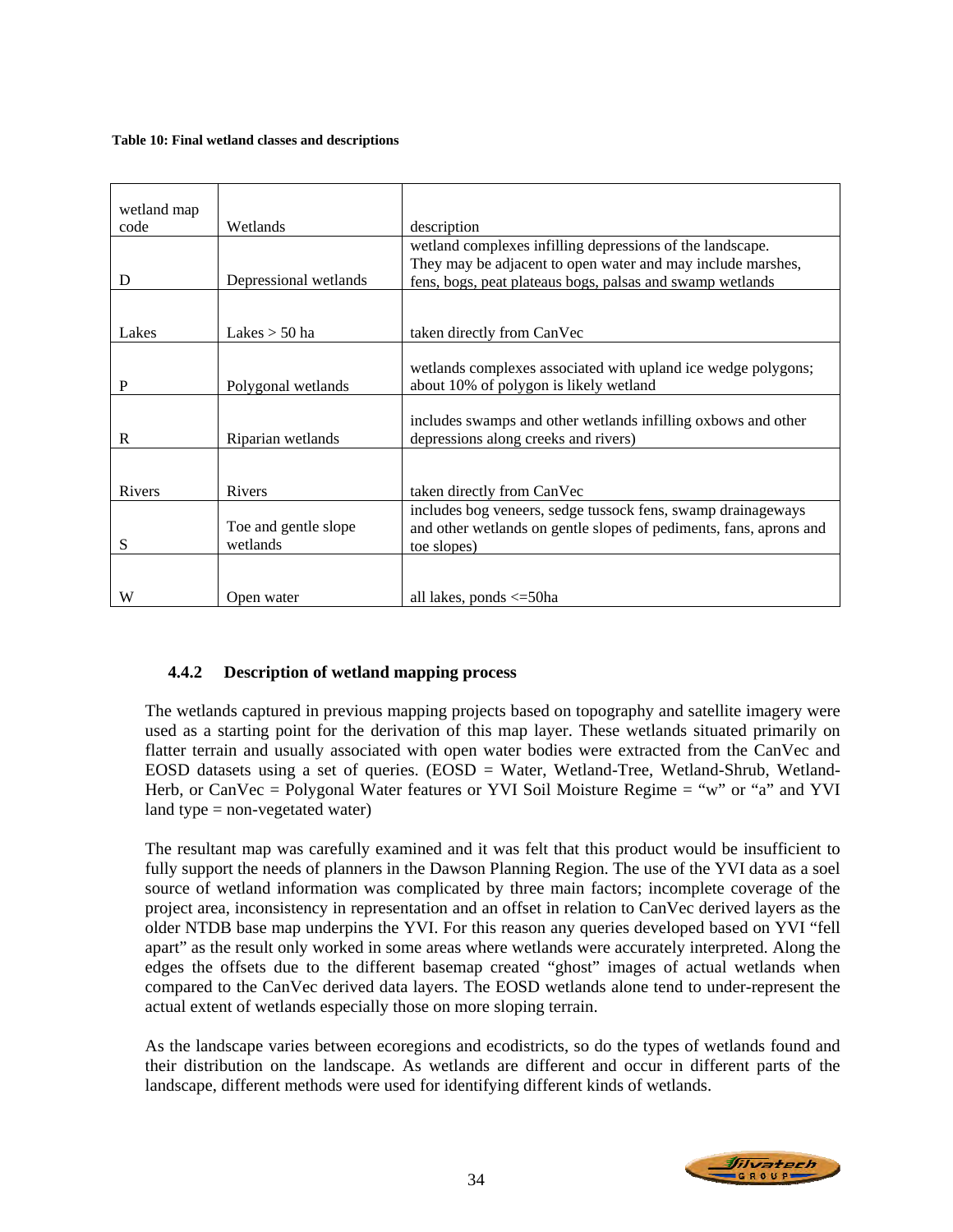To ensure the best possible representation, given the available input data layers, customized queries were developed on an ecodistrict basis or more frequently for a group of ecodistricts utilizing the EOSD, CanVec, DEM, Slope Curvature classes and the active riparian map. The latter two input layers are new data layers created for this project. Due to the positional offsets of the YVI data set (NTDB vs. CAnVec) it was determined that the YVI should not be used directly in the wetland model as this created "ghosting" effects and did not accurately reflect the position of wetland boundaries in relation to CanVec based data layers.

Curvature modeling similar to that used in the North Yukon and Peel Ecosystem Mapping projects was an appropriate approach to identifying additional wetlands. Table 11 describes the slope curvature classes used as inputs to the wetland mapping process.

| <b>Class</b> | <b>Description</b>      | <b>Details</b>                                              |
|--------------|-------------------------|-------------------------------------------------------------|
|              | Convex                  | >0.333                                                      |
|              | Concave                 | $\langle -333 \rangle$ and $\langle 8 \rangle$ degree slope |
| $\mathbf 3$  | Flat (slightly concave) | $-0.333 - 0$                                                |
|              | Flat (slightly convex)  | $0 - 0.333$                                                 |
|              | Straight inclined       | $-0.333 - 0.333$ and $>5$ degree slope                      |
|              | Concave, inclined       | $\langle 0.333 \rangle$ and $>8$ degree slope               |

**Table 11: Slope Curvature classes** 

The active riparian layer (see "Active Riparian" -section 4.5 for more details) was used to help identify the kind of potential wetland as per Table 11.

The process ensured that the previously mapped wetlands that were accurately mapped (EOSD & CanVec) were utilized as fully as possible and the shortcomings of previous attempts were augmented by the modeled approach using additional data sources. Using local knowledge to calibrate the model it was possible to extrapolate the process to map the 14 different interim wetland classes. Table 9includes descriptions to the CWCS class and form levels when possible. Table 10 summarizes the criteria used to define the initial wetlands map. Table 13 describes the conversion of the detailed, initial classes to the final mapped classes.

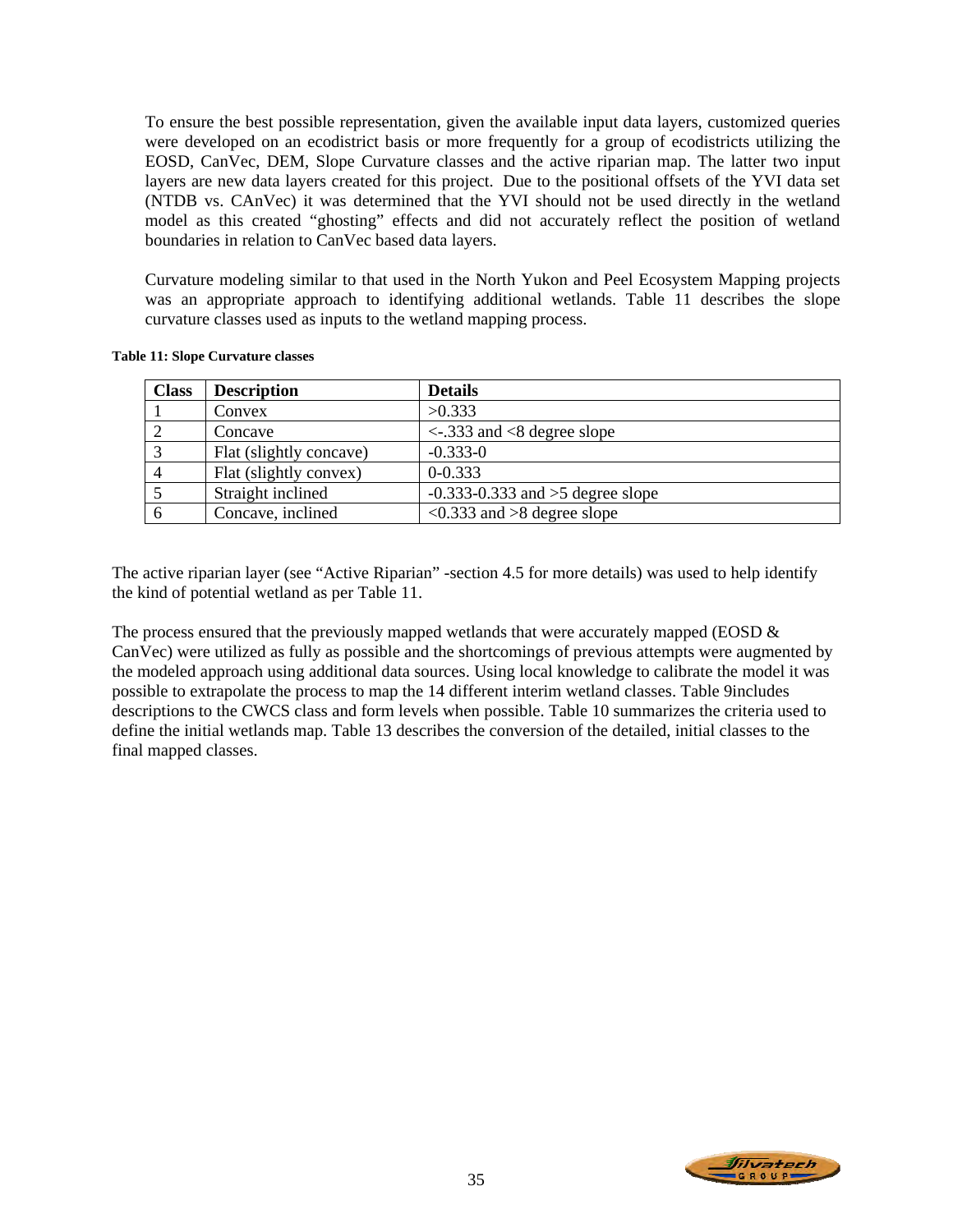### **Table 12: Criteria defining wetlands in the Dawson Planning Region**

| MAP LABEL                 | CWCS CLASS                                         | ECOREGION                                   | ECODISTRICT#                                                                                               | CanVec_                               | ELEV      | RIPARIAN       | CURVATURE<br>CLASSES | YVI CLASS | EOSD GRIDCODE     | LANDSCAPE<br>POSITION                                                         | VEG<br>DESCRIPTION |
|---------------------------|----------------------------------------------------|---------------------------------------------|------------------------------------------------------------------------------------------------------------|---------------------------------------|-----------|----------------|----------------------|-----------|-------------------|-------------------------------------------------------------------------------|--------------------|
| Lake                      | lake                                               | ALL                                         | ALL                                                                                                        | HD permanency=1,<br>and Lake >=50ha   |           |                |                      |           |                   |                                                                               |                    |
| River                     | river                                              | ALL                                         | ALL                                                                                                        | HD permanency=1,<br>River             |           |                |                      |           |                   |                                                                               |                    |
| $\overline{M}$            | marsh                                              | ALL                                         | ALL                                                                                                        | HD permanency=2,                      |           |                |                      |           |                   |                                                                               |                    |
| W                         | shallow water                                      | Klondike Plateau,<br>Yukon Plateau<br>North | ALL                                                                                                        | permanency=1, L<br>$\epsilon = 50$ ha |           | yes            |                      |           |                   | riparian floodplain<br>oxbows; and ponds in<br>tailings                       |                    |
| Wt                        | thermokarst<br>water                               | Ogilvie,<br>Mountains, Eagle<br>Plains      | 881, 882, 883, 9126,<br>9300, 9307, 9308,<br>9312, 865, 866, 868,<br>9118, 9122, 9123,<br>9301, 9305, 9310 | permanency=1, L<br>$\epsilon = 50$ ha | $<$ 4300' | n <sub>0</sub> |                      |           |                   | thermokarst ponds<br>along larger valleys                                     |                    |
| Wtb                       | thermokarst<br>water and<br>shallow basin<br>water | Ogilvie,<br>Mountains, Eagle<br>Plains      | 884, 896, 899, 900,<br>9109, 9302, 9303,<br>9311, 867, 872,<br>9304, 9306, 9309                            | permanency=1, L<br>$\epsilon = 50$ ha | < 4300'   | no             |                      |           |                   | thermokarst ponds<br>along larger valleys;<br>and moraine controlled<br>ponds |                    |
| Wb                        | shallow basin<br>water                             | <b>Ogilvie Mountains</b>                    | all                                                                                                        | HD permanency=1,<br>$L \le 50$ ha     | >4300'    | no             |                      |           |                   | ponds/lakes in glacial<br>moraine in cirques and<br>mountain valleys          |                    |
| $\overline{\mathsf{S}}$ r | riparian<br>swamp                                  | Ogilvie Mountains                           | 867                                                                                                        |                                       |           | yes            | 3,4                  |           | 51 or 52 or other | floodplains swamps                                                            |                    |
| Mr                        | riverine marsh                                     | Ogilvie Mountains                           | 867                                                                                                        |                                       |           | yes            | 3,4                  |           | 33                | floodplain marsh                                                              |                    |
| Mr                        | riverine marsh                                     | Ogilvie Mountains                           | 867                                                                                                        |                                       |           | yes            | 3,4                  |           | 100               | floodplain marsh                                                              |                    |

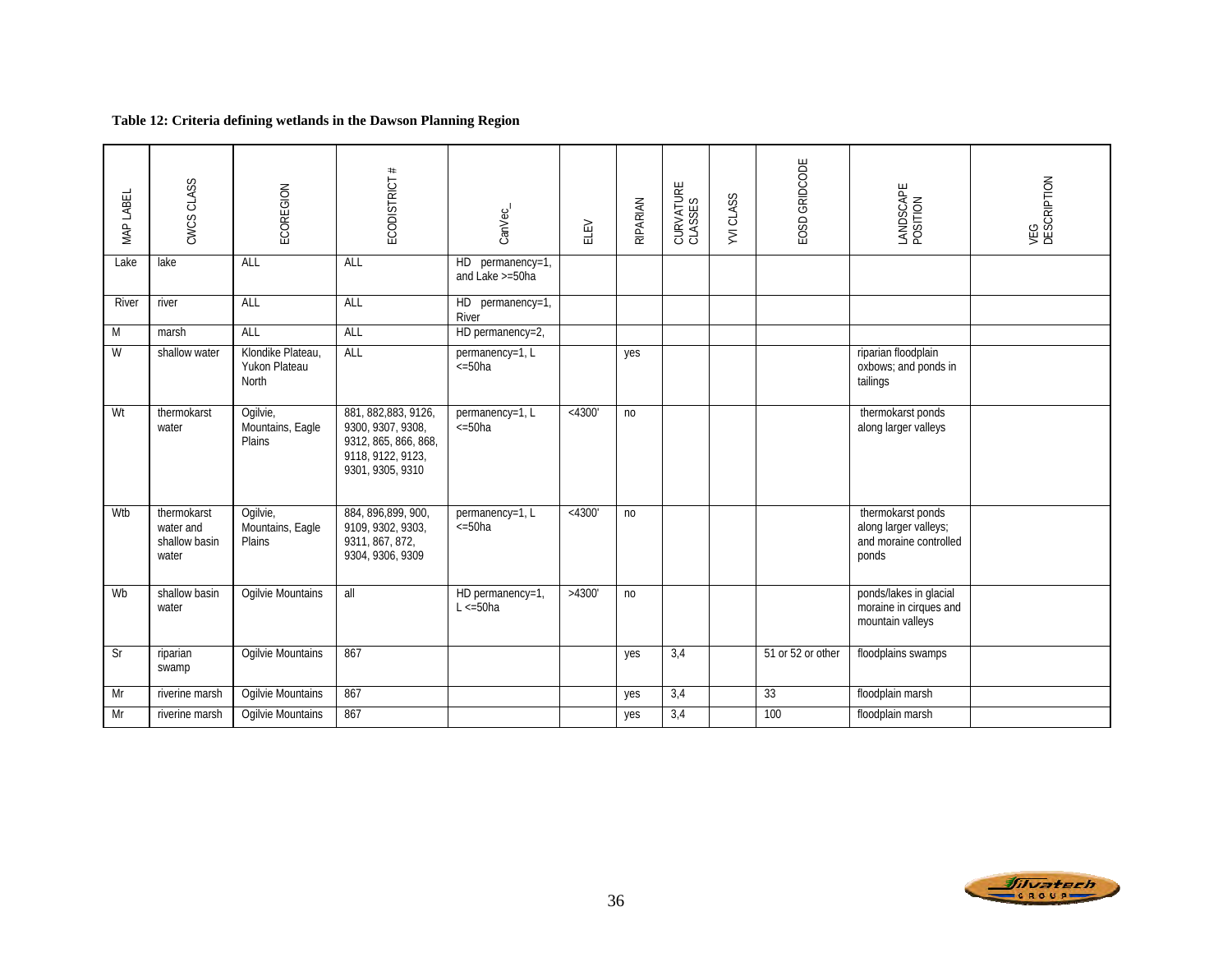| MAP LABEL | CWCS CLASS                      | ECOREGION                | ECODISTRICT #                                                                                          | CanVec_        | ELEV | RIPARIAN       | CURVATURE<br>CLASSES | <b>YVICLASS</b> | EOSD GRIDCODE      | LANDSCAPE<br>POSITION                                                                                                                                                                                | VEG<br>DESCRIPTION                                            |
|-----------|---------------------------------|--------------------------|--------------------------------------------------------------------------------------------------------|----------------|------|----------------|----------------------|-----------------|--------------------|------------------------------------------------------------------------------------------------------------------------------------------------------------------------------------------------------|---------------------------------------------------------------|
| Sp25      | mixed:<br>swamp, water,<br>fen, | Ogilvie Mountains        | 867                                                                                                    |                |      | n <sub>o</sub> | $\mathbf{3}$         |                 |                    | lower slopes old fluvial<br>and glaciofluvial<br>terraces-wetlands in<br>trenches associated<br>with upland polygons<br>on slight concavities of<br>low-gradient pediment<br>slopes in major valleys |                                                               |
| Sp5       | mixed:<br>swamp, water,<br>fen, | <b>Ogilvie Mountains</b> | 867                                                                                                    |                |      | no             | $\overline{4}$       |                 |                    | lower slopes old fluvial<br>and glaciofluvial<br>terraces-wetlands in<br>trenches associated<br>with upland polygons<br>on slight concavities of<br>low-gradient pediment<br>slopes in major valleys |                                                               |
| Mr        | riverine marsh                  | <b>Ogilvie Mountains</b> | 864, 865, 866, 872,<br>9109, 9126, 9300,<br>9301, 9303, 9304,<br>9305, 9306, 9309,<br>9310, 9311, 9308 | $SS=1$         |      |                |                      |                 |                    |                                                                                                                                                                                                      | marsh along rivers and<br>large creeks largely<br>unvegetated |
| <b>MS</b> | marsh, swamp                    | Ogilvie Mountains        | 864, 865, 866, 872,<br>9109, 9126, 9300,<br>9301, 9303, 9304,<br>9305, 9306, 9309,<br>9310, 9311, 9309 | n <sub>0</sub> |      | anywh<br>ere   |                      | R or L          |                    | adjacent to rivers,<br>ponds                                                                                                                                                                         |                                                               |
| <b>MS</b> | marsh, swamp                    | Ogilvie Mountains        | 864, 865, 866, 872,<br>9109, 9126, 9300,<br>9301, 9303, 9304,<br>9305, 9306, 9309,<br>9310, 9311, 9310 | n <sub>0</sub> |      | anywh<br>ere   |                      |                 | and<br>GRIDCODE=20 | adjacent to rivers,<br>ponds                                                                                                                                                                         |                                                               |

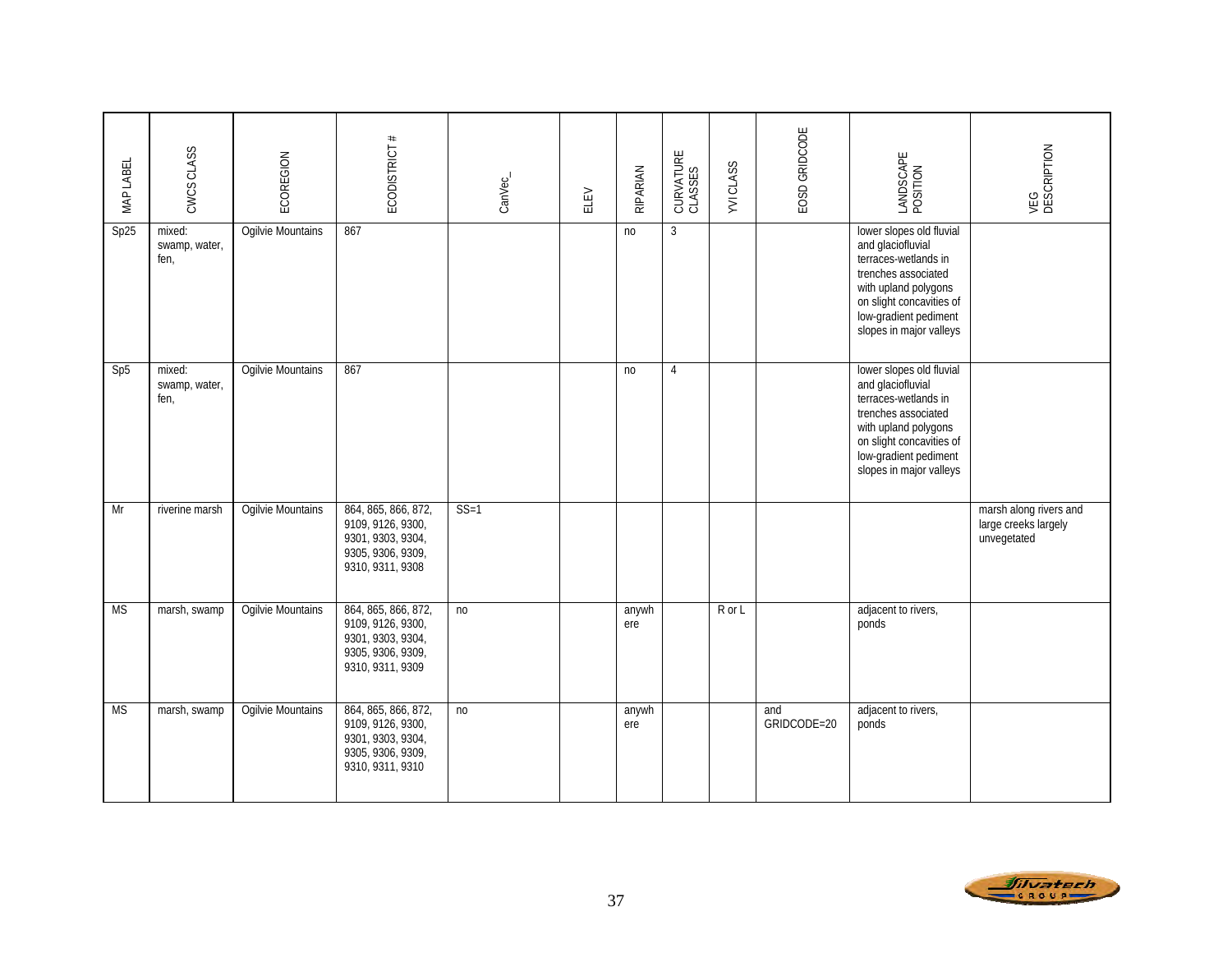| MAP LABEL             | CWCS CLASS           | ECOREGION                | ECODISTRICT #                                                                                          | CanVec_        | ELEV | RIPARIAN            | CURVATURE<br>CLASSES | <b>YVICLASS</b> | EOSD GRIDCODE                              | LANDSCAPE<br>POSITION                            | VEG<br>DESCRIPTION                                                                        |
|-----------------------|----------------------|--------------------------|--------------------------------------------------------------------------------------------------------|----------------|------|---------------------|----------------------|-----------------|--------------------------------------------|--------------------------------------------------|-------------------------------------------------------------------------------------------|
| Mr                    | riverine marsh       | Ogilvie Mountains        | 864, 865, 866, 872,<br>9109, 9126, 9300,<br>9301, 9303, 9304,<br>9305, 9306, 9309,<br>9310, 9311, 9311 | n <sub>0</sub> |      | yes                 |                      | <b>RS</b>       | OR gridcode=33                             |                                                  |                                                                                           |
| Sr                    | riparian<br>swamps   | Ogilvie Mountains        | 864, 865, 866, 872,<br>9109, 9126, 9300,<br>9301, 9303, 9304,<br>9305, 9306, 9309,<br>9310, 9311, 9312 | no             |      | yes                 |                      |                 | if<br>GRIDCODE=51,<br>52, 81, 82, 232      | riparian riverine<br>swamps                      | swamps along rivers and<br>large creeks dominated by<br>shrubs, and some balsam<br>poplar |
| St                    | swamp/marsh/<br>bog  | Ogilvie Mountains        | 864, 865, 866, 872,<br>9109, 9126, 9300,<br>9301, 9303, 9304,<br>9305, 9306, 9309,<br>9310, 9311, 9313 | n <sub>o</sub> |      | yes                 |                      |                 | if GRIDCODE=<br>83 or 100 or 40            | riparian marsh                                   | sedge tussock swamps or<br>Sb sedge tussock swamps                                        |
|                       | NOT A<br>WETLAND     | Ogilvie Mountains        | 864, 865, 866, 872,<br>9109, 9126, 9300,<br>9301, 9303, 9304,<br>9305, 9306, 9309,<br>9310, 9311, 9314 | no             |      | yes                 |                      |                 | other                                      |                                                  |                                                                                           |
| $\overline{\text{S}}$ | swamp/bog            | <b>Ogilvie Mountains</b> | 864, 865, 866, 872,<br>9109, 9126, 9300,<br>9301, 9303, 9304,<br>9305, 9306, 9309,<br>9310, 9311, 9315 | no             |      | non<br>riparia<br>n | 2, 3                 |                 | if<br>GRIDCODE=52<br>or 83 or 100 or<br>40 | gentle slopes and<br>terraces                    | sedge tussock swamps or<br>Sb-sedge tussock swamps                                        |
| Sd                    | Drainageway<br>swamp | Ogilvie Mountains        | 864, 865, 866, 872,<br>9109, 9126, 9300,<br>9301, 9303, 9304,<br>9305, 9306, 9309,<br>9310, 9311, 9316 | no             |      | no                  | 2,3                  |                 | if<br>GRIDCODE=51,                         | drainageways on<br>gentle slopes and<br>terraces |                                                                                           |

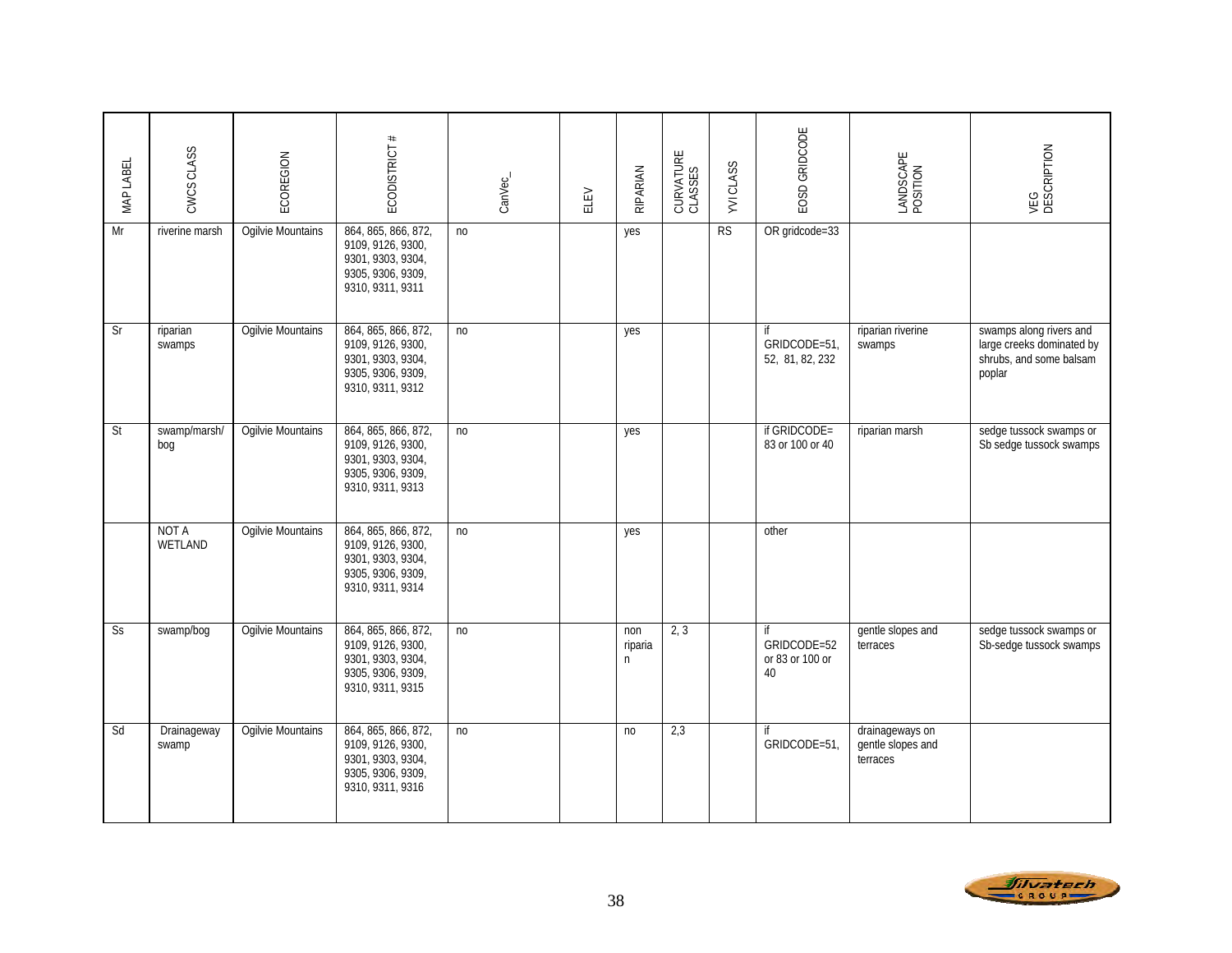| MAP LABEL   | CWCS CLASS               | ECOREGION                                   | ECODISTRICT #                                                                                          | CanVec_        | ELEV | RIPARIAN       | CURVATURE<br>CLASSES | <b>YVICLASS</b> | EOSD GRIDCODE            | LANDSCAPE<br>POSITION                                                                                                  | VEG<br>DESCRIPTION                                                                                                                                                                                                                              |
|-------------|--------------------------|---------------------------------------------|--------------------------------------------------------------------------------------------------------|----------------|------|----------------|----------------------|-----------------|--------------------------|------------------------------------------------------------------------------------------------------------------------|-------------------------------------------------------------------------------------------------------------------------------------------------------------------------------------------------------------------------------------------------|
| <b>SFB</b>  | swamp, fen,<br>bog       | Ogilvie Mountains                           | 864, 865, 866, 872,<br>9109, 9126, 9300,<br>9301, 9303, 9304,<br>9305, 9306, 9309,<br>9310, 9311, 9317 | no             |      | n <sub>0</sub> | 2,3                  |                 | if GRIDCODE=<br>81, 82   | gentle slopes and<br>terraces                                                                                          |                                                                                                                                                                                                                                                 |
| Sr          | Riparian<br>swamp        | Ogilvie Mountains                           | 864, 865, 866, 872,<br>9109, 9126, 9300,<br>9301, 9303, 9304,<br>9305, 9306, 9309,<br>9310, 9311, 9318 | n <sub>0</sub> |      | n <sub>0</sub> | $\overline{2}$       |                 |                          |                                                                                                                        | tall-med willow swamps<br>along smaller drainages                                                                                                                                                                                               |
|             | <b>NOT A</b><br>WETLAND  | Ogilvie Mountains                           | 864, 865, 866, 872,<br>9109, 9126, 9300,<br>9301, 9303, 9304,<br>9305, 9306, 9309,<br>9310, 9311, 9319 | no             |      | no             | 2,3                  |                 | if<br>GRIDCODE=oth<br>er |                                                                                                                        |                                                                                                                                                                                                                                                 |
| <b>BvSF</b> | Veneer bog-<br>swamp/fen | Klondike Plateau,<br>Yukon Plateau<br>North | 9308, 9307, 9302,<br>900, 899, 896, 883,<br>882, 881                                                   |                |      | yes            | 2,3                  |                 | 81-Wetland<br>Treed,     | Older parts of inactive<br>floodplains along<br>major rivers, and along<br>meandering creeks on<br>broad valley floors | Stunted Black Spruce with<br>a shrub understory and<br>thick Sphagnum moss<br>ground cover; organic<br>soils; permafrost present;<br>often associated with fens<br>and thermokarst ponds;<br>also likely includes some<br>riparian white spruce |

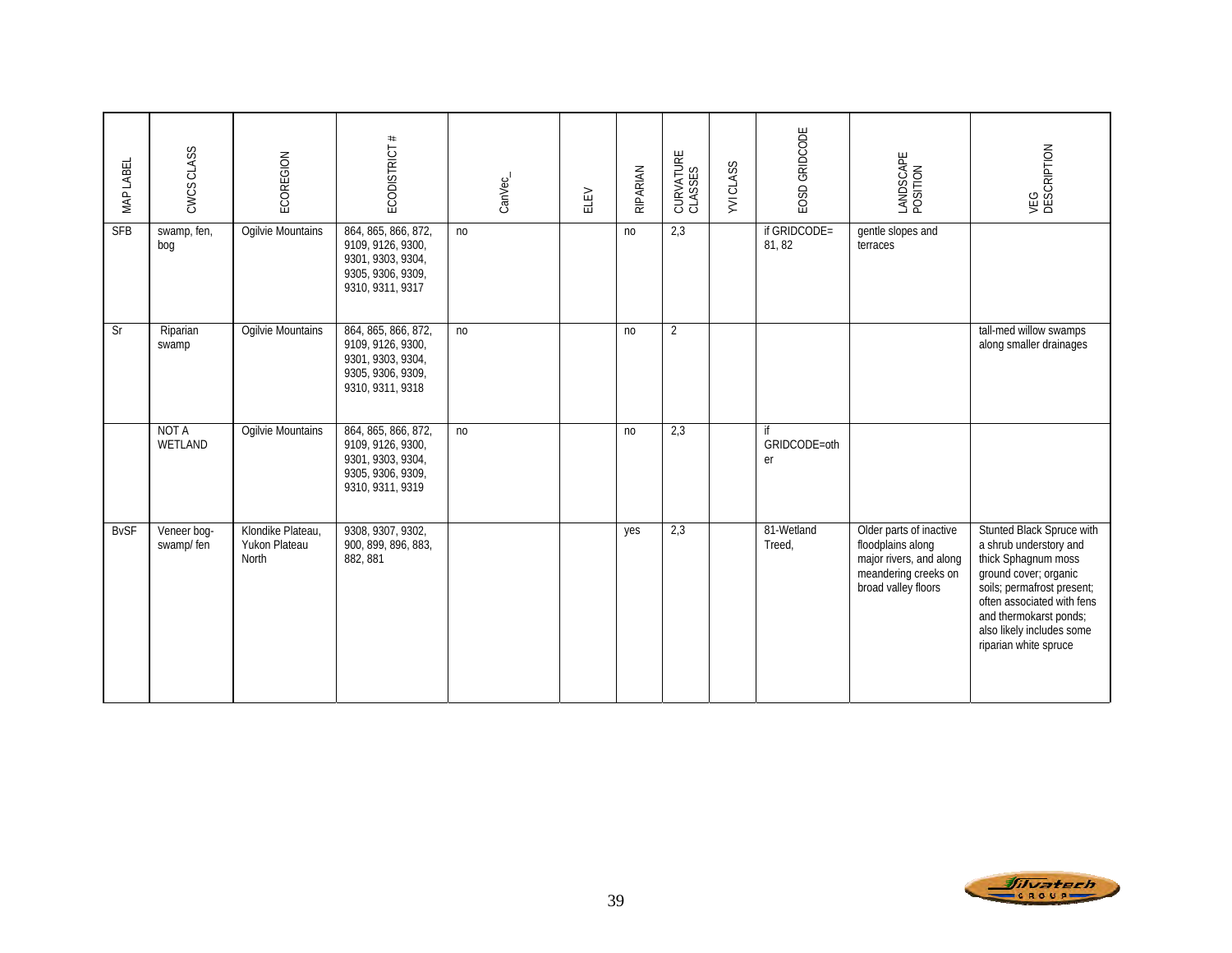| MAP LABEL   | CWCS CLASS               | ECOREGION                                         | ECODISTRICT #                                           | CanVec_ | ELEV | RIPARIAN | CURVATURE<br>CLASSES | <b>YVICLASS</b> | EOSD GRIDCODE                  | LANDSCAPE<br>POSITION                                                                                                                                                                                                                                                      | VEG<br>DESCRIPTION                                                                                                                                                                                                                                                                                                                                |
|-------------|--------------------------|---------------------------------------------------|---------------------------------------------------------|---------|------|----------|----------------------|-----------------|--------------------------------|----------------------------------------------------------------------------------------------------------------------------------------------------------------------------------------------------------------------------------------------------------------------------|---------------------------------------------------------------------------------------------------------------------------------------------------------------------------------------------------------------------------------------------------------------------------------------------------------------------------------------------------|
| <b>FBvS</b> | fen/veneer<br>bog/ swamp | Plateau,<br>Klondike<br>Yukon<br>Plateau<br>North | 9308, 9307,<br>9302,<br>900, 899, 896, 883,<br>882, 882 |         |      | yes      | 2,3                  |                 | 82                             | Inactive floodplains, in<br>depressional sites and<br>bordering ponds, old<br>oxbows:<br>often<br>associated with Black<br>Spruce bogs; Older<br>parts<br>of<br>inactive<br>floodplains<br>along<br>major rivers, and along<br>meandering creeks on<br>broad valley floors | dominated<br><b>Usually</b><br>by<br>shrubs and but often with<br>scattered Black Spruce as<br>well; wet organic soils;<br>permafrost may be present                                                                                                                                                                                              |
| <b>MF</b>   | marsh: fen               | Klondike<br>Plateau,<br>Yukon<br>Plateau<br>North | 9308, 9307, 9302,<br>900, 899, 896, 883,<br>882, 883    |         |      | yes      | 2,3                  |                 | 83                             | creeks<br>Along<br>and<br>bordering ponds; in<br>depressional sites on<br>floodplains;<br>Inactive<br>floodplains,<br>in<br>depressional sites and<br>bordering ponds, old<br>oxbows:<br>often<br>associated with Black<br>Spruce bogs                                     | sedges,<br>Grasses,<br>and<br>forbs dominate, on wet<br>mineral soils; permafrost<br>absent; Usually dominated<br>by shrubs and/or sedges,<br>but often with scattered<br>Black Spruce as well; wet<br>organic soils; permafrost<br>may be present                                                                                                |
| <b>BvS</b>  | veneer bogs,<br>swamps   | Klondike Plateau,<br>Yukon Plateau<br>North       | 9308, 9307, 9302,<br>900, 899, 896, 883,<br>882, 884    |         |      | no       | 2,3                  |                 | and 52, 100,<br>and 81, 82, 83 | 1) Lower slopes and<br>slope toes along<br>valleys and base of<br>narrow gulches; 2)<br>Active and inactive<br>floodplains, along<br>sluggish drainages<br>and small creeks in<br>uplands                                                                                  | 1) Stunted sparse to open<br>Black Spruce with shrubs<br>and thick moss and sedge<br>tussock ground cover;<br>swamp right along creek;<br>sometimes with trees,<br>shrubs, sedge tussocks,<br>organic soils and<br>permafrost present; 2)<br>Mainly shrub-dominated<br>swamps (Willows, Alders),<br>on wet mineral or<br>sometimes organic soils; |

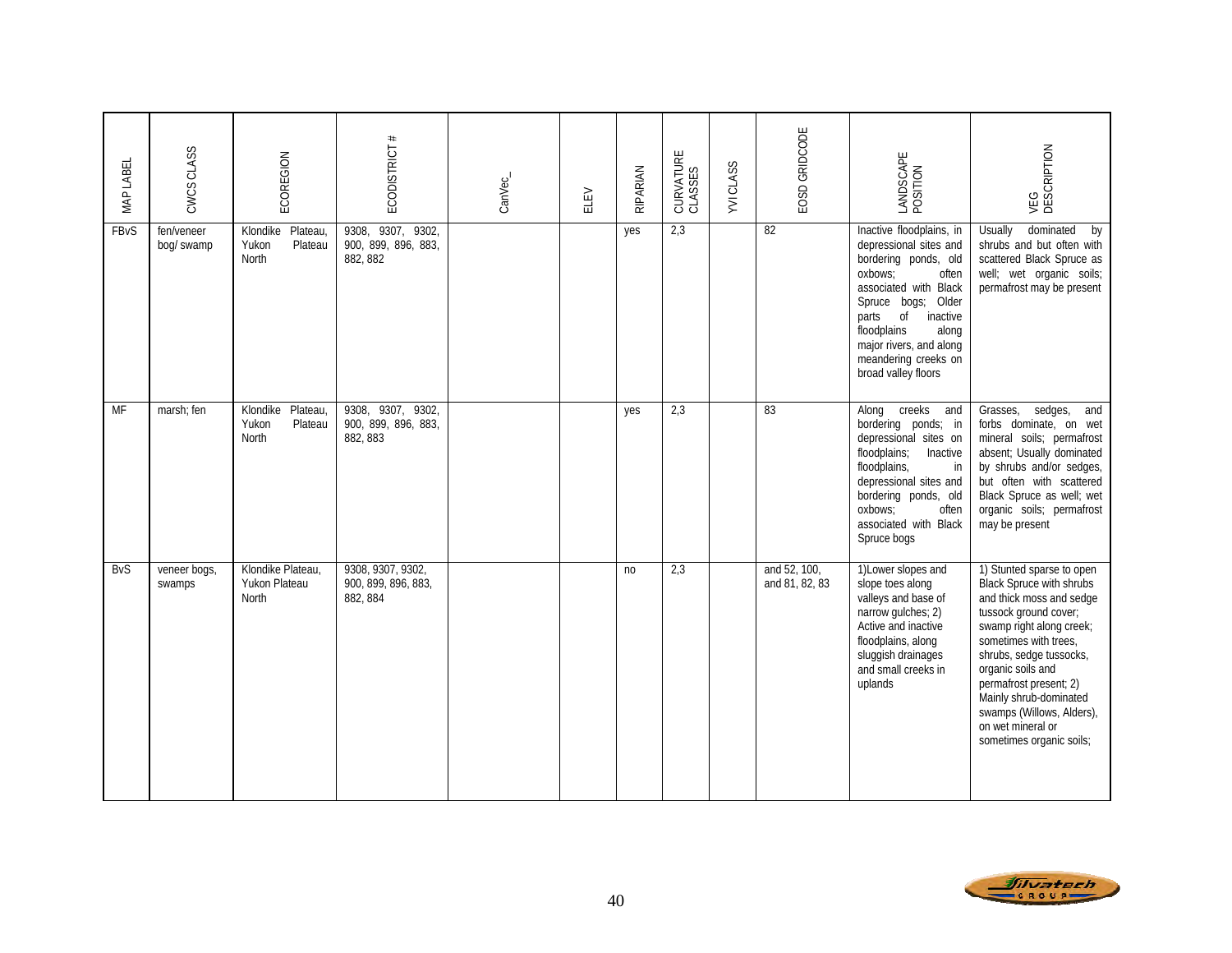| MAP LABEL   | CWCS CLASS                         | ECOREGION                                   | $\#$<br>ECODISTRICT                                  | CanVec_ | ELEV | RIPARIAN       | CURVATURE<br>CLASSES | <b>YVICLASS</b>             | EOSD GRIDCODE        | LANDSCAPE<br>POSITION                                                                                                                                                                     | VEG<br>DESCRIPTION               |
|-------------|------------------------------------|---------------------------------------------|------------------------------------------------------|---------|------|----------------|----------------------|-----------------------------|----------------------|-------------------------------------------------------------------------------------------------------------------------------------------------------------------------------------------|----------------------------------|
|             | not wetland                        | Klondike Plateau,<br>Yukon Plateau<br>North | 9308, 9307, 9302,<br>900, 899, 896, 883,<br>882, 884 |         |      | no             | 2,3                  |                             | 33, 32               | 1) Lower slopes and<br>slope toes along<br>valleys and base of<br>narrow gulches; 2)<br>Active and inactive<br>floodplains, along<br>sluggish drainages<br>and small creeks in<br>uplands | gravel mine tailings             |
|             | not wetland                        | Klondike Plateau.<br>Yukon Plateau<br>North | 9308, 9307, 9302,<br>900, 899, 896, 883,<br>882, 885 |         |      | n <sub>o</sub> | 2,3                  |                             | other treed          |                                                                                                                                                                                           |                                  |
|             | 7777                               | Klondike Plateau,<br>Yukon Plateau<br>North | 9308, 9307, 9302,<br>900, 899, 896, 883,<br>882, 886 |         |      | no             | 2,3                  |                             | any other<br>classes |                                                                                                                                                                                           |                                  |
| Wo          | oxboow water                       | Eagle Plains                                | 9123, 9118                                           |         |      | yes            |                      | $\omega$                    | $20+$                | old oxbows                                                                                                                                                                                |                                  |
| <b>FMS</b>  | likely fen or<br>marsh or<br>swamp | Eagle Plains                                | 9123, 9118                                           | no      |      | yes            |                      | $\overline{\phantom{a}}$    | 83, 82, 81           |                                                                                                                                                                                           |                                  |
|             | <b>NOT</b><br>WETLAND              | Eagle Plains                                | 9123, 9118                                           | no      |      | yes            |                      | $\omega$                    | other                |                                                                                                                                                                                           |                                  |
| Ss          | sedge tussock<br>swamps,           | Eagle Plains                                | 9123, 9118                                           | no      |      | no             | $\mathbf{3}$         | $\mathcal{L}_{\mathcal{A}}$ | 52, 40, 100          |                                                                                                                                                                                           | sedge tussock swamps,            |
| <b>FS</b>   | likely fen,<br>swamp?              | Eagle Plains                                | 9123, 9118                                           |         |      | no             | 2,3                  |                             | 82                   |                                                                                                                                                                                           |                                  |
| $\mathsf S$ | likely swamp,                      | Eagle Plains                                | 9123, 9118                                           |         |      | no             | 2,3                  |                             | 81                   |                                                                                                                                                                                           |                                  |
| <b>FM</b>   | likely fen or<br>marsh?            | Eagle Plains                                | 9123, 9118                                           |         |      | n <sub>o</sub> | 2,3                  |                             | 83                   |                                                                                                                                                                                           |                                  |
|             | <b>NOT</b><br>WETLAND              | Eagle Plains                                | 9123, 9118                                           |         |      | n <sub>o</sub> | $\overline{3}$       |                             | gridcode=other       |                                                                                                                                                                                           |                                  |
| Sr          | riparian<br>swamp                  | Eagle Plains                                | 9123, 9118                                           |         |      | n <sub>o</sub> | $\overline{2}$       |                             | any other codes      |                                                                                                                                                                                           | shrub swamp along small<br>creek |

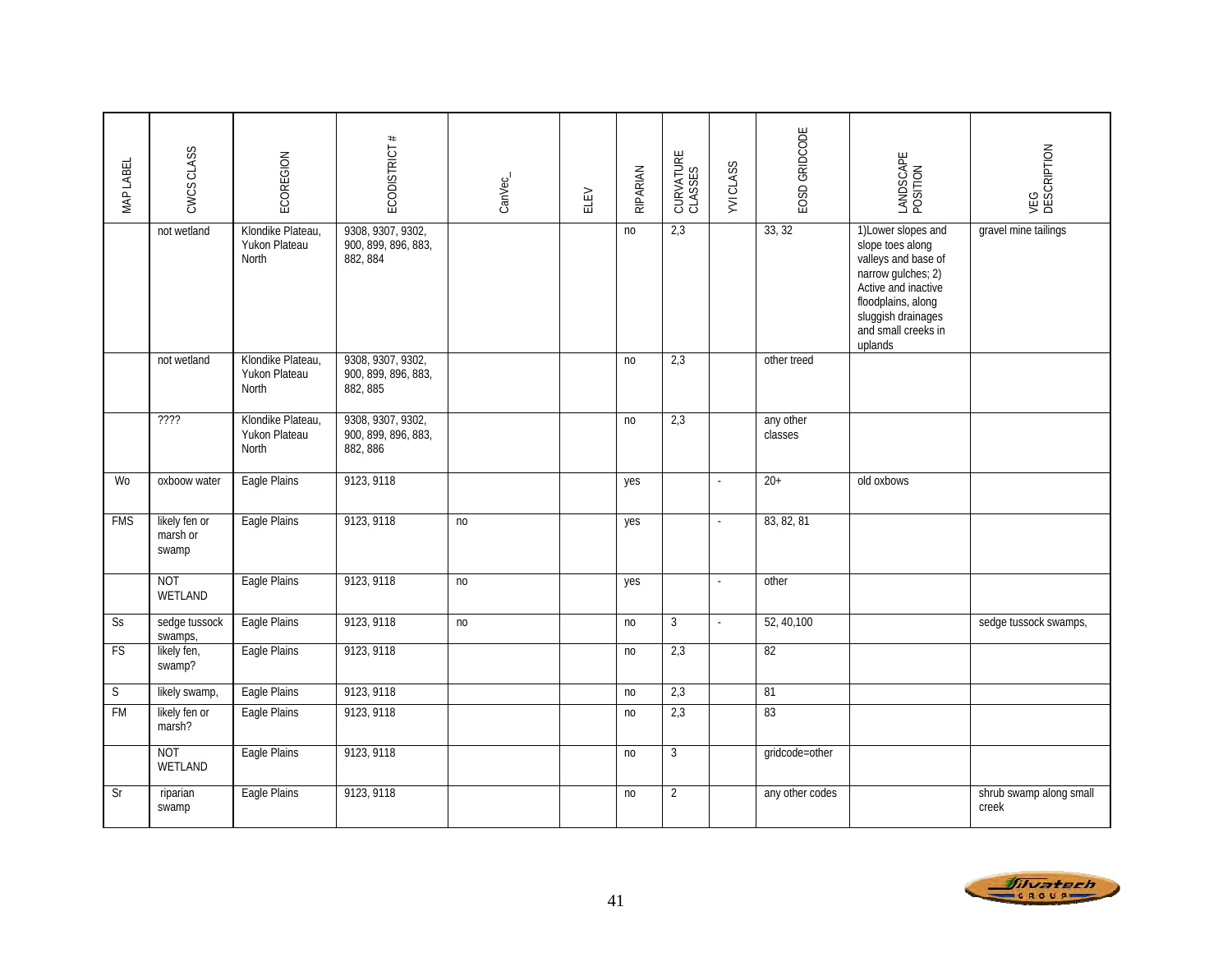| Interim map label                           | Riparian       | final map label |
|---------------------------------------------|----------------|-----------------|
| <b>BvS</b>                                  | no             | $\sf S$         |
| BVS and Riparian = Yes then $\rightarrow$ R | yes            | $\mathsf{R}$    |
| <b>FBS</b>                                  | all            | D               |
| FM                                          | no             | D               |
| <b>FMS</b>                                  | yes            | D               |
| FS                                          | n <sub>o</sub> | D               |
| M                                           | all            | R               |
| Mr                                          | riparian       | R               |
| <b>MS</b>                                   | all            | R               |
| $\mathsf S$                                 | n <sub>o</sub> | D               |
| Sd                                          | no             | S               |
| <b>SFM</b>                                  | yes            | R               |
| Sp(Sp25, Sp5)                               | all            | P               |
| $\mathsf{Sr}$                               | all            | R               |
| Srs                                         | yes            | R               |
| $\mathsf{S}\mathsf{s}$                      | yes            | R               |
| $\mathsf{S}\mathsf{s}$                      | no             | $\mathsf S$     |
| <b>SsMF</b>                                 | yes            | R               |
| W                                           | all            | W               |
| Wb                                          | all            | W               |
| Wt                                          | all            | W               |
| Wtb                                         | all            | W               |

#### **Table 13: Generalization of interim wetlands to final wetland classes**

The actual GIS programming was accomplished in one step using the input data layers and the combined logic from Table 12 and Table 13.

# **4.4.3 Description of mapped wetlands**

Wetlands in the Dawson Planning Region occur mainly in poorly drained depressional sites, on floodplains, and on valley bottoms and lower slopes. In the Taiga Ecozone, they also occur on lowgradient pediment slopes along the valleys.

Lakes and ponds in the project area are generally scattered and small, and are mainly found in valleys, on floodplains, or in depressions in morainal deposits (where present), and in cirques in mountainous terrain. Many are the result of thermokarst. Several major rivers traverse the project area, and smaller meandering streams are common in low elevation valleys. Numerous small highergradient tributary streams in narrow valleys drain the uplands and mountainous areas. Beaded streams resulting from thermokarst are common features in the Taiga Ecozone.

Bog/fen complexes are common on older deposits of inactive floodplains. Permafrost underlies bogs and some fens, and thermokarst ponds and lakes are common features of these wetlands. Soils of bogs and fens are thick organic (>40cm) deposits.

Black Spruce is the typical bog tree species, with sparse to open cover. Bogs support ericaceous shrubs such as Labrador Tea (*Ledum groenlandicum*) and Blueberry (*Vaccinium uliginosum*), as well as some non-ericaceous Shrub Birch (*Betula glandulosa*) and Willow (*Salix* spp.), with dwarf shrubs

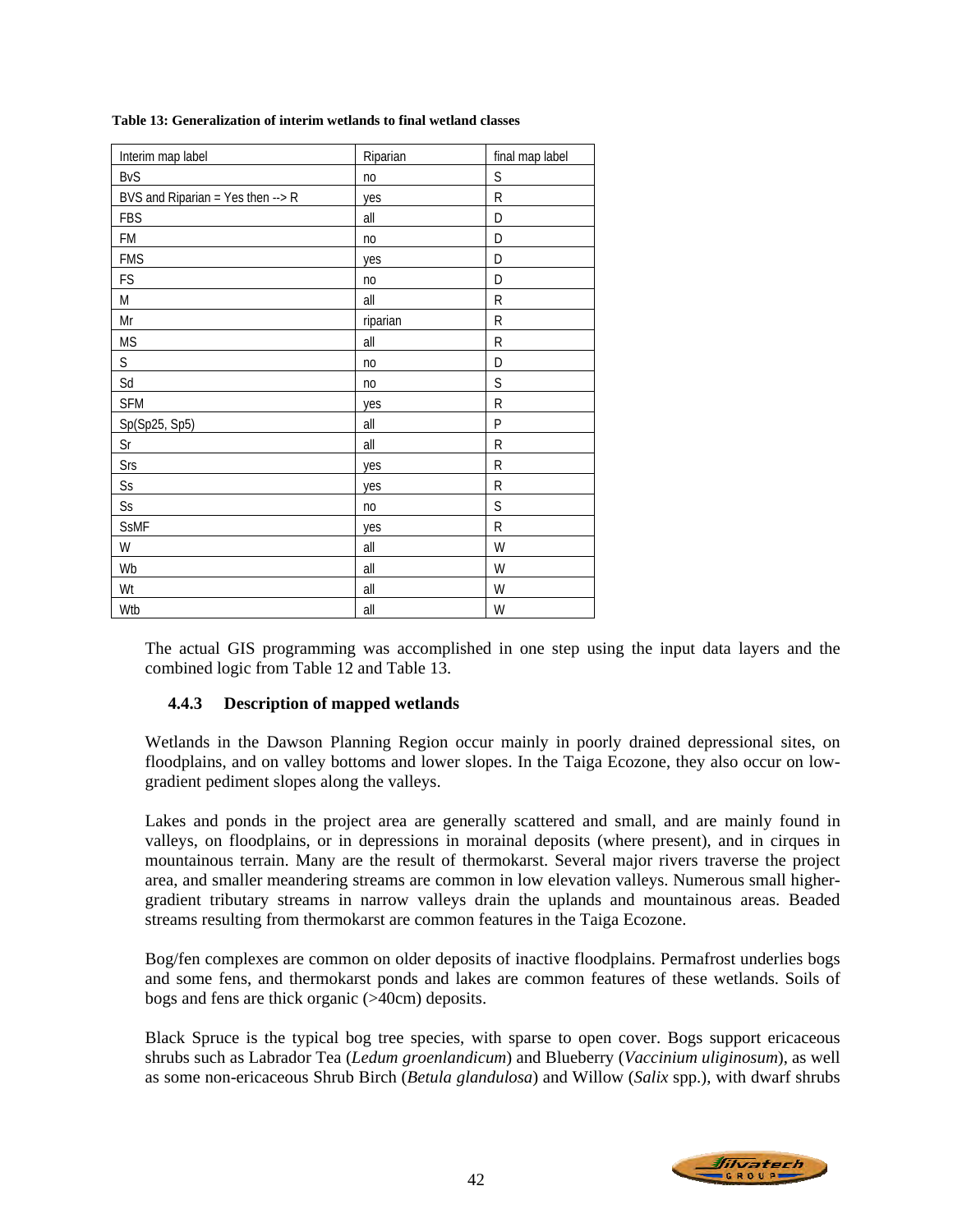and often lichen growing on thick hummocks of *Sphagnum* moss. Bog forms in the project area noted by Oswald and Senyk (1977) include peat plateaus, palsas and string bogs.

Fens may also support Black Spruce, as well as Willows, Shrub Birch, and sedges (*Carex* spp.) or Cottongrass (*Eriophorum* spp.) tussocks. Dwarf shrubs and a few forbs grow over a thick hummocky layer of mosses such as *Tomenthypnum nitens, Aulacomnium* spp., and *Sphagnum* spp. The water table is often at or above the surface in fens, with Willows and *Carex* spp. dominant in the wettest sites. Fens may be flat and relatively featureless, or be highly patterned. In the Taiga Ecozone along the Dempster Highway, patterned fens are associated with thermokarst ponds and lakes on the pediment slopes bordering the valley and along meandering streams. Polygons are also present on the pediment slopes, with a small fen-like wetland component where ice wedges have thawed.

Poorly-drained organic veneer blankets many valley bottoms and lower slopes in the Klondike Plateau Ecoregion, and supports complexes of fens and bogs. On north-facing lower slopes, stunted Black Spruce bogs are common features.

Bog-fen complexes also occur in the Flat Creek area near Gravel Lake along the Klondike Highway, as well as at the north end of the Scottie Creek drainage at the extreme southwestern part of the project area, where thermokarst ponds and lakes, beaded streams, and fens and bogs are common features.

Swamps may occur on mineral or organic soils, and those not adjacent to rivers and streams are commonly underlain by permafrost. Swamps may be tree or shrub-dominated, with Black or White Spruce, Willows, or Alders (Alnus spp.) forming open to dense cover, with variable ground cover. In the Taiga Ecozone, shrub swamps often occur in runnels on the pediment slopes. Marshes mainly occur along streams or lakes, on mineral soil, and lack permafrost. Grasses, sedges, and a variety of forbs dominate these sites.

Sedge tussock swamps/fensare often found on lower pediment slopes or fans. Shallow peat usually 20-30 cm overlies shallow permafrost. Water seeps downslope in the active layer on top of the permafrost table. Where the depth of peat is greater than 40cm often art higher elevations these wetlands would be classified as fens Fs. Vegetation is dominated by Eriophorum tussocks, with Betula glandulosa, Ledum groenlandicum, Rubus chamaemorus and ericaceous shrubs, and Sphagnum. Sedge tussock fens comprise a significant proportion of the Toe and gentle slope wetland (S) class mapped.

Upland ice wedge polygon trenches (Polygonal wetland class (P)) are found along the trenches which overlie the ice wedges of upland ice wedge polygons. These polygons occur in old unglaciated or not recently glaciated landscapes in the Blackstone uplands in the Dawson Planning area as well as many parts of the Yukon North Slope and Herschel Island. While the centre of the polygons is generally not wetland colonized by ericaceous shrubs, sedge tussocks, mosses and lichens, the trenches marking the ice wedges ar eoften wetter dominated by willow species, Carex and mosses. They may be swamps, open water or fens.

Wetlands cover 289,391 ha or 6% of the study area (Table 14). This is a dramatic decrease from the initial mapping when 590,839ha were mapped. This is due to removing polygons smaller than 25ha, that were widespread in the initial mapping. Over half of the wetlands mapped are non-riparian toe and gentle slope wetlands. The next most abundant class (20% of the wetlands mapped) are riparian wetlands. The bioclimate zone with the greatest area of wetlands is the Boreal High (BOH) with 107,337ha (37% of all wetlands mapped). However, this area accounts for only 4% of the BOH zone. The Boreal (BOL) which covers a tenth of the area of the BOH has a similar area of wetland

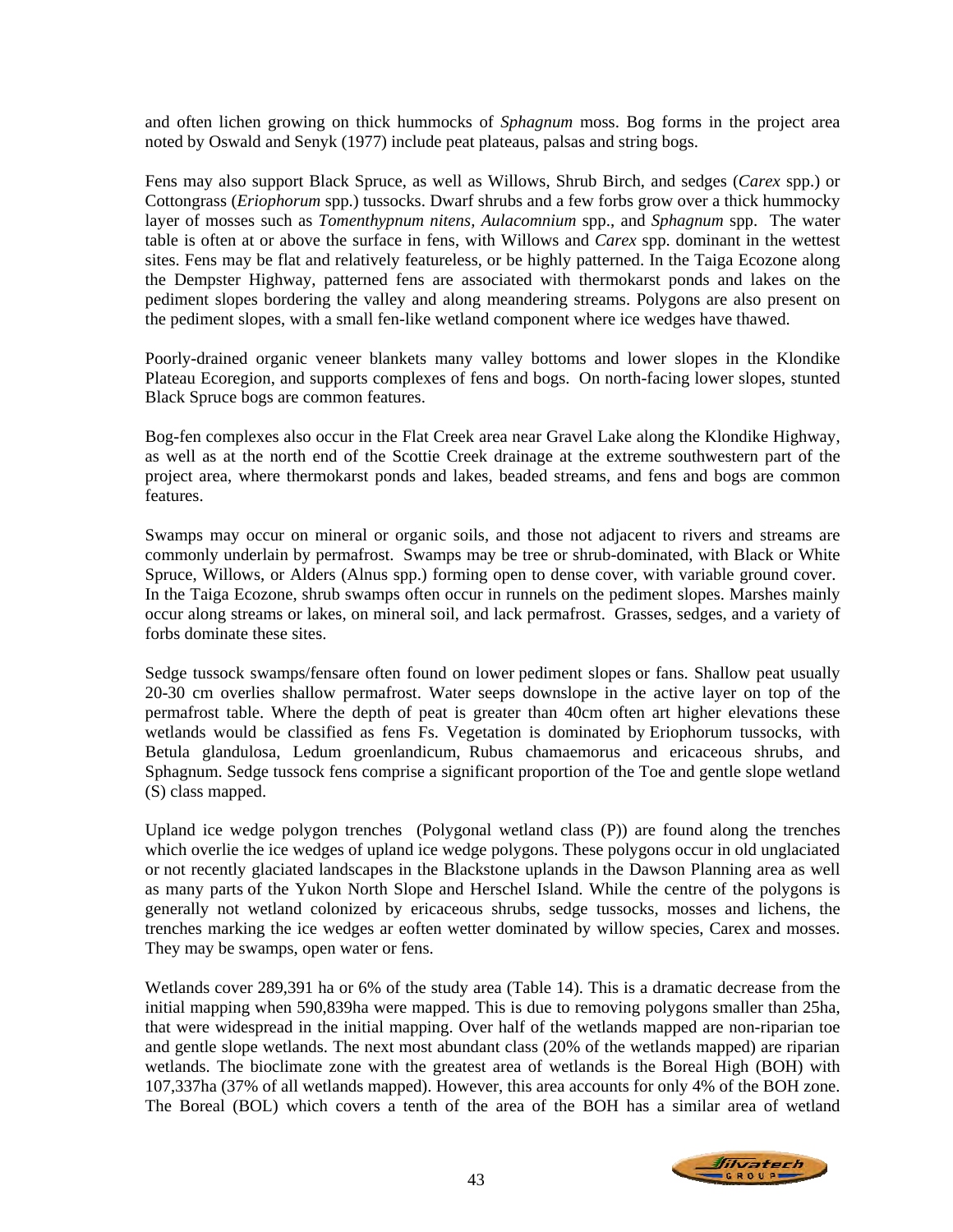89,324ha (31% of all wetlands mapped). Wetlands are common in the BOL accounting for 33% of the bioclimate zone. Within the Wooded Taiga (WTA) and Shrub Taiga (STA wetlands are also quite common (16% and 12% of the zones respectively). Wetlands are rare features in the SUB and are essentially absent from the ALP.

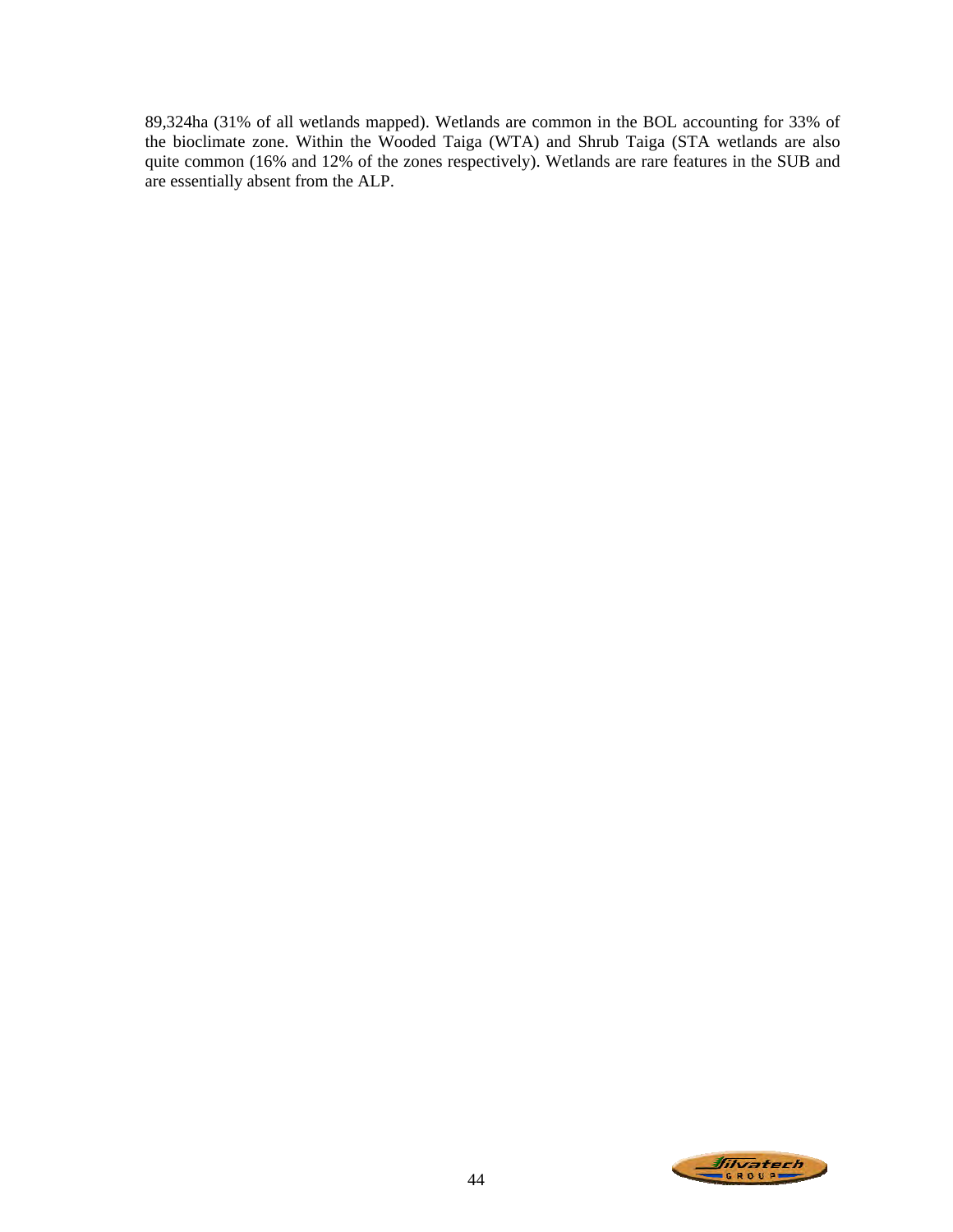**Table 14. Area of wetland classes summarized by Bioclimate zone**

| <b>Bioclimate</b><br>Zone | Toe and<br>gentle<br>slope<br>wetlands<br>$(S)$ (ha) | <b>Riparian</b><br>wetlands $(R)$<br>(ha) | <b>Depressional</b><br>wetlands $(D)$ (ha) | Polygonal<br>wetlands<br>$(P)$ (ha) | <b>River</b><br>(ha) | Open<br>Water<br><b>(W)</b><br>(ha) | Lake<br>(ha)     | Grand<br>Total (ha) | % of all<br>wetlands | % of<br>bioclimate<br>zone<br>mapped<br>wetland |
|---------------------------|------------------------------------------------------|-------------------------------------------|--------------------------------------------|-------------------------------------|----------------------|-------------------------------------|------------------|---------------------|----------------------|-------------------------------------------------|
| <b>BOH</b>                | 83,620                                               | 13,285                                    | 8,031                                      | $\theta$                            | 1,684                | 717                                 |                  | 107,337             | 37%                  | 4%                                              |
| <b>BOL</b>                | 16,710                                               | 26,981                                    | 11,077                                     | $\Omega$                            | 34,116               | 366                                 | 73               | 89,324              | 31%                  | 33%                                             |
| <b>WTA</b>                | 35,295                                               | 12,294                                    | 347                                        | $\Omega$                            | 848                  | 66                                  | $\overline{0}$   | 48,849              | 17%                  | 16%                                             |
| <b>STA</b>                | 13,639                                               | 4,966                                     | 303                                        | 19,548                              | 172                  | 666                                 | 138              | 39,431              | 14%                  | 12%                                             |
| <b>SUB</b>                | 3,911                                                | 279                                       | 3                                          | 84                                  | $\theta$             | 130                                 | $\boldsymbol{0}$ | 4,406               | 2%                   | 1%                                              |
| ALP                       | $\Omega$                                             | 2                                         | $\Omega$                                   | $\Omega$                            | $\theta$             | 42                                  | $\Omega$         | 44                  | 0%                   | 0%                                              |
| Total                     | 153,175                                              | 57,807                                    | 19,761                                     | 19,631                              | 36,819               | 1,986                               | 211              | 289,391             | 100%                 |                                                 |
| % of all<br>wetlands      | 53%                                                  | 20%                                       | 7%                                         | 7%                                  | 13%                  | 1%                                  | 0%               | 100%                |                      |                                                 |

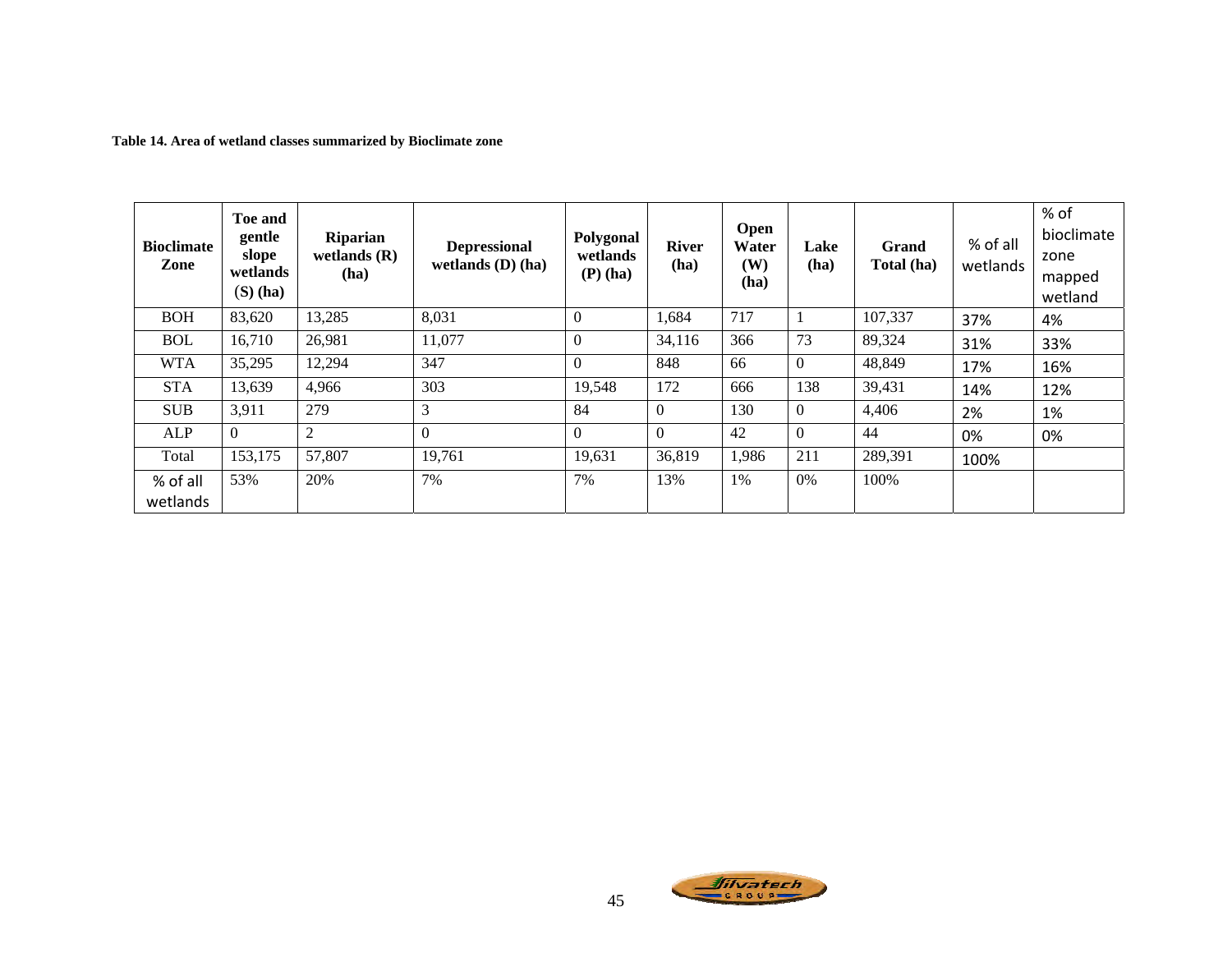#### **Table 15. Area of wetland classes summarized by Ecodistrict**

|                                 | Wetland class                     |           |                                |                               |                |                                                   |                        |                        |  |  |
|---------------------------------|-----------------------------------|-----------|--------------------------------|-------------------------------|----------------|---------------------------------------------------|------------------------|------------------------|--|--|
| Ecodistrict name                | wetlands (D) (ha)<br>Depressional | Lake (ha) | wetlands (P) (ha)<br>Polygonal | Riparian wetlands<br>(R) (ha) | River (ha)     | slope wetlands (S)<br>Toe and gentle<br>์<br>(คล) | Open Water (W)<br>(ha) | Grand<br>Total<br>(ha) |  |  |
| Antimony Mountain               |                                   |           |                                | 215                           |                | 1501                                              | 24                     | 1740                   |  |  |
| <b>Blackstone River Uplands</b> | 233                               | 138       | 19548                          | 2694                          | 172            | 15                                                | 477                    | 23277                  |  |  |
| <b>Brewery Creek Mountains</b>  |                                   |           |                                | 8                             | $\overline{2}$ | 174                                               |                        | 184                    |  |  |
| Chance Creek                    | 39                                |           |                                | 2020                          | 76             | 8620                                              | 31                     | 10785                  |  |  |
| Dawson Range                    | 1                                 |           |                                | 89                            | 3              | 1035                                              | $\overline{0}$         | 1127                   |  |  |
| Fifteen Mile Mountains          | 345                               |           |                                | 263                           | 48             | 300                                               |                        | 956                    |  |  |
| <b>Fishing Branch Mountains</b> | 117                               |           |                                | 1671                          | 175            | 13830                                             | 21                     | 15814                  |  |  |
| Flat Top Mountain               | 1845                              |           |                                | 3685                          | 3055           | 2582                                              | 74                     | 11241                  |  |  |
| Kandik River Uplands            | 20                                |           |                                | 2019                          | 42             | 4033                                              | 1                      | 6115                   |  |  |
| King Solomon's Dome             | 4115                              | 74        |                                | 7948                          | 18861          | 13114                                             | 220                    | 44332                  |  |  |
| Ladue River Mountains           | 3780                              |           |                                | 6969                          | 3410           | 7609                                              | 165                    | 21933                  |  |  |
| Miner River Mountains           | 41                                |           |                                | 5122                          | 188            | 9103                                              | 35                     | 14489                  |  |  |
| Miner River Mountains North     | $\boldsymbol{0}$                  |           |                                | 141                           |                | 919                                               | $\mathbf 0$            | 1060                   |  |  |
| Mt Gibben                       |                                   |           | 35                             | 232                           | 16             | 1860                                              | 11                     | 2155                   |  |  |
| Mt Klotz                        | 44                                |           |                                | 2234                          | 222            | 4608                                              | 9                      | 7118                   |  |  |
| Nahoni Range                    | 154                               |           |                                | 3180                          | 387            | 7967                                              | 10                     | 11697                  |  |  |
| Ogilvie River Basin             | 5                                 |           |                                | 1186                          | 22             | 2954                                              | 1                      | 4169                   |  |  |
| Peel River Lowland              |                                   |           |                                |                               |                | 22                                                |                        | 22                     |  |  |
| Scottie Creek                   | 742                               |           |                                | 73                            | 4              | 534                                               | 110                    | 1464                   |  |  |
| South Ogilvie Taiga             | 60                                |           | 0                              | 1254                          |                | 6122                                              | 200                    | 7635                   |  |  |
| Stewart Plateau                 | 60                                |           |                                | 570                           | 315            | 4562                                              | $\overline{7}$         | 5514                   |  |  |
| <b>Tatonduk Mountains</b>       | 69                                |           | 48                             | 1209                          | 421            | 4690                                              | 28                     | 6465                   |  |  |
| Thistle Creek Mountains         | 3097                              |           |                                | 7650                          | 7649           | 4242                                              | 27                     | 22666                  |  |  |
| Tintina North                   | 240                               |           |                                | 1325                          | 429            | 11686                                             | 31                     | 13712                  |  |  |
| Tintina_Gravel Lake             | 2656                              |           |                                | 2592                          | 602            | 27074                                             | 331                    | 33255                  |  |  |
| Tombstone Range                 | $\sqrt{3}$                        |           |                                | 673                           | 34             | 1434                                              | 78                     | 2222                   |  |  |
| Top of the World                | 2094                              |           |                                | 2202                          | 573            | 10880                                             | 70                     | 15818                  |  |  |
| West Chandindu Range            |                                   |           |                                | 583                           | 114            | 1703                                              | 24                     | 2424                   |  |  |
| <b>Grand Total</b>              | 19761                             | 211       | 19632                          | 57807                         | 36819          | 153175                                            | 1986                   | 289391                 |  |  |

# **4.4.4 Issues of note**

1. A huge area of wetlands have been eliminated due to removal of small polygons (minimum polygon size of 25ha). There is a potential to "recapture" these wetlands as there are many instances where a polygon containing a complex of  $>80\%$  wetland and  $<20\%$  non-wetland

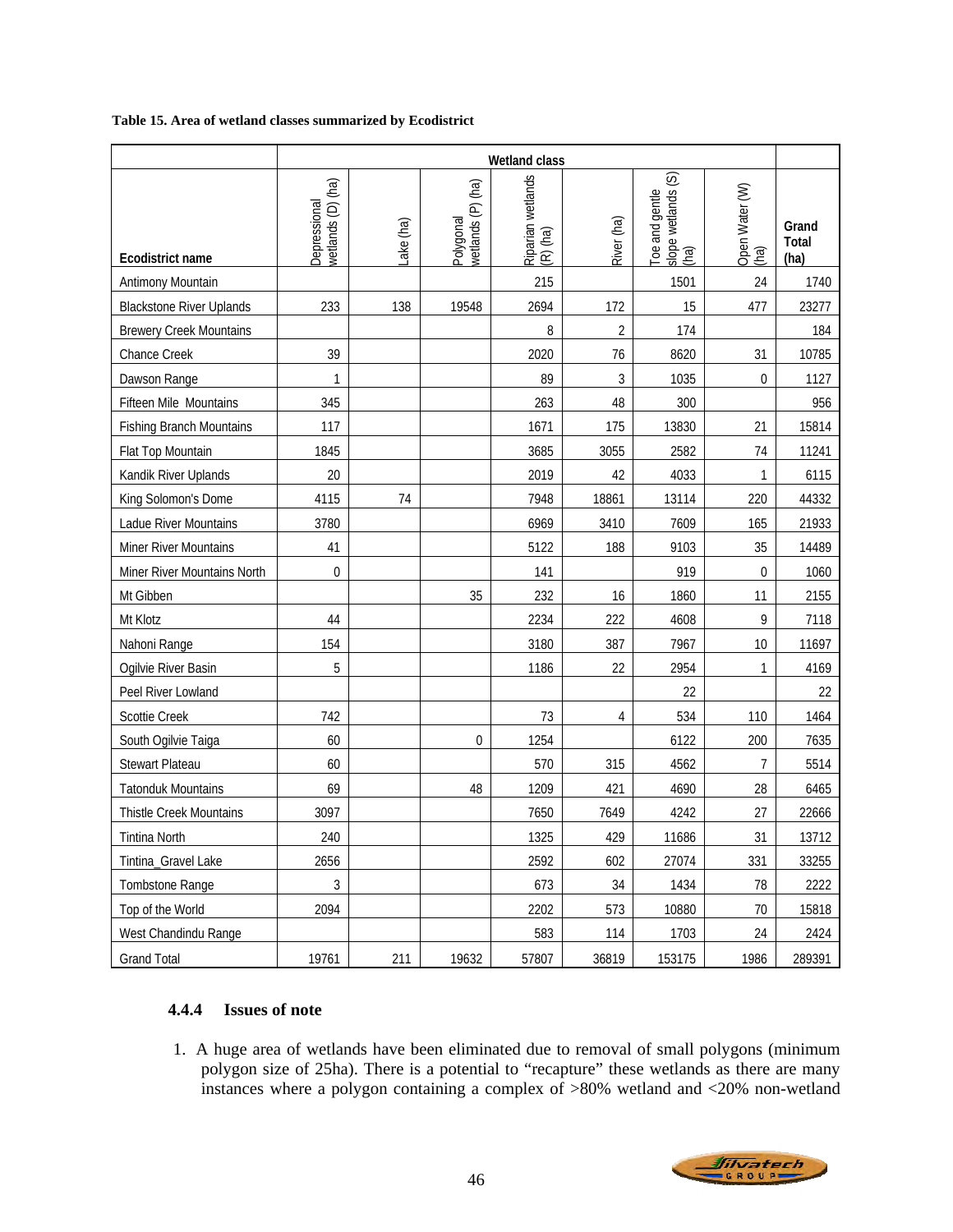would exceed 25ha. Time and budget did not allow for delineation of these complex polygons.

- 2. CanVec does a good job of representing water bodies.
- 3. Mis-registration of up to several hundred meters between YVI and CanVec.
- 4. YVI representation of wetlands is inconsistent. The YVI did identify many wetlands that were not identified by EOSD. It did a much better job than the EOSD in estimating the broad extent of the wetlands especially in the Klondike Plateau ecoregion. However it did not work well to classify wetlands. The airphoto interpretation for forest cover mapping in an ideal world identifies uniform stands of trees. In reality, Sw70 Sb20 B10 may indicate 70 % fluvial Sw and 20% poorly drained Sb forest and 10% riparian balsam poplar. This limits the usefulness of the data. Many riparian corridors were mapped as wet soil moisture regime, however this often include riparian spruce forest as well as mixed spruce-balsam poplar forest in addition to actual wetlands. No one class or standard selection criteria could tease out the wetlands. YVI is also based on NTDB which is offset form data layers that are based on CanVec. This creates a "ghosting" effect with offsets between datasets.
- 5. The EOSD representation of wetlands is largely incomplete.

# **4.4.5 Recommendations**

- 1. Pursue the "recapture" of wetlands in wetland/non-wetland complexes through GIS modeling. It is recommended that some of the wetlands lost in this cleaning of small polygons be retrieved by mapping areas dominated by many small wetlands as wetland/nonwetland complexes.
- 2. Field checking of the mapped wetlands would assist in refining and improving the mapping process.

# **4.5 Active Riparian**

# **4.5.1 Definitions**

"Active" riparian refers to those areas along rivers and streams which are periodically flooded by flowing water. Surficial geology datasets map these sites as active floodplains, and the types of parent material and frequency of flooding interact to determine the types of vegetation communities which may develop.

For the purposes of this project, the active riparian zone can be characterized by 5 different flooding regimes (classes 0-4), progressing sequentially from the river channel through a series of low terraces representing increasing depths of alluvial sediment deposition. A sixth class was added to cover areas for which there is no or insufficient data to determine the flooding regime.

The flood regime classes correlate with stages in succession from open water and barren river deposits to mature forests and organic wetlands. Most of these classes are similar to those used in the Ecosystems of the Peel Watershed (Meikle and Wattereus 2008), but due to the scale of mapping for the Dawson project area, and inconsistencies of the available datasets, two of the Peel Watershed classes were combined. In addition, two classes were added.

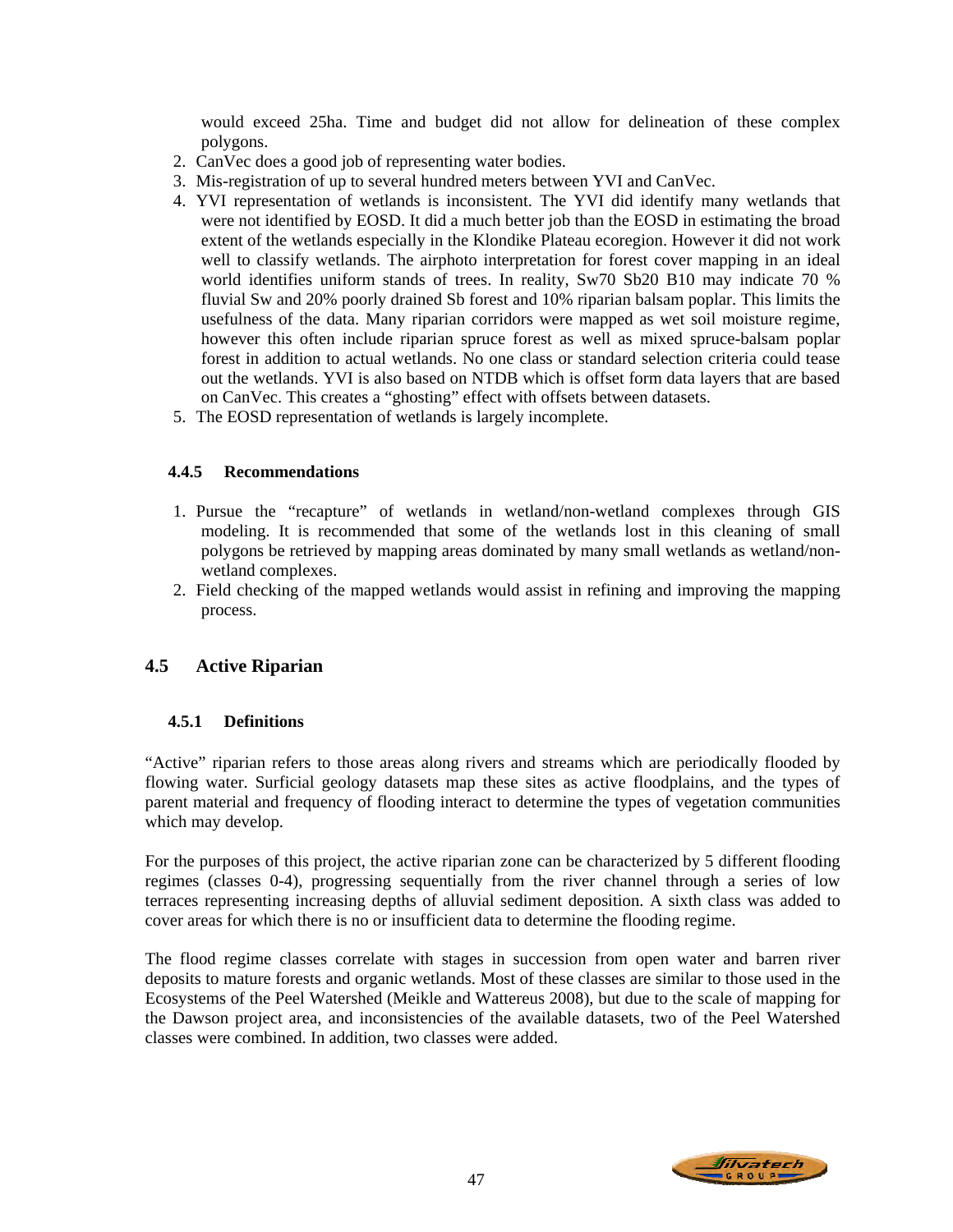The Yukon Vegetation Inventory (YVI) and the EOSD land cover classification were used to extract the land and vegetation types which represent the various flood regimes, and are listed in Table 16 and Table 17.

Classes used for mapping the active riparian for the project area, and their correlation to the Peel Watershed classes follow.

Class 0: Permanent water: This is the open water of the river or stream. While levels may fluctuate, water continues to flow in the main channels throughout the year. Also included in this class is permanent water in oxbows and cutoff channels, and small ponds on the floodplain in which water levels fluctuate with stream levels. This class is not included as an active riparian class in the Peel Watershed report.

Class 1: Strong annual flooding: These sites border the river channels, and during high water are inundated for long periods. Substrates may consist of gravel, sand, cobbles, and silt. They are subject both to erosion and deposition by the river, and while a few pioneer willow shrubs and herbaceous species may establish sparsely on them during extended low water periods, they are usually scoured away or covered by silt during the next high-water event. This class correlates to the Gravel/Sand Bars class in the Peel Watershed.

Class 2: Annual flooding: Sites farther away from the river channels gradually attain sufficient height to escape scouring, and support a wider variety of species, some of which may survive annual flooding and silting and begin to colonize the terraces. On these sites, forbs, graminoids, willows and young Balsam Poplar are common. Farther inland, willow, alder, and young Balsam Poplar form dense stands, with a variety of understory species. A leaf litter layer may accumulate in these stands, but may be covered by silt during flood periods. Riparian Herb and Riparian Shrub of the Peel Watershed classification were combined to form Class 2, due to the generally small area of Riparian Herb communities, too small to map separately at the project scale.

Class 3: Occasional to frequent flooding  $-2-5$  year intervals: These sites lay farther inland from and higher than the Class 2 sites, and are dominated by Balsam Poplar trees and often White Spruce as well during this phase. Leaf litter layers accumulate on these sites, but may be covered with silt when flooding does occur. This class is similar to the Riparian Mixedwood/Broadleaf Forest of the Peel Watershed.

Class 4: Occasional to rare flooding - >5 year intervals: This class may occupy sites well away from the river channel or lie adjacent to a shifted river channel, and may be flooded during exceptionally high water. Stands of White Spruce and mixes of White and Black Spruce, with variable amounts of Balsam Poplar and/or aspen or birch, are more likely to be flooded only occasionally, while Black Spruce stands, wetlands, and all areas underlain by permafrost may experience only very rare flooding. Thick moss groundcover is common on these sites. This class corresponds to the Riparian Spruce Forest of the Peel Watershed, but also includes very rarely flooded sites which occur on floodplains.

Class 5: Unclassified: This class includes areas for which there is no YVI or EOSD coverage, or where shadow and cloud on the original satellite imagery prevented interpretation. A similar class for the active riparian was not included for the Peel Watershed.

It was noted during the mapping process that flooding events may not affect interior parts of some vegetation types, such as dense poplar and spruce forests on islands and bordering rivers. A 30m

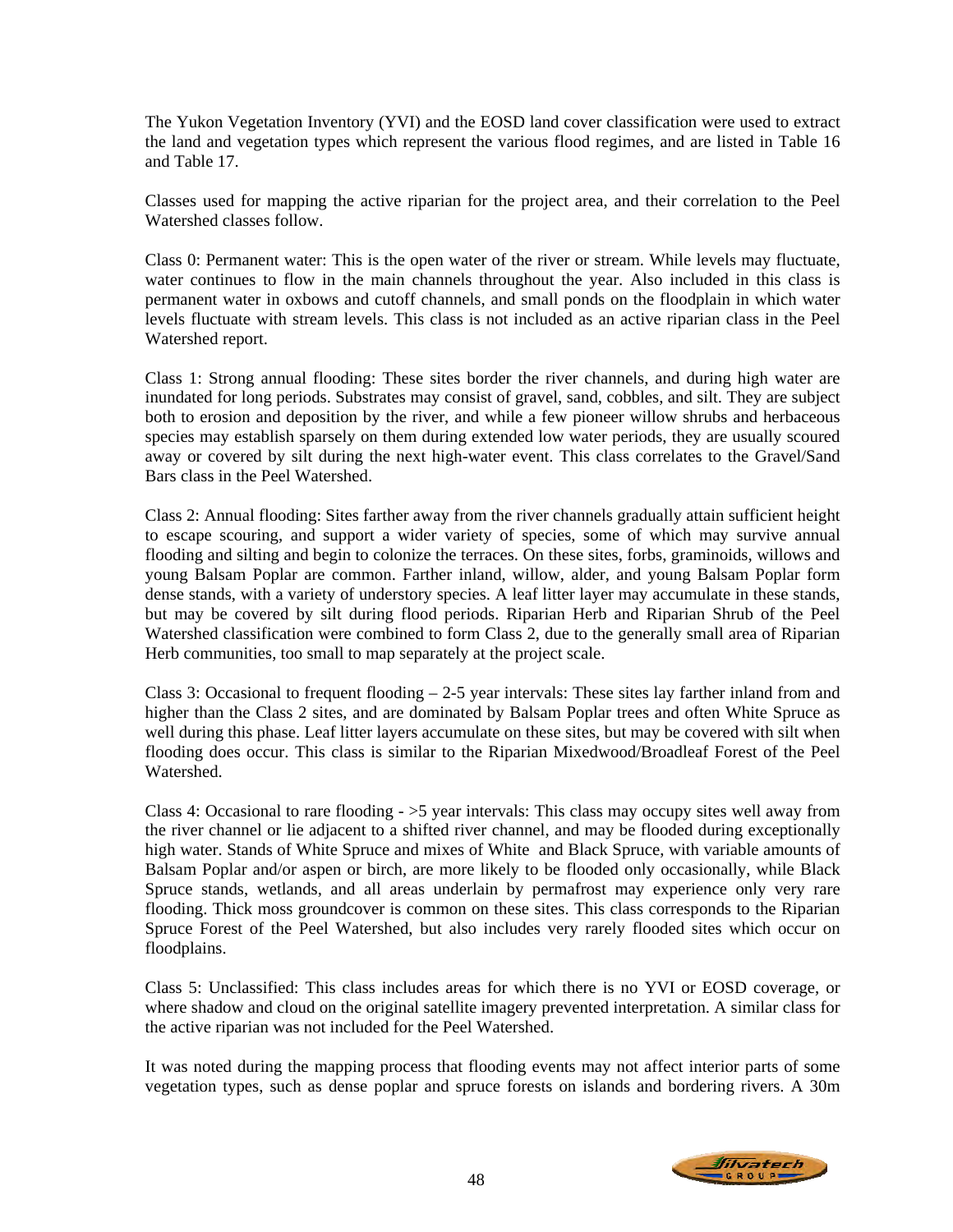buffer was mapped in the active riparian to delineate the probable extent of flooding in these forests along the river, as well as around ponds subject to water table fluctuation related to river flooding.

# **4.5.2 Description of active riparian mapping process**

### The surficial geology maps (see

Figure 3 for extents) provided the most useful starting point for extracting active riparian areas throughout the project area. An initial set of queries was developed to pull out landforms identified as active riparian. In areas where there was no surficial geology mapping available attempts were made to model a similar extent of active riparian based on the DEM.

Feedback from experts (both internal and YG staff) indicated that, initially, too much area was being mapped as active riparian. Additionally some active riparian areas (e.g. rivers) were being partially excluded. The results based on the DEM were deemed inconsistent and highly suspect. This was linked to the input data for the DEM which was produced at a coarser scale than the attempted application.

In order to more accurately delineate active riparian areas than the initial attempts, the following steps were taken.

- 1. The surficial geology queries were made more restrictive (see Appendix) to reduce the area of and better represent active riparian. Due to the non-standardized surficial maps (the standardization process is still ongoing) different selection criteria had to be applied to the data from different surficial geology projects. In areas where there was overlap from two or more maps, the less useful delineation was manually deleted. In areas with no surficial mapping, active riparian was manually interpreted using 1:50,000 contours, hydrological layers (CanVec), satellite images and north Yukon regional terrain mapping and Yukon vegetation inventory (where available).
- 2. The extent of double line rivers from CanVec were added to the riparian where they extended beyond the active riparian mapped from other sources.
- 3. Due to the scale of some input layers some manual editing was completed at this stage.

Riparian areas were further classified according to the frequency of flooding based on the vegetation using the YVI where possible and the EOSD (see Table 16 and Table 17 below). This involved several iterations in order to identify all classes as best as possible.

To minimize the impacts of the 'ghosting effect' due to the offset between YVI and CanVec data layers tied to CanVec, a series of controlled eliminates were done where YVI water (based on NTDB) was merged into its adjacent polygons that are not CanVec Water. The images below illustrate how this was accomplished. The red polygons are YVI water and the blue polygons are CanVec Water, YVI water is merged into adjacent polygons that are not CanVec Water. This effectively removes the VYI water (and the ghost effect) without affecting the location of water as per CanVec.

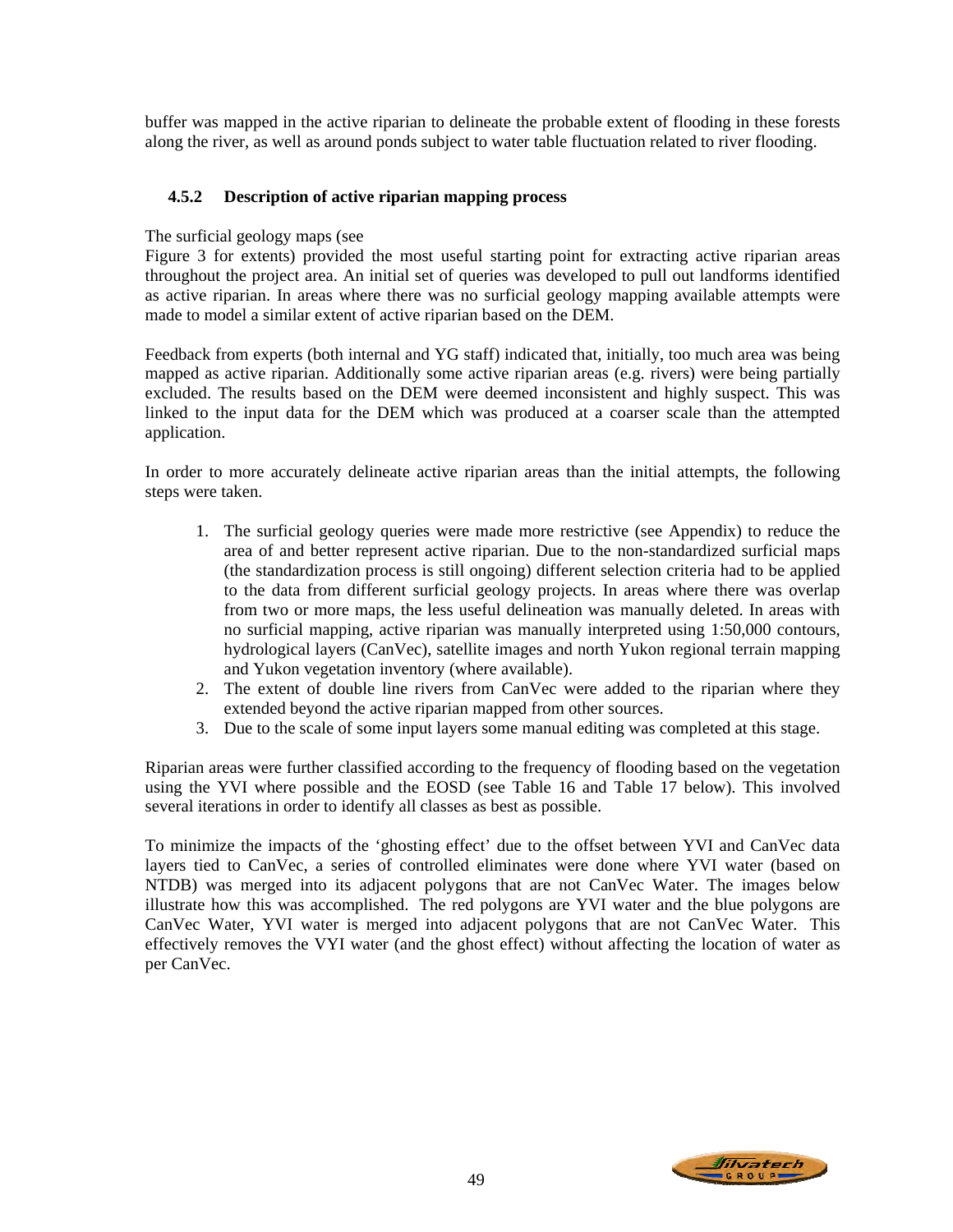**Figure 5: Yukon Vegetation Inventory vs. CanVec offset** 



*Red shows waterbodies from YVI. Blue shows waterbodies fom CanVec.* 

# **4.5.3 Detailed methods including GIS query text where applicable**

# *4.5.3.1 115ON\_Jackson Active Riparian Queries:*

Actual ArcMap Query:  $($  "COMP\_A" = 'A' AND "LABEL" = 'm'  $)$  OR $($  "QUALIFIERB" = 'A' AND "EXPRSN1\_B" = 'p' ) OR( "QUALIFIERC" = 'A' AND "EXPRSN1\_C" = 'p' ) OR( "LABEL" = 'Ap' )

# *4.5.3.2 116BC\_DukRodkin Active Riparian Queries:*

Actual ArcMap Query: ("LABEL" = 'h2o') OR ("MATERIAL\_A"='F' AND "QUALIFIERA" = 'A' AND "EXPRSN1\_A" = 'p' AND "AGE\_A"=' ') OR ("MATERIAL\_B"='F' AND "QUALIFIERB" = 'A' AND "EXPRSN1\_B" = 'p' AND "AGE\_B"=' ') OR( "LABEL" = 'Ap' )

*4.5.3.3 Thomas\_Rampton\_1982 Active Riparian Queries*

Actual ArcMap Query: "COMP\_A" = 'Ap'

*4.5.3.4 Rampton\_1980 115B, F, G, K*

It was decided that for the small area included in the study area, a more accurate representation could be achieved by manual interpretation.

### *4.5.3.5 Bond\_115P*

This coverage is non digital at the moment in the study area. 1:50,000 maps exist for part of the mapsheet. Riparian was identified manually.

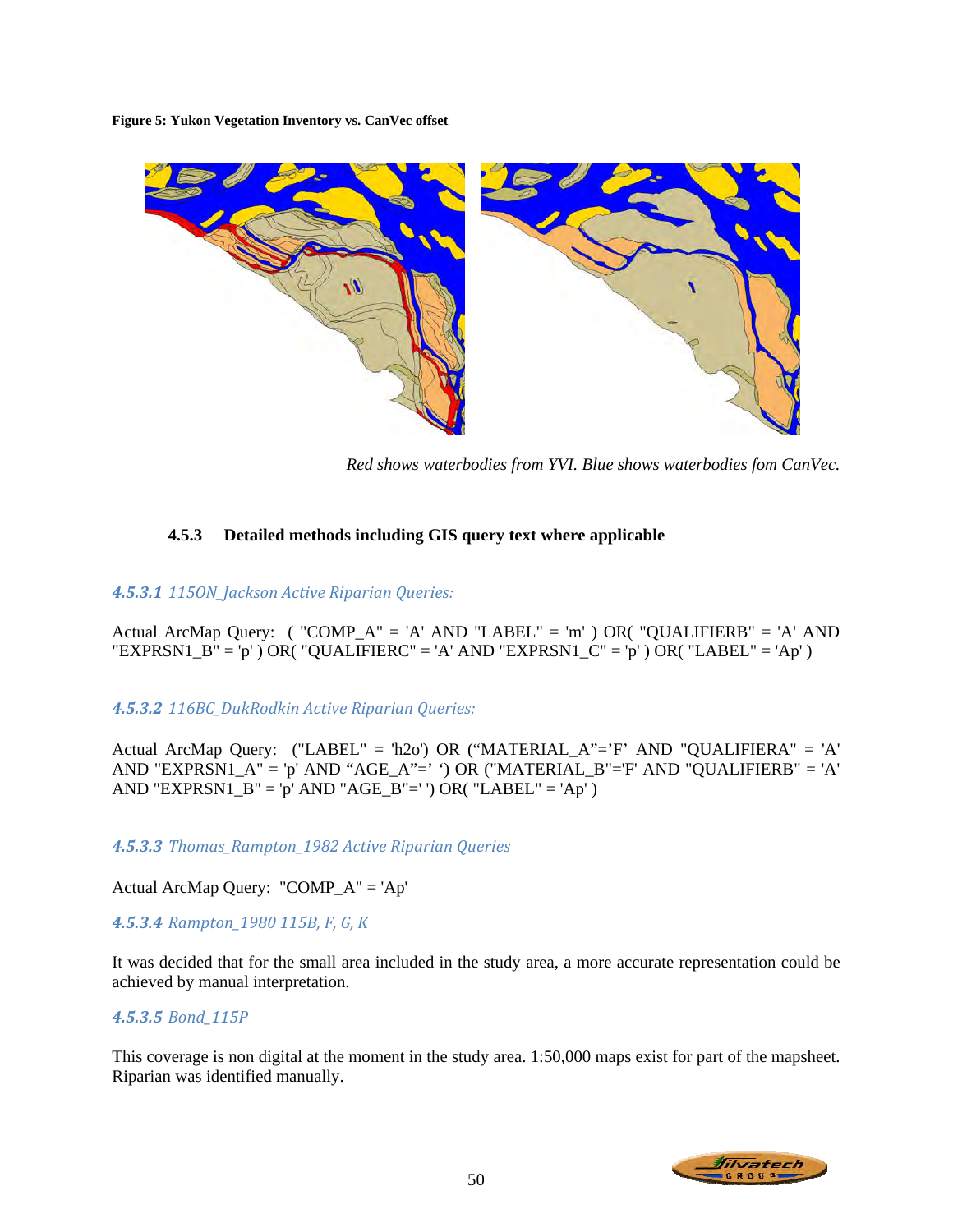# *4.5.3.6 Non mapped areas*

These were mapped manually using existing north Yukon regional terrain mapping, 1:50,000 CanVec contours and hydro layers, 15m satellite image and the Klondike IRS image where available.

| <b>Cover Type</b> | Cover          | other                           | Primary,           | Flood          |
|-------------------|----------------|---------------------------------|--------------------|----------------|
| (TYPE)            | <b>Type</b>    |                                 | secondary,         | regime         |
|                   | <b>Class</b>   |                                 | tertiary tree      | class          |
|                   | (CLASS)        |                                 | species            |                |
|                   |                |                                 | (SP1, SP2, SP3)    |                |
| <b>NW</b>         | R or L         | In CanVec Hydro                 |                    | $\overline{0}$ |
| <b>NW</b>         | R or L         | CanVec: not in HD layer         |                    | $\mathbf{1}$   |
| <b>VN</b>         | RS             |                                 |                    | $\mathbf{1}$   |
| <b>VN</b>         | H              | AND In 30m buffer of Yukon,     |                    | $\overline{2}$ |
|                   |                | White and Stewart Rivers.       |                    |                |
|                   |                | (Surrounded by water i.e.       |                    |                |
|                   |                | islands on Yukon river. Maybe   |                    |                |
|                   |                | within tight buffer such as 30m |                    |                |
|                   |                | along Yukon White and Stewart   |                    |                |
|                   |                | Rivers)                         |                    |                |
| <b>VN</b>         | H              | AND not in 30m buffer zone -    |                    | $\overline{4}$ |
|                   |                | The rest                        |                    |                |
| <b>VN</b>         | $\mathbf M$    | AND in 30m buffer of rivers     |                    | $\overline{2}$ |
|                   |                | and creeks                      |                    |                |
| VN                | M              | rest                            |                    | $\overline{4}$ |
| <b>VN</b>         | S              | AND in 30m buffer of rivers     |                    | $\overline{2}$ |
|                   |                | and creeks                      |                    |                |
| <b>VN</b>         | S              | rest                            |                    | $\overline{4}$ |
| ${\rm NU}$        | $\overline{T}$ |                                 |                    | $\overline{4}$ |
| NE                | $\overline{O}$ |                                 |                    | $\overline{4}$ |
| <b>VN</b>         | B, C, E,       |                                 |                    | $\overline{4}$ |
|                   | G, or RD,      |                                 |                    |                |
| VF                |                |                                 | $SP1$ or $SP2 = B$ | 3              |
| <b>VF</b>         |                |                                 | $SP3 = B$ and      | $\overline{3}$ |
|                   |                |                                 | within 30m         |                |
|                   |                |                                 | buffer of any      |                |
|                   |                |                                 | stream             |                |
| <b>VF</b>         |                |                                 | Rest of VF         | $\overline{4}$ |
|                   | <b>RR</b>      | rock                            |                    | Delete         |
|                   |                |                                 |                    | from           |
|                   |                |                                 |                    | riparian       |

**Table 16: YVI data used in determining active riparian flood regime classes** 

YVI TYPE: NE = Non-vegetated exposed land,  $NU = Non-vegetation urban/industrial, NW = Non-vegetated, water, VF =$ Vegetated, forested,  $VN = V$ egetated, non-forested

 CLASS: B=Burned Area, C=Cryptogam, E=Exposed, G=Gravel Pit, H=Herb, L=Lake, M=Mixed, O=Other, R=River, RD=Road, RR=Rock and Rubble, RS=River Sediments, S=Shrub, T=Tailings

SP1, SP2, SP3: B= Balsam Poplar

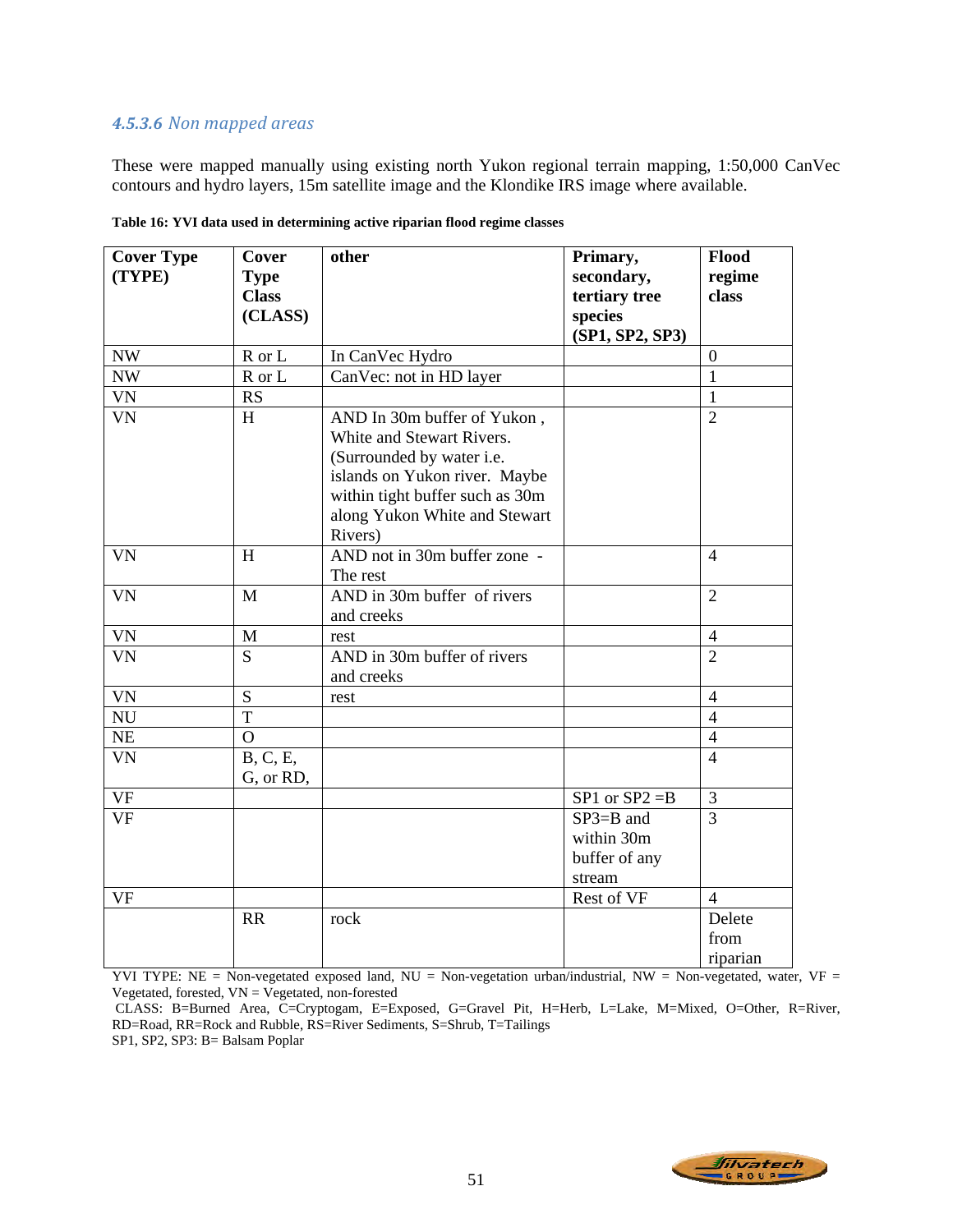| <b>EOSD Classes</b>         | Other input data                | <b>Flood regime class</b> |
|-----------------------------|---------------------------------|---------------------------|
|                             | in CanVec HD,                   | $\theta$                  |
|                             | $permanency=1$                  |                           |
| 20                          | not in CanVec HD                | 1                         |
|                             | In CanVec permanency= $2$       |                           |
| 33                          |                                 |                           |
| 100, 83                     | And within 30m buffer of        | $\overline{2}$            |
|                             | streams                         |                           |
| 100, 83                     | Not in 30m buffer               | $\overline{4}$            |
| 51, 52, 82                  | Within 30m buffer of rivers     | $\overline{2}$            |
|                             | and streams                     |                           |
| 51, 52, 82                  | Not within 30m buffer of        | $\overline{4}$            |
|                             | streams                         |                           |
| >213                        |                                 | 3                         |
|                             |                                 | $\overline{4}$            |
| 81, 211, 212, 213, 40       |                                 | $\overline{4}$            |
| 32                          |                                 | Delete from riparian      |
| Unclassified, shadow, cloud |                                 | unclassified              |
| Snow, ice                   | I assume if there is some it is | $\overline{2}$            |
|                             | aufeis in valley bottom         |                           |

**Table 17: EOSD data used in determining active riparian flood regime classes** 

EOSD classes: 20=Water, 32=Rock/Rubble, 33=Exposed Land, 40=Bryoid, 51=Shrub Tall, 52=Shrub Low, 81=Wetland Treed, 82=Wetland Shrub, 83=Wetland Herb, 100=Herb, 211=Coniferous Dense, 212=Coniferous Open, 213=Coniferous Sparse

Following the generation of the interim active riparian layer using the criteria based on surficial geology, YVI, EOSD, and manual edits, a minimum size criterion was applied in a similar fashion as with wetlands. Isolated polygons that were not at least 25ha in size were removed. Polygons that were larger than 25 ha were retained as were adjacent polygons that together summed to at least 25 ha even though individually they would be too small to retain.

# **4.5.4 Description of active riparian zones**

Three major rivers flow through the Boreal Ecozone in the project area, namely the Yukon River and its two major tributaries, the White and Stewart Rivers. These rivers flow through wide flat valleys mostly confined on both sides by steep bedrock slopes.

Most of the floodplain of the White River consists of a maze of constantly shifting braided channels and temporary islands of exposed sediments. Along the sinuous Yukon River, vegetated islands are common in the southern part of the project area, and few terraces above flood level are present along the river course. Downstream from Dawson City, there are few islands or exposed floodplain except near the Alaska boundary. The Stewart River channel is narrower and mostly straight, with a few islands and meanders.

These rivers have relatively little inactive floodplain, mostly occurring where tributary creeks flowing from the uplands have formed alluvial fans and aprons in the river valley, or where the main channel has shifted to the other side of the valley, leaving vegetation on the abandoned floodplain to develop successionally into a variety of forests and wetlands.

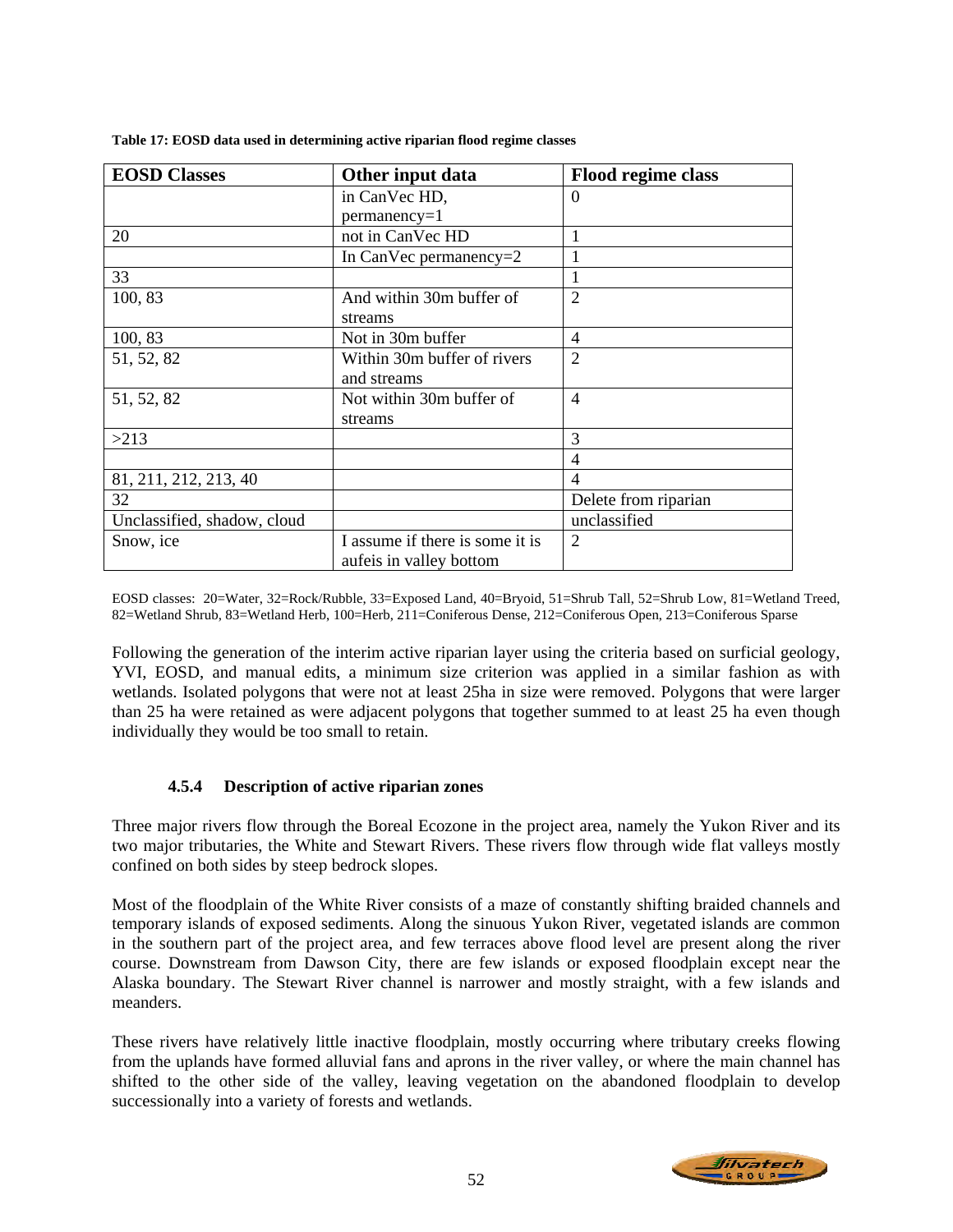Smaller low-gradient, tortuously meandering tributary streams are common throughout the project area, and are the most common stream type in the Taiga Ecozone. The active riparian zone along these streams is mapped as the width between the outermost parts of the meanders on either side.

Active riparian zones cover 191,455ha or 4% of the Dawson Planning Region. Half of this area is found in the occasional to rare flood regime class (>5 years between flood events). The largest area of active riparian 103,739ha (or 54% of all active riparian mapped) and largest proportion of a bioclimate zone mapped as active riparian (38%) is found in the BOL.

Small polygons (<25ha) were eliminated from the initial area mapped however this had a very small impact on total active riparian mapped. A lot of the isolated ponds outside of main active riparian corridors were lost although the impact was not as severe as with the wetlands layer. A reduction of 1.5% or just under 3,000ha was seen due to the removal of small active riparian polygons.

#### **Table 18 Area of active riparian flood regime classes summarized by Bioclimate zones**

| Bioclimate Zone               | Permanent water<br>$(0)$ $(ha)$ | flooding (1) (ha)<br>Strong annual | Annual flooding<br>(2) (ha) | frequent flooding<br>Occasional to<br>$(3)$ (ha) | Occasional to rare<br>$(4)$ (ha)<br>flooding | Unclassified (ha) | Grand Total (ha) | %of all active<br>riparian | % of bioclimate<br>zone |
|-------------------------------|---------------------------------|------------------------------------|-----------------------------|--------------------------------------------------|----------------------------------------------|-------------------|------------------|----------------------------|-------------------------|
| ALP                           | 42                              | $\overline{0}$                     | 0                           | $\mathbf 0$                                      | $\overline{0}$                               | $\overline{0}$    | 42               | 0%                         | 0%                      |
| <b>BOH</b>                    | 2,204                           | 1,402                              | 7,052                       | 7,163                                            | 36,596                                       | 74                | 54,490           | 28%                        | 2%                      |
| <b>BOL</b>                    | 34,796                          | 9,057                              | 4,069                       | 19,895                                           | 35,910                                       | 12                | 103,739          | 54%                        | 38%                     |
| <b>STA</b>                    | 453                             | 506                                | 1,677                       | 1                                                | 4,248                                        | $\theta$          | 6,884            | 4%                         | 2%                      |
| <b>SUB</b>                    | 39                              | 21                                 | 125                         | 0                                                | 275                                          | $\overline{0}$    | 460              | 0%                         | 0%                      |
| <b>WTA</b>                    | 905                             | 991                                | 5,167                       | 254                                              | 18,521                                       | $\overline{2}$    | 25,840           | 13%                        | 8%                      |
| Grand<br>Total                | 38,438                          | 11,977                             | 18,090                      | 27,313                                           | 95,549                                       | 88                | 191,455          | 100%                       |                         |
| %of all<br>active<br>riparian | 20%                             | 6%                                 | 9%                          | 14%                                              | 50%                                          | 0%                | 100%             |                            |                         |

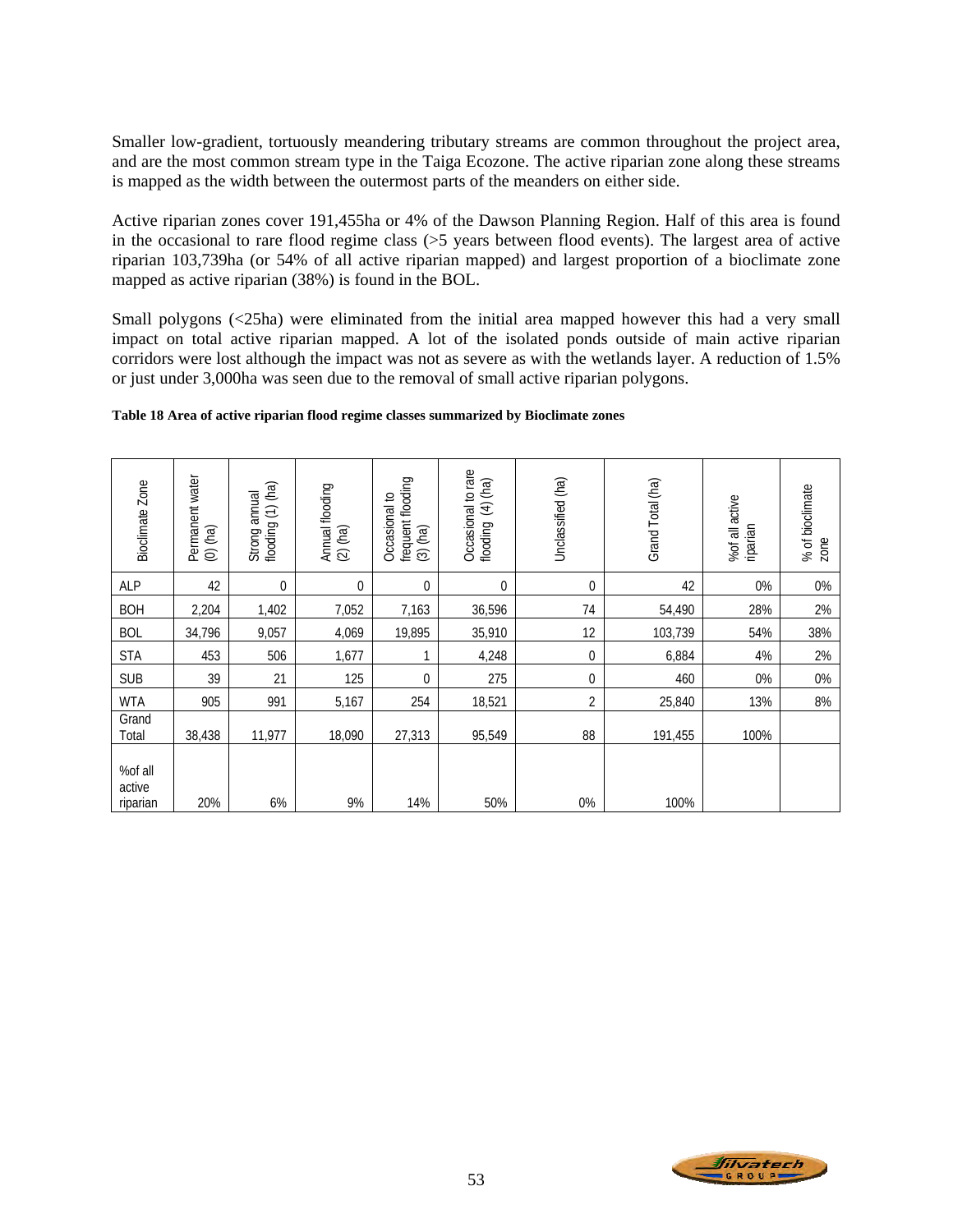# **Table 19 Area of active riparian flood regime classes summarized by Ecodistrict**

|                                 |                          | <b>Active Riparian class</b>    |                          |                                                                  |                                                             |                  |                |
|---------------------------------|--------------------------|---------------------------------|--------------------------|------------------------------------------------------------------|-------------------------------------------------------------|------------------|----------------|
| <b>Ecodistrict Name</b>         | Permanent water (0) (ha) | Strong annual flooding (1) (ha) | Annual flooding (2) (ha) | flooding - 2-5 year intervals (3) (ha)<br>Occasional to frequent | Occasional to rare flooding - >5 year<br>intervals (4) (ha) | Unclassified     | Grand<br>Total |
| Antimony Mountain               | 4                        | 45                              | 183                      | 55                                                               | 1097                                                        | 51               | 1434           |
| <b>Blackstone River Uplands</b> | 403                      | 262                             | 858                      |                                                                  | 1904                                                        |                  | 3426           |
| <b>Brewery Creek Mountains</b>  | $\overline{2}$           | $\boldsymbol{0}$                | 10                       | 344                                                              | 912                                                         |                  | 1269           |
| Chance Creek                    | 110                      | 97                              | 1028                     | 39                                                               | 2330                                                        |                  | 3605           |
| Dawson Range                    | 3                        | $\pmb{0}$                       | 177                      | $\mathbf 0$                                                      | 274                                                         |                  | 454            |
| Fifteen Mile Mountains          | 61                       | 31                              | 38                       | 132                                                              | 768                                                         |                  | 1030           |
| <b>Fishing Branch Mountains</b> | 186                      | 214                             | 844                      | 33                                                               | 3795                                                        | $\pmb{0}$        | 5072           |
| Flat Top Mountain               | 3151                     | 716                             | 691                      | 2238                                                             | 6807                                                        | 5                | 13609          |
| Kandik River Uplands            | 42                       | 88                              | 913                      | 223                                                              | 3717                                                        | 6                | 4989           |
| King Solomon's Dome             | 19374                    | 1744                            | 2017                     | 5360                                                             | 14662                                                       | 5                | 43162          |
| Ladue River Mountains           | 3562                     | 3614                            | 873                      | 3159                                                             | 7146                                                        | $\overline{0}$   | 18354          |
| Miner River Mountains           | 196                      | 91                              | 2080                     | 90                                                               | 7268                                                        |                  | 9725           |
| Miner River Mountains North     | $\boldsymbol{0}$         |                                 | 44                       | 16                                                               | 156                                                         |                  | 217            |
| Mt Gibben                       | 17                       | 102                             | 49                       | 65                                                               | 407                                                         |                  | 640            |
| Mt Klotz                        | 222                      | 286                             | 1457                     | 162                                                              | 6157                                                        | 7                | 8293           |
| Nahoni Range                    | 394                      | 495                             | 1259                     | 73                                                               | 4560                                                        | 2                | 6783           |
| Ogilvie River Basin             | 22                       | 96                              | 353                      | 4                                                                | 1536                                                        |                  | 2012           |
| Scottie Creek                   | 86                       | 19                              | 126                      |                                                                  | 253                                                         |                  | 484            |
| South Ogilvie Taiga             | 88                       | 242                             | 378                      |                                                                  | 1219                                                        |                  | 1926           |
| Stewart Plateau                 | 315                      | 219                             | 12                       | 1873                                                             | 2744                                                        | $\boldsymbol{0}$ | 5163           |
| <b>Tatonduk Mountains</b>       | 448                      | 297                             | 688                      | 1176                                                             | 3820                                                        | 10               | 6439           |
| Thistle Creek Mountains         | 7679                     | 2630                            | 1400                     | 4501                                                             | 9138                                                        | 1                | 25348          |
| Tintina North                   | 436                      | 96                              | 307                      | 2306                                                             | 3144                                                        |                  | 6288           |
| Tintina_Gravel Lake             | 820                      | 224                             | 98                       | 4407                                                             | 2569                                                        |                  | 8117           |
| Tombstone Range                 | 74                       | 31                              | 338                      | 275                                                              | 1527                                                        |                  | 2245           |
| Top of the World                | 614                      | 272                             | 1728                     | 342                                                              | 5083                                                        | $\pmb{0}$        | 8039           |
| West Chandindu Range            | 128                      | 67                              | 142                      | 439                                                              | 2557                                                        | $\boldsymbol{0}$ | 3333           |
| <b>Grand Total</b>              | 38438                    | 11977                           | 18090                    | 27313                                                            | 95549                                                       | 88               | 191455         |

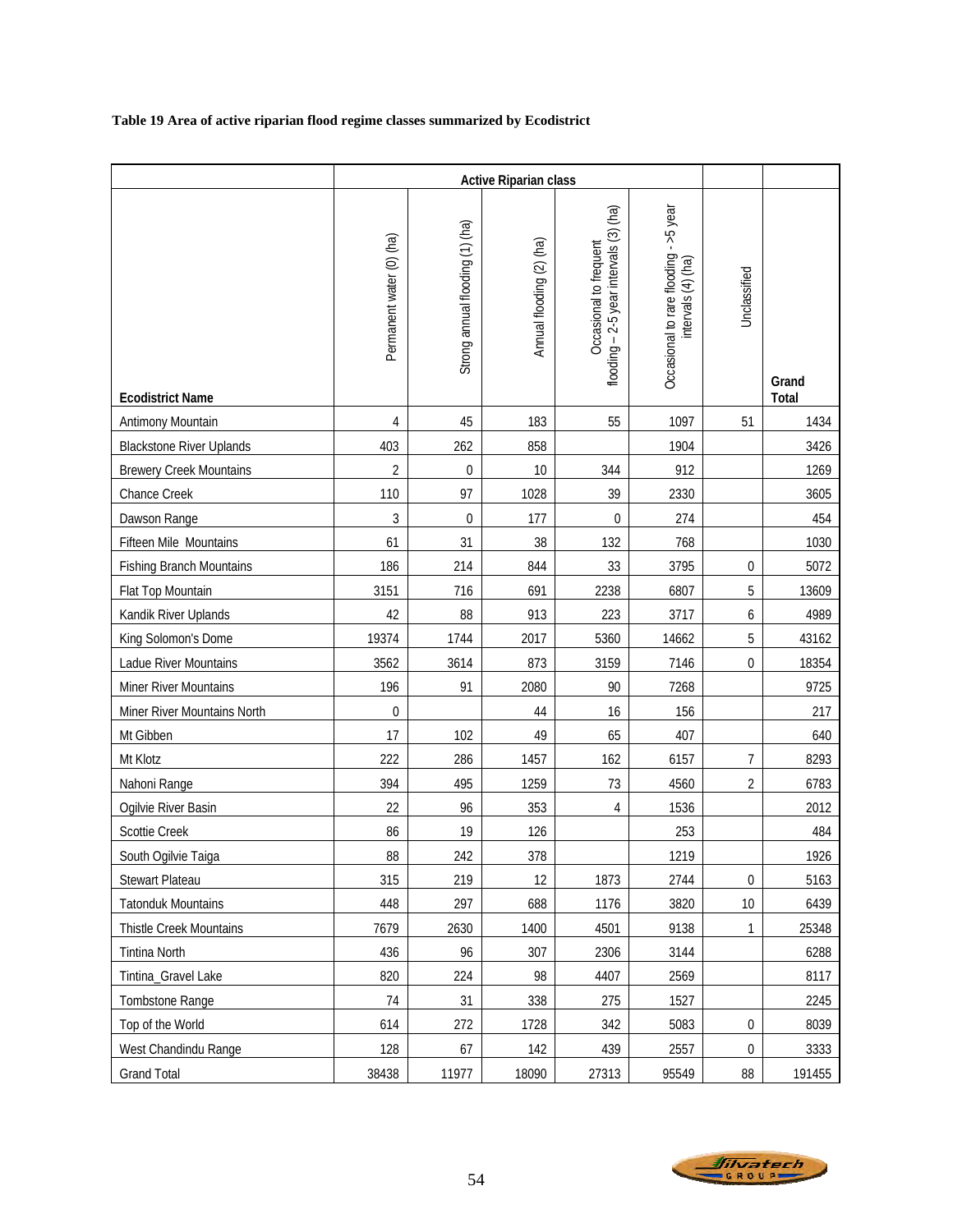### **4.5.5 Issues of note:**

- 1. Various map layers do not line up perfectly due to different scales at which maps were produced, the time lag between when the various maps were produced and how the maps were produced. The YVI uses the National Topographic Data Base (NTDB) as does the EOSD. Most of the surficial maps were transferred to NTDB topographic maps and then digitized from that.
- 2. Because CanVec is the newest topographic base and currently is the best representation of the landscape available for the study it is the basis for the mapping in this project.
- 3. Because the layers do not line up, classifying the flood classes was complicated. For example: rivers in YVI did not line up with those in CanVec. Rules were established to deal with this such that the extent of rivers in YVI that did not fall within the limits of the CanVec rivers were designated flood class=1. (See Table 16 above for all the details)
- 4. As well, YVI data were unavailable for the northern part of the project area. Where coverage is available, it is less detailed for some map sheets than for others, and some labels differ from one sheet to another. Classes such as Mixedwood, Shrub, and Herb may actually represent a variety of ecosystem types, and need to be interpreted in a landscape context.
- 5. EOSD classes are very broad and do not indicate dominant species, and, similarly to the YVI classes, often require interpretation in a landscape context.
- 6. In addition EOSD and YVI do not always agree on cover types.

# **4.5.6 Recommendations:**

- 1. Complete the standardization of existing surficial geology mapping (in process by Yukon Geological Survey (YGS)).
- 2. Encourage filling gaps in surficial (geology mapping YGS is working on this).
- 3. With more time, additional manual editing could be completed to increase accuracy and detail of the product.
- 4. Reconcile YVI to CanVec before incorporating YVI derived variable into future GIS models

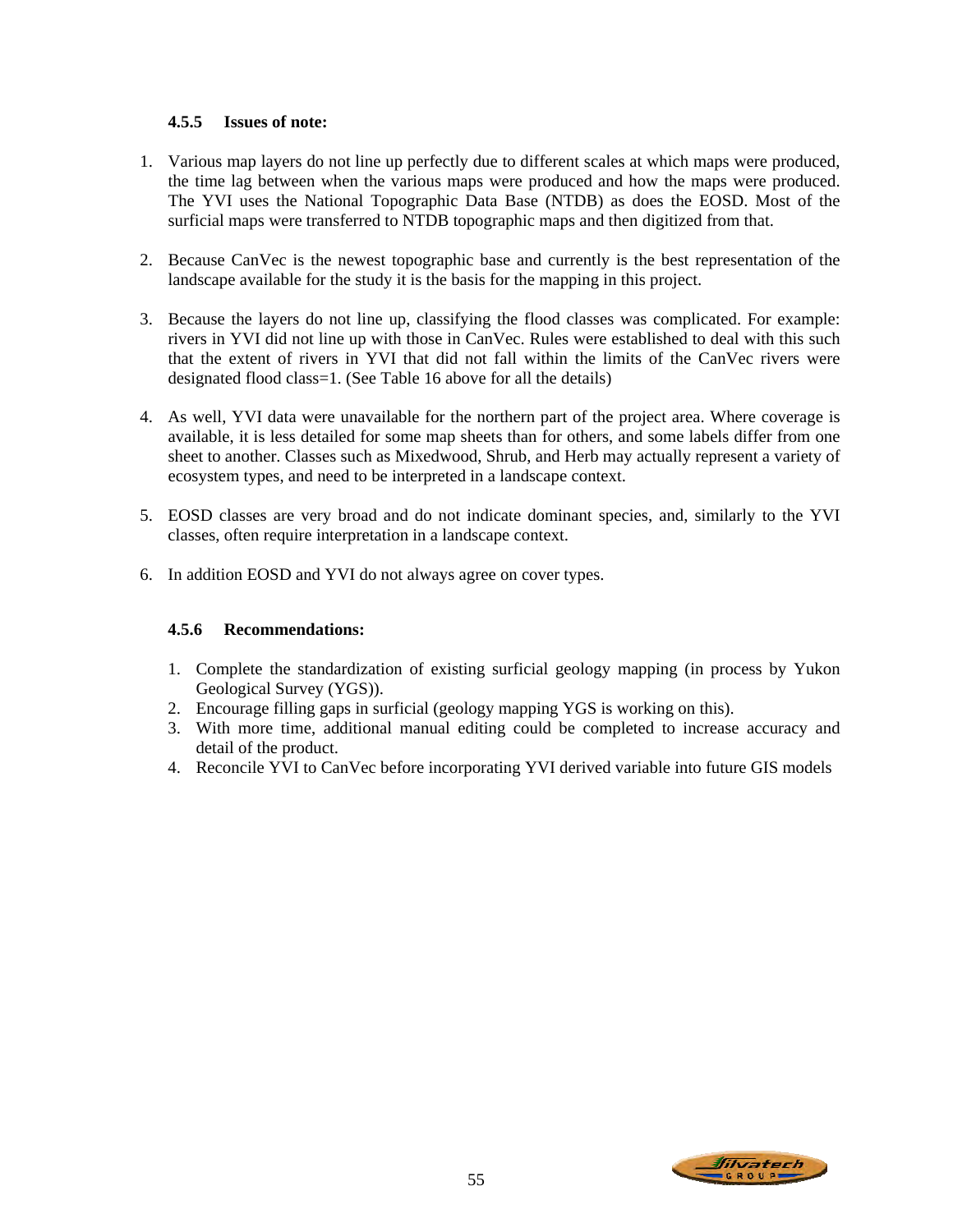# **5 References**

- Beckingham, J.D. and Archibald, J.H. 1996. Field Guide to Ecosites of Northern Alberta. Canadian Forest Service,Northern Forestry Centre, Edmonton, Alberta.
- Boggs, Keith, and Michelle Sturdy, 2005. Plant associations and post-fire vegetation succession in Yukon-Charley Rivers National Preserve. Alaska Natural Heritage Program, Environment and Natural Resources Institute, University of Alaska Anchorage, Anchorage, Alaska. Prepared for National Park Service, Landcover Mapping Program, National Park Service-Alaska Support Office, Anchorage, Alaska.
- EBA Engineering Consultants Ltd. 2003. Regional Ecosystem Classification and Mapping of the Southern Lakes and Pelly Mountains Ecoregions. For Dept of the Environment Government of Yukon. Whitehorse, Yukon.
- Eley F. J. and B.G. Findlay. 1978. Agroclimate Capability of Southern Portions of the YukonTerritory and Mackenzie District, N.W.T. Atmospheric Environment Service Project, ReportNo. 33, Environment Canada.
- Eng, M. and D. Meidinger. 1999. A method for large-scale biogeoclimatic mapping in British Columbia. Version 1.0 Research Branch, BC Ministry of Forests. Victoria, BC
- Environment Yukon. 2009. Ecodistrict, Bioclimate Zone, and Ecologically Significant Feature Mapping in the Dawson Planning Region: Request for Proposals. December 21, 2009. 23 p.
- Forest Management Branch, Government of Yukon. 2006. Yukon Vegetation Inventory Manual Version 2.1. 56 p. Available at

http://emrlibrary.gov.yk.ca/Yukon%20Vegetation%20Inventory%20Manual.pdf

- Francis, S.R., J.C Meikle, M.B Waterreus, J. Hamm, and N.D Steffen. 2005. North Yukon Planning Region biophysical landscape classification: Overview, methods and reference images. Prepared for the North Yukon Planning Commission. Ppt. 63 pp.
- Francis, S. and Yukon Ecological Land Classification Working Group. 2008. Classification and Mapping Concepts for the Yukon Ecological and Landscape Classification (ELC) Framework:Current Status and Recommendations. Draft for Discussion. 10 p.
- Kennedy, C.E. and C.A.S. Smih, 1999. Vegetation, terrain and natural features in the Tombstone area, Yukon Territory. Department of Renewable Resources, Government of Yukon and Agriculture and Agri-Food Canada, Whitehorse, 47 pp.
- Krajina, V.J., 1975. Some observations on the three subalpine biogeoclimatic zones in British Columbia, Yukon and Mackenzie District. Phytocoenologia 2 (3/4), pp. 396-400.
- Kojima, S., 1996. Ecosystem types of boreal forest in the North Klondike River Valley, Yukon Territory, Canada, and their productivity potentials. Environmental Monitoring and Assessment, v. 39, nos. 1-2, January 1996, pp. 265-281.

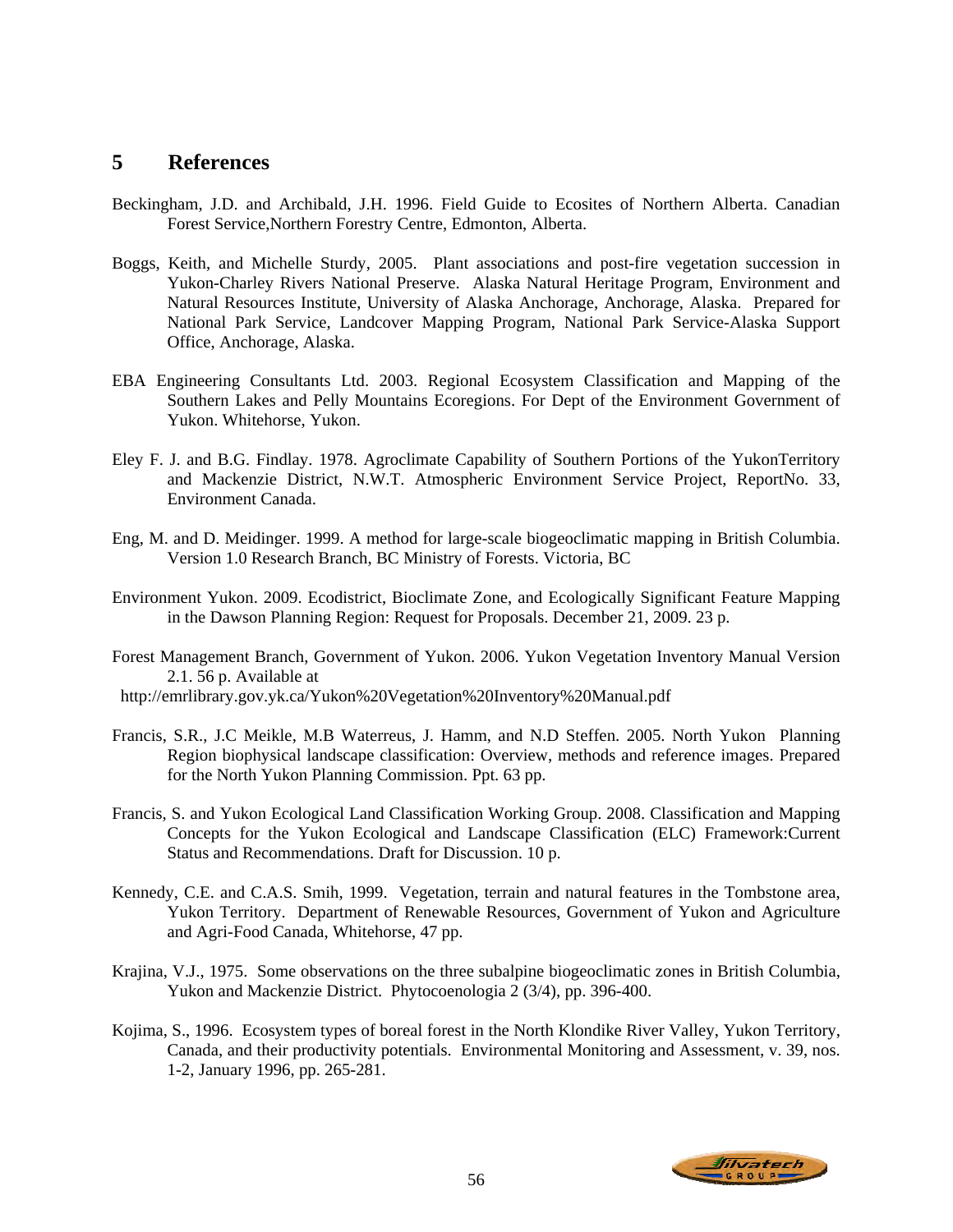Meikle, J. C. and M. B. Waterreus. 2008. Ecosystems of the Peel Watershed: A Predictive Approach in Regional Ecosystem Mapping. Yukon Fish and Wildlife Branch Report TR-08-01. 66pp.

National Wetlands Working Group. 1997. The Canadian Wetland Classification System, second edition.

- Neiland, Bonita J., and Leslie A. Viereck, 1977. Forest types and ecosystems. In: North American forest lands at latitudes north of 60 degrees: Proceedings of a symposium; 1977 September 19-22; Fairbanks, AK. [Place of publication unknown]. [University of Alaska, Fairbanks]: 109-136
- Oswald, E.T., B.N. Brown, and R.K. King, 1983. Vegetation, forest cover and fuelwood mapping in the Carmacks-Ross River Priority Area. Environment Canada, Canadian Forestry Service, Pacific Forest Research Centre, Victoria, B.C., 61 pp.
- Oswald, E.T. and Senyk, J.P. 1977. Ecoregions of the Yukon. Canadian Forestry Service Information, Report BC-X-164, Victoria, B.C.
- Pojar, J., Klinka, K., and Meidinger, D.V. 1987. Biogeoclimatic ecosystem classification in British Columbia. Forest Ecology and Management 22: 119-154.
- Porsild, A.E., 1972. The vascular flora of limestone hills, northern extension of the Ogilvie Mountains, Yukon Territory. Arctic, v. 25, no. 3, Sept. 1972, p. 233-236.
- Resources Inventory Committee. 1996 Guidelines and standards to terrain mapping in British Columbia. Publication #12. B.C. Surficial Geology Task Group, Earth Sciences Task Group http://archive.ilmb.gov.bc.ca/risc/pubs/earthsci/012/index.htm
- Rosie, R., 2002. Vegetation types of Yukon Plateau North, Yukon Plateau Central, and Klondike Plateau Ecoregions, based on fieldwork carried out in July and August of 2001. Unpublished report prepapred for Yukon Government, Protected Areas Secretariat.
- Rostad, HPW, Kozak, LM and Acton, DF. 1977. Soil survey and land evaluation Yukon Territory. Saskatchewan Institute of Pedology, Publication S174, 495p and maps.
- Smith, C.A.S., J.C. Meikle, C.F. Roots. (editors). 2004. Ecoregions of the Yukon Territory: Biophysical properties of Yukon landscapes.Agriculture and Agri-Food Canada, PARC Technical Bulletin No.04-01, Summerland, British Columbia, 313 p.
- Smith, C.A.S., P.T. Sanborn, J.D. Bond, and G. Frank, 2009. Genesis of Turbic Cryosols on north-facing slopes in a dissected, unglaciated landscape, west-central Yukon Territory. Can. J. Soil Sci. 89: 611-622.
- Stanek, W., K. Alexander, and C.S. Simmons. 1981. Reconnaissance of vegetation and soils along the Dempster Highway, Yukon Territory: I. Vegetation Types. Canadian Forestry Service, Pacific Forest Research Centre Information Report BC-X-217. 32 pp.
- Viereck, Leslie A., 1979. Characteristics of treeline plant communities in Alaska. Holarctic Ecology 2: 4 (1979), pp. 228-238.
- Viereck, Leslie A., 1989. Floodplain succession and vegetation classification in interior Alaska. In: Proceedings-Land Classifications Based on Vegetation: Application for Resource Management.